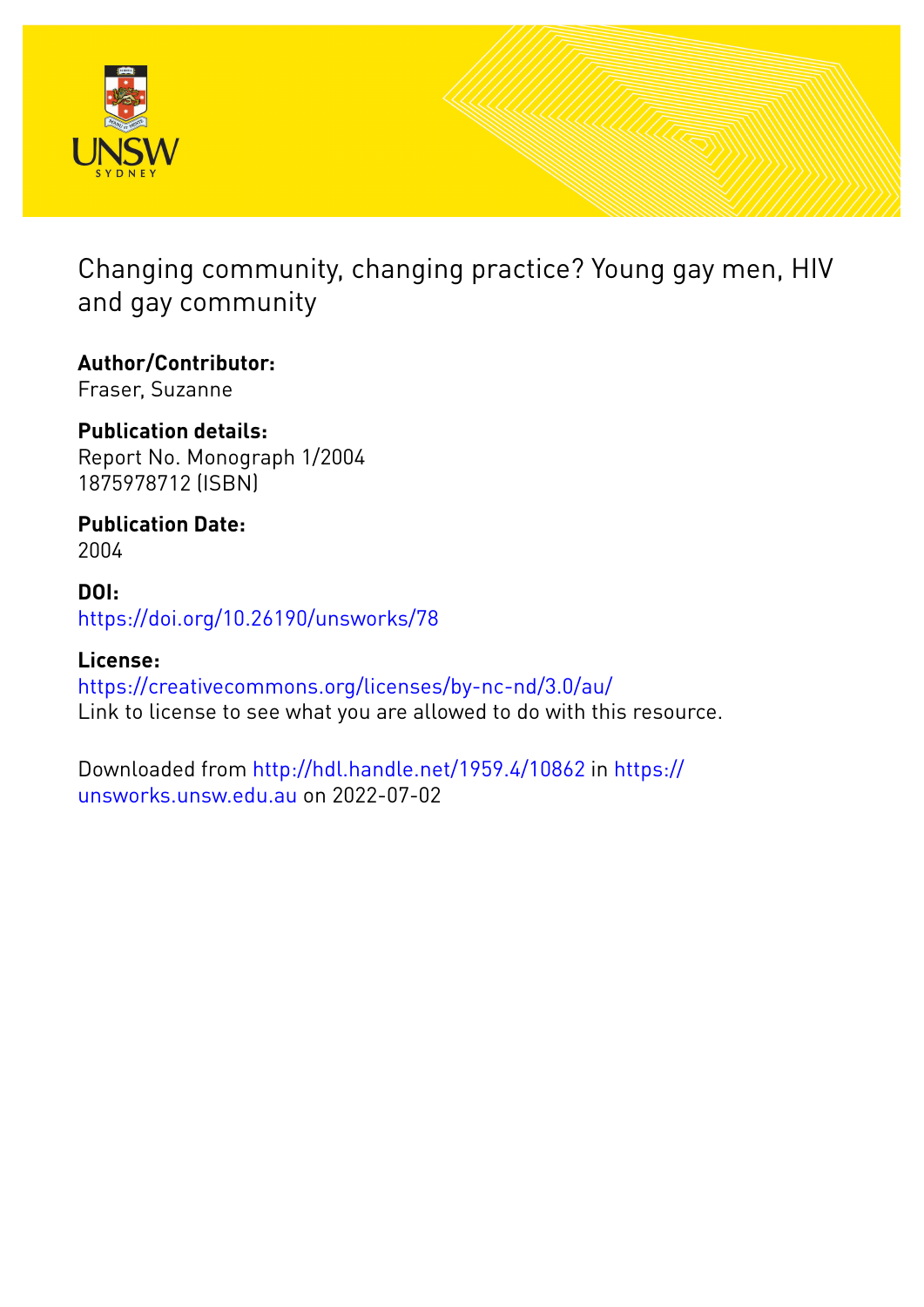# cHan*G*iN**g** c*O*mm*m*U*<sup>n</sup>* <sup>I</sup>t**Y,** cHan*g***i**N**g** p*R*a*c*Tic**<sup>e</sup>** ?

**Young gay men, Young gay men, HIV and HIV and gay community gay community**

**Suzanne Fraser**

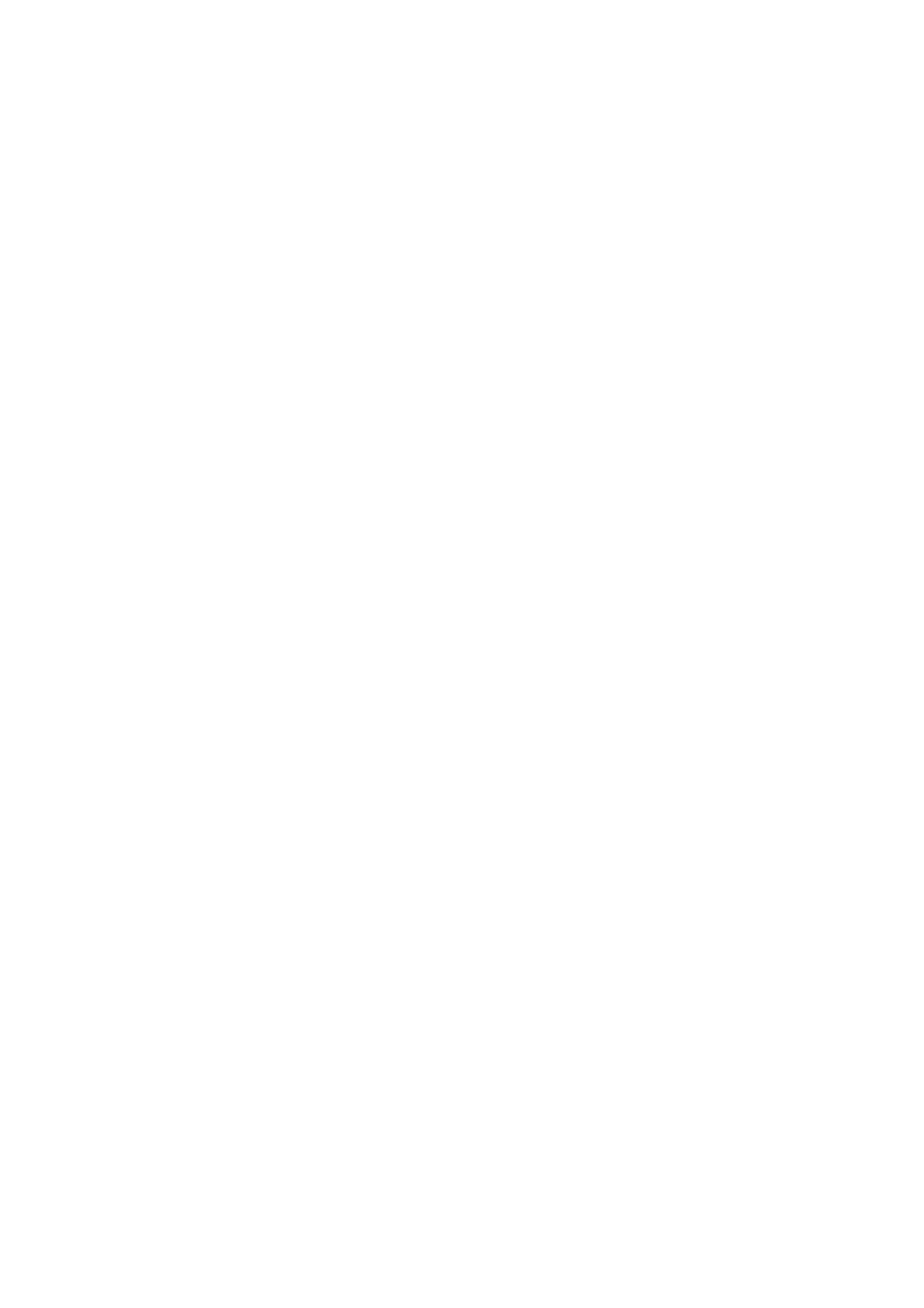# **Changing community, changing practice? changing practice? changing practice?**

**Young gay men, oung oung gay men, HIV and HIV and gay community** 

**Suzanne Fraser National Centre in HIV Social Research**

**Monograph 1/2004**

National Centre in HIV Social Research Faculty of Arts and Social Sciences The University of New South Wales

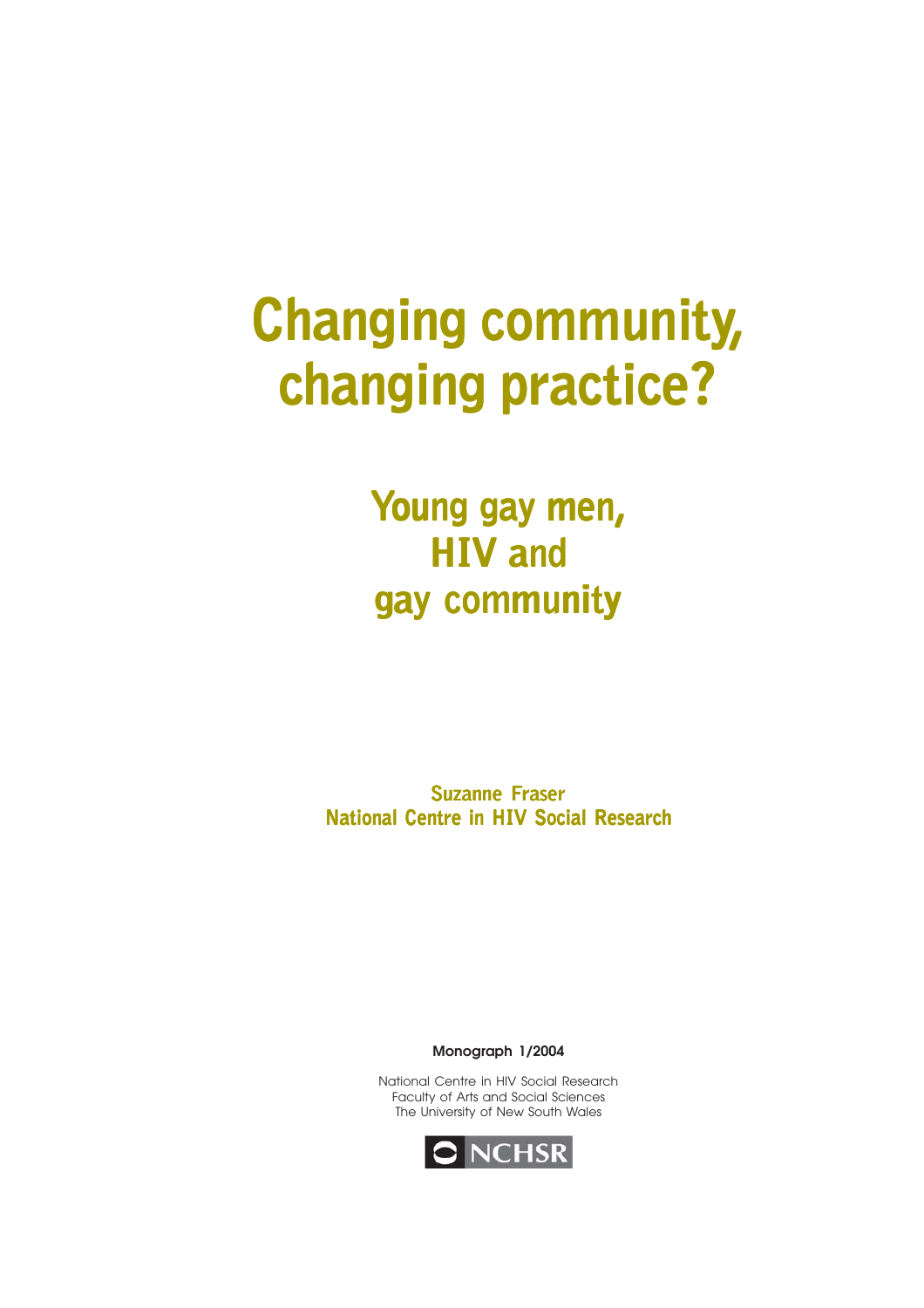Copies of this monograph or any other publication from this project may be obtained by contacting:

#### **National Centre in HIV Social Research**

Level 2, Webster Building The University of New South Wales Sydney NSW 2052 AUSTRALIA Telephone: (61 2) 9385 6776 Fax: (61 2) 9385 6455 nchsr@unsw.edu.au nchsr.arts.unsw.edu.au

© National Centre in HIV Social Research 2004 ISBN 1-875978-71-2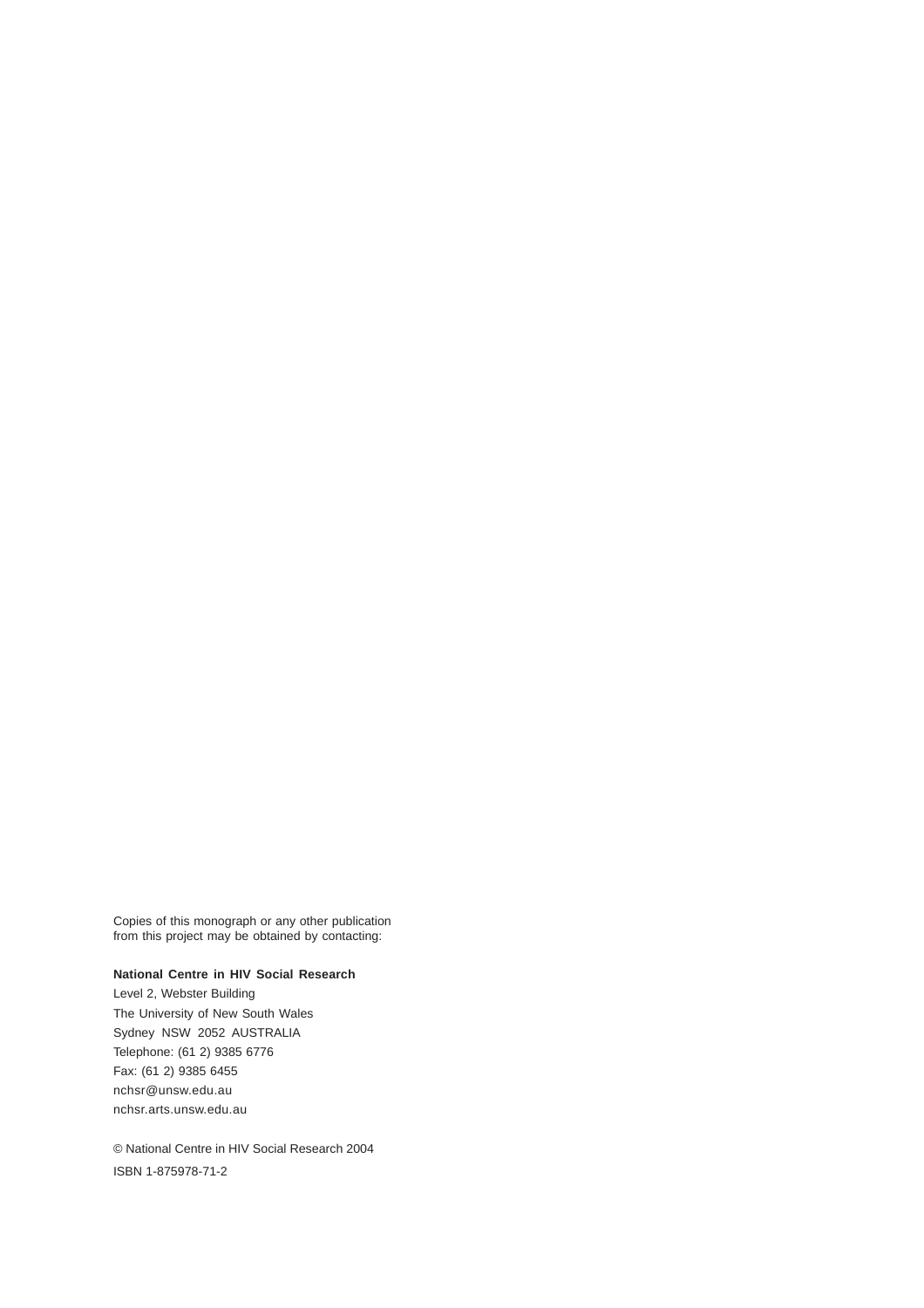# **CONTENTS**

| <b>ACKNOWLEDGEMENTS</b>                          | 3              |
|--------------------------------------------------|----------------|
| <b>KEY FINDINGS</b>                              | 4              |
| Opportunities for education and health promotion | $\overline{4}$ |
| <b>INTRODUCTION</b>                              | 6              |
| Study context                                    | 6              |
| Method                                           | $\overline{7}$ |
| Recruitment                                      | $\overline{7}$ |
| Interviews                                       | $\overline{7}$ |
| <b>FINDINGS</b>                                  | 8              |
| 1. Identity                                      | $\, 8$         |
| Gay identity                                     | $\, 8$         |
| Queer                                            | 11             |
| 2. Community                                     | 12             |
| Defining community                               | 12             |
| Gay community                                    | 12             |
| The scene                                        | 14             |
| Links with heterosexual communities              | 15             |
| Safe sex and gay community                       | 17             |
| A note on 'change'                               | 18             |
| 3. Knowledge of HIV                              | 18             |
| Learning about HIV                               | 18             |
| What is HIV and how is it transmitted?           | 21             |
| HIV testing                                      | 24             |
| 4. Drugs                                         | 27             |
| Drugs and safe sex                               | 31             |
| Drugs and gay community                          | 32             |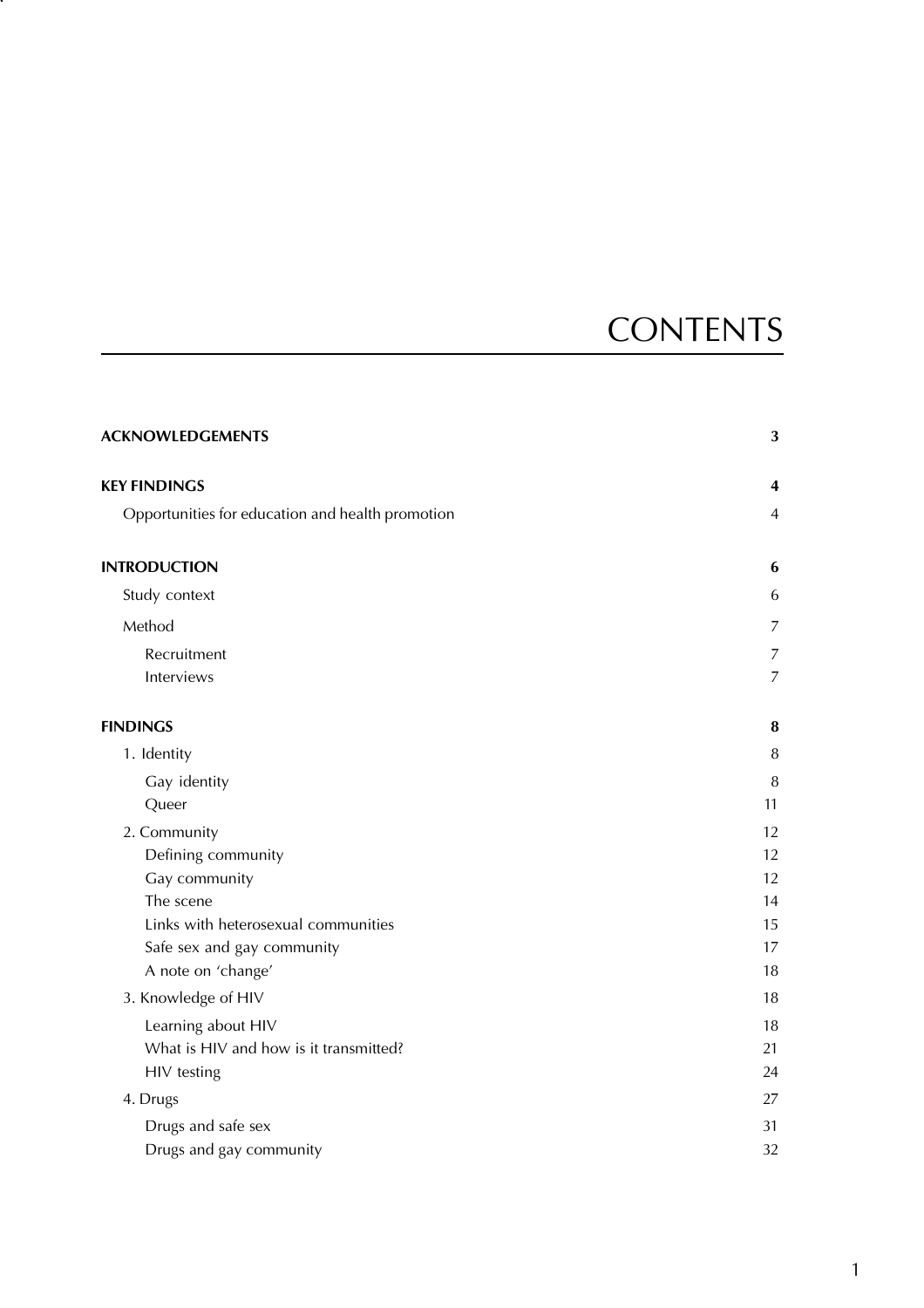| <b>CONCLUSION</b>                                                | 34 |
|------------------------------------------------------------------|----|
| <b>ENDNOTES</b>                                                  | 36 |
| <b>APPENDIX 1: INTERVIEW SCHEDULE</b>                            | 37 |
| <b>APPENDIX 2: DEMOGRAPHIC DETAILS OF INTERVIEW PARTICIPANTS</b> | 40 |
| <b>APPENDIX 3: PUBLICATIONS</b>                                  | 41 |
| <b>REFERENCES</b>                                                | 42 |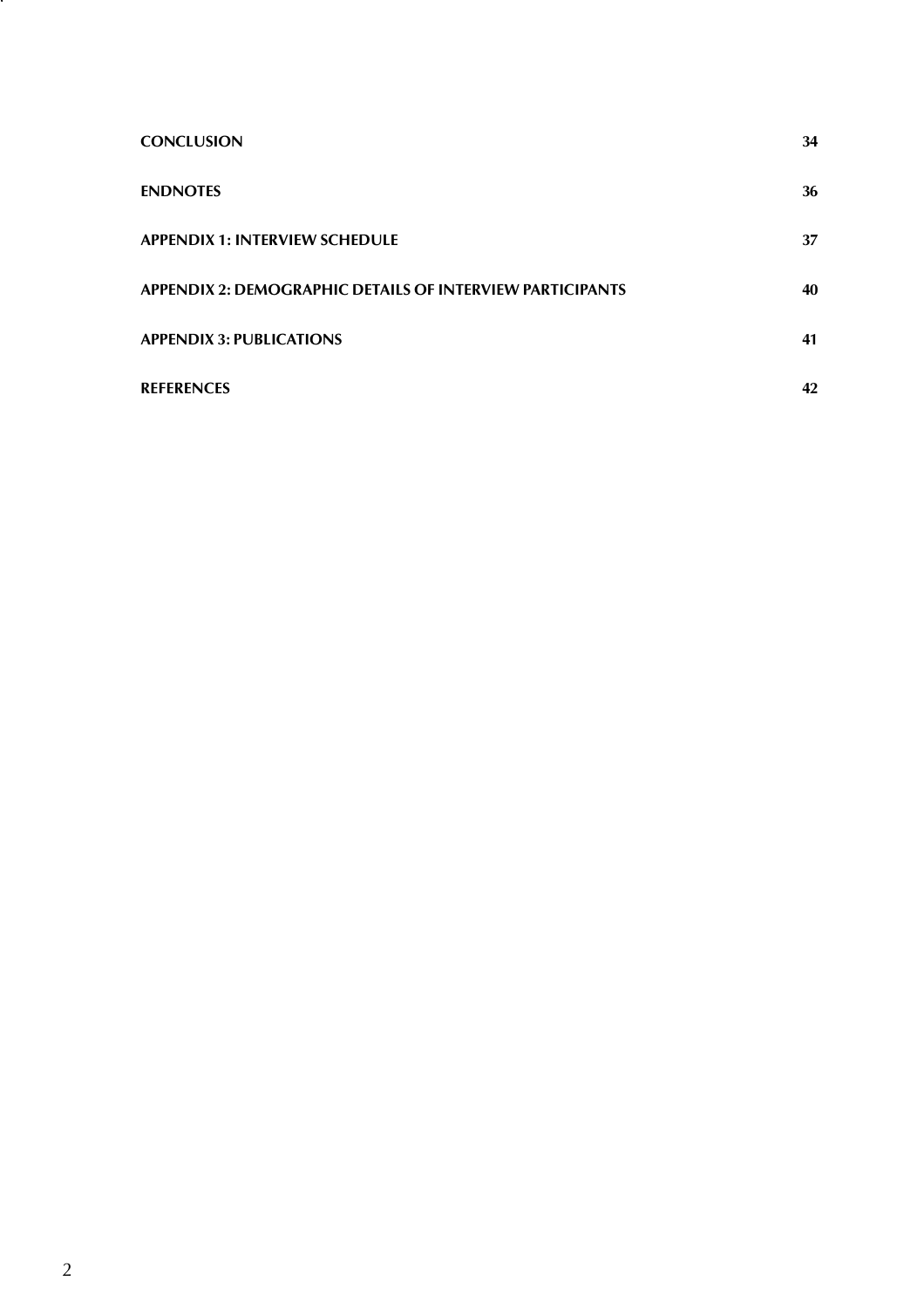# ACKNOWLEDGEMENTS

Thanks go to the following for their contributions to this project.

**Funding** NSW Health

**Reference group** Sharyn Casey (AFAO), Brent Mackie (NSW Health), Lisa Ryan (NSW Health), Grant Malpas (South East Health), Kane Race (NCHSR), Robert Reynolds (University of Sydney), Linnell Secomb (University of Sydney), John Tsioulos (ACON), Ben Bavinton (ACON)

**Interviewers** Suzanne Fraser, Max Hopwood

**Advice and assistance** Jeanne Ellard, Abigail Groves, Daniel Maddedu, Dean Murphy, Asha Persson, Alfeo Salcedo, Gary Smith, Aurelio Vulcao, Heather Worth, and particularly Susan Kippax and Sean Slavin who formulated the original concept for the project

**Research participants** The fifteen young men who gave generously of their time to contribute to this project

**Editor's note:** Words in square brackets are editorial interpolations, made either to provide explanation or to preserve the anonymity of the respondent. Ellipses in square brackets, i.e. [… ], indicate an editorial cut, usually made because the respondent repeated himself or said something irrelevant to the point for which the quotation is being cited. Ellipses without square brackets indicate a trailing off of speech or a short pause.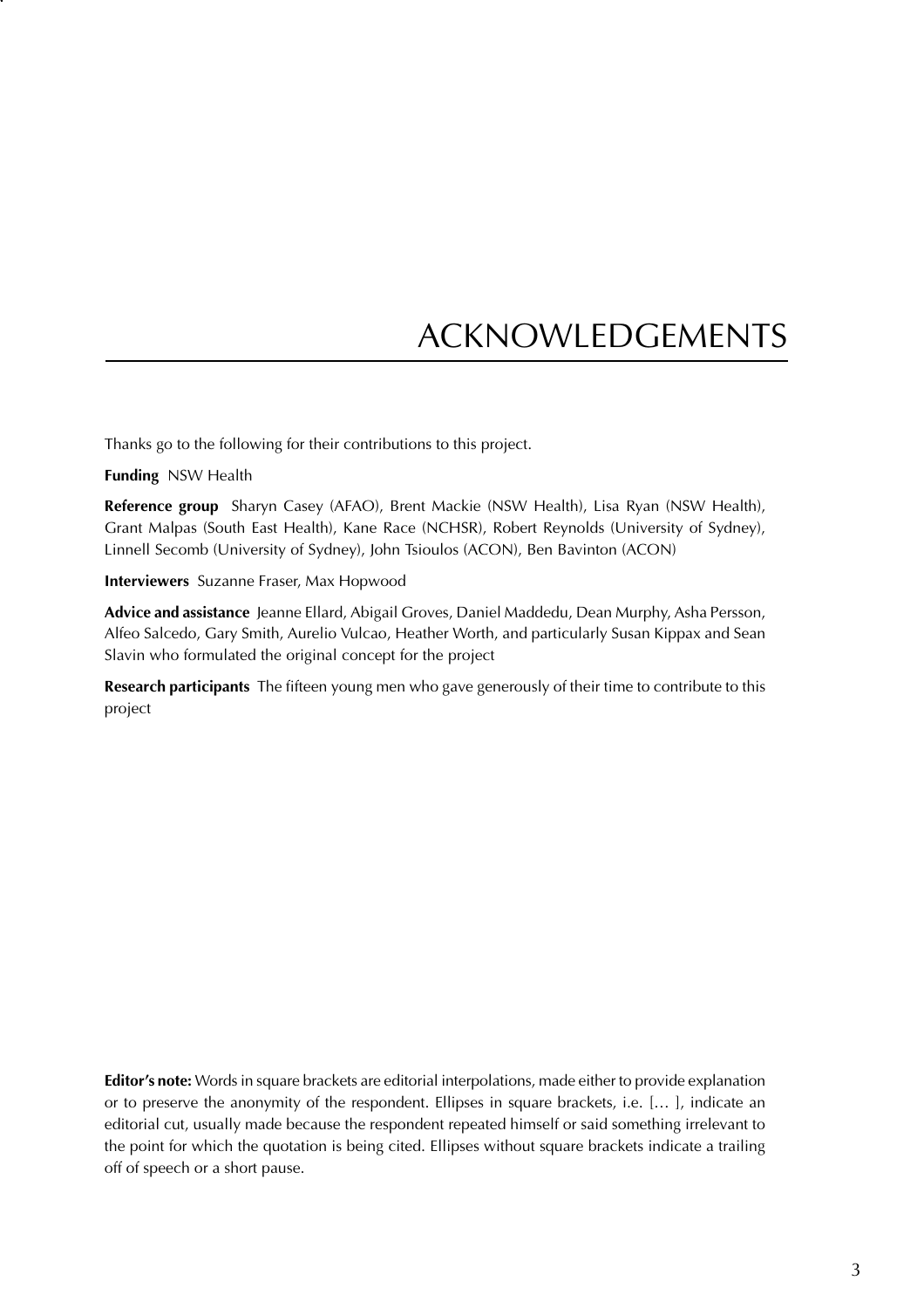# KEY FINDINGS

- **Identity** Participants mostly identified as gay, but did not use the term uncritically. Some were wary of its social and cultural implications. This suggests that there may be room to address young homosexually active men in a range of ways, including, but not exclusively by, the designation 'gay'.
- **Community** attitudes towards gay community were notably split: some participants considered it to be central to their social lives, identities and well-being, whilst others considered it excluding, constraining or irrelevant. When asked to elaborate on the meaning of community, however, they were unanimous in defining it as based on sameness and shared goals and values. Alternative formulations of community may serve better those who feel excluded by current forms.
- **Safe sex** A high level of safe sex awareness and safe sex practice was described. Commitment to safe sex did not vary according to attitudes towards or involvement in gay community.
- **HIV knowledge** While safe sex awareness was high, detailed understanding of living with HIV, and treatment options and procedures, was rare. Post-exposure prophylaxis (PEP) was particularly rarely understood.
- **Drugs** Drug use varied widely, but in all but one case was not described as a significant risk to safe sex practice. Some participants registered dissatisfaction with the amount of drug use in the gay scene, and described withdrawal from the scene and from significant social opportunities as a result of this dissatisfaction. This may indicate a need for more social opportunities/contexts for young men in which drugs are not a focus.

#### **OPPORTUNITIES FOR EDUCATION AND HEALTH PROMOTION**

Alongside consideration of broad questions of community, identity and belonging, this research suggests the following points for HIV prevention.

- Relatively minimal knowledge of HIV treatments, including PEP, may warrant further awareness campaigns.
- Assumptions among participants that casual partners are HIV-negative, and associated adverse reactions to the disclosure of positive HIV status by potential casual partners, indicate a degree of stigmatisation of positive men by young negative men. Education aimed at increasing awareness of the possible positive serostatus of casual partners, and at improving management of disclosure, is indicated.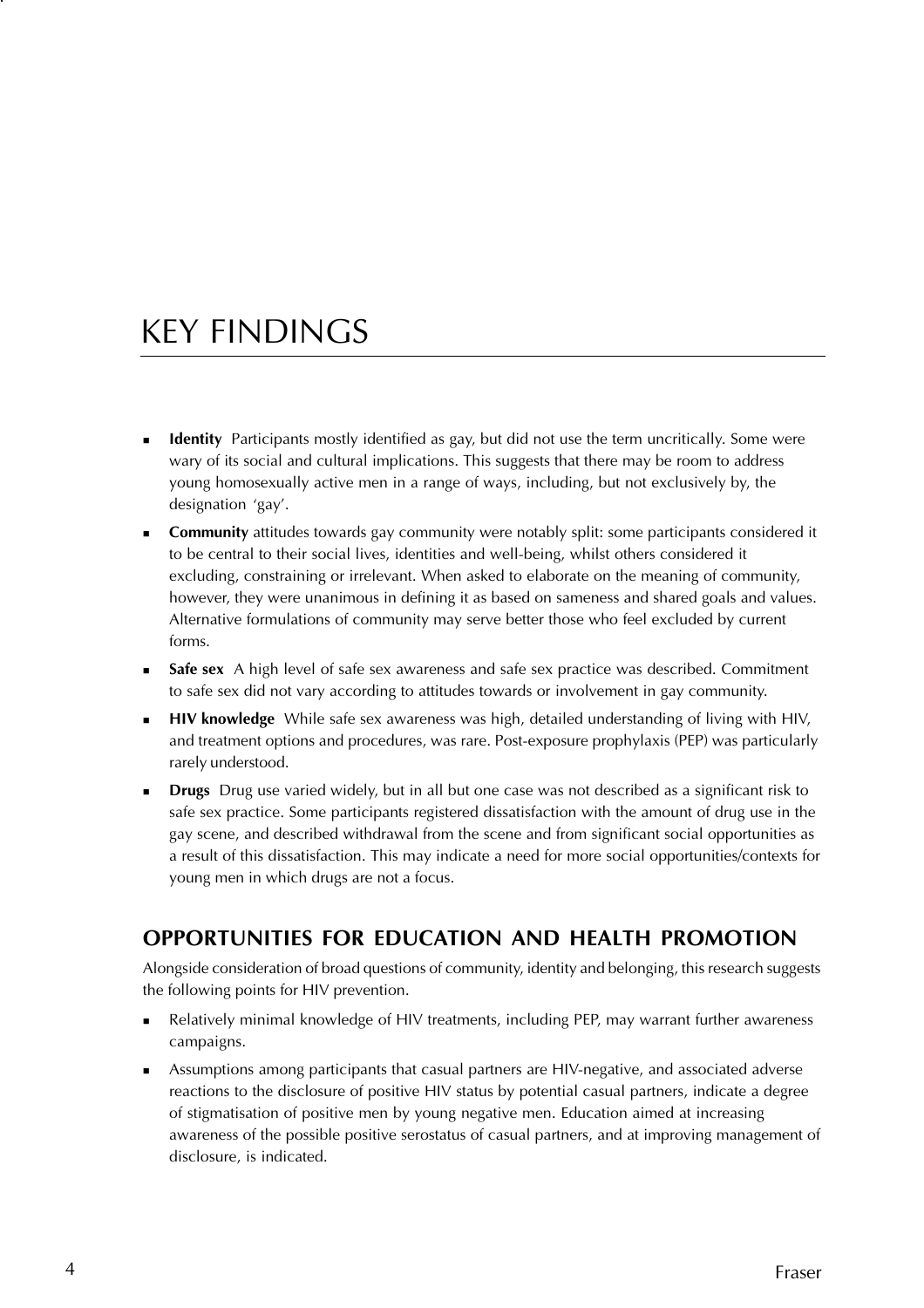- School emerged as a significant environment in which HIV education is first encountered. It may be that schools could be used more extensively and effectively for health promotion purposes.
- The internet was also nominated as a primary source of information and support around gay issues and HIV education, as well as a significant avenue for meeting partners. This supports the value of using the internet for education and health promotion.
- HIV testing evoked feelings of fear, anger and frustration for many of the participants. In this respect, there may be room to improve support around, and delivery of, testing.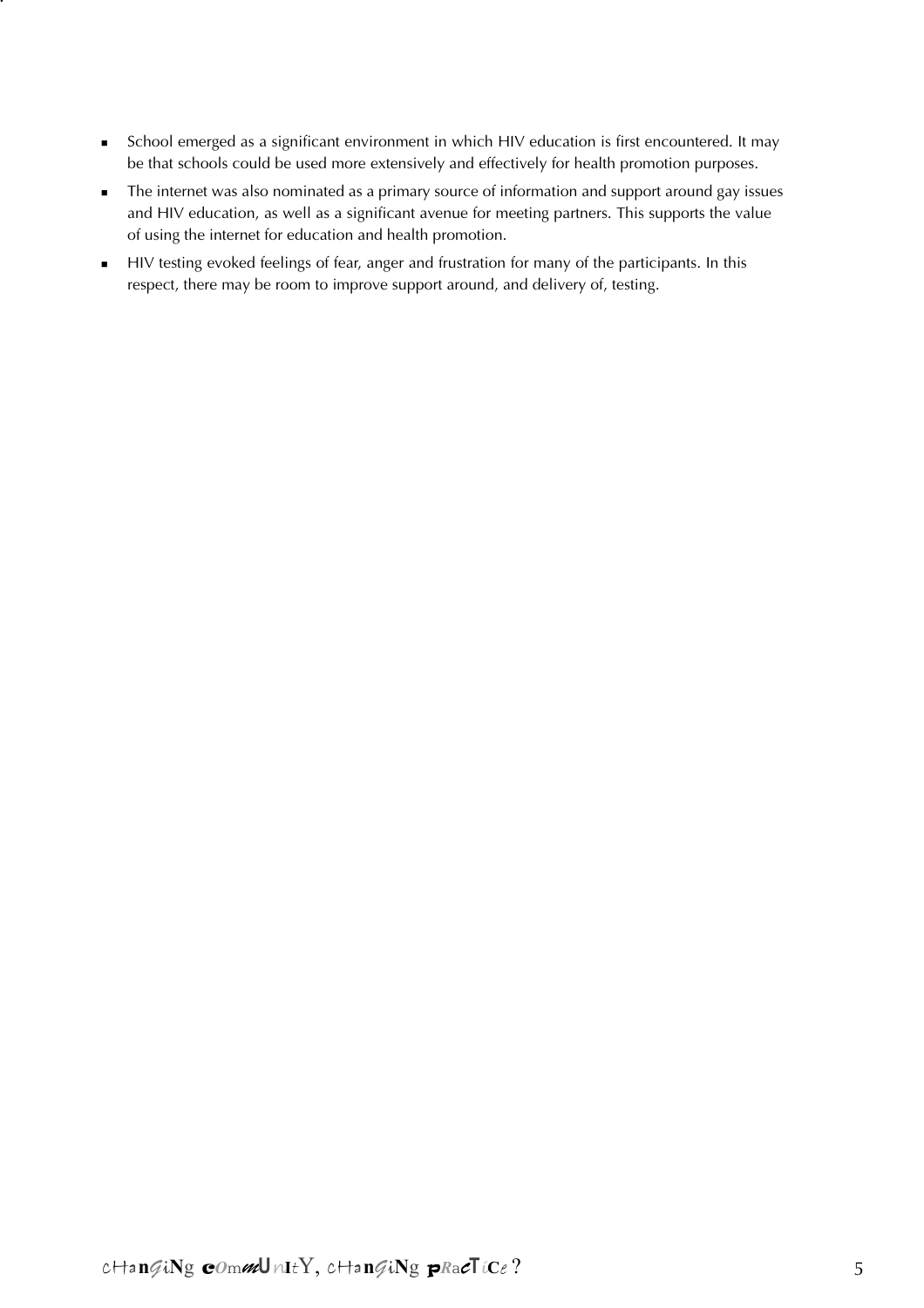### INTRODUCTION

This project is a qualitative study of young gay men in Sydney. It is aimed at accessing some of the ways in which young men identify sexually, how they feel about notions of community gay community in particular — and their perceptions of safe sex. Funded by NSW Health, the study emerged out of discussions conducted within the NSW HIV sector. These focused on questions around the changing character of gay community. A central impetus for the study was the common perception among those in the sector that with the advent of highly active antiretroviral therapy (and the concomitant improvements to health and life expectancy for those with HIV), the HIV epidemic has begun to recede from the consciousness of many men.1 Other concerns voiced by members of the sector included:

- a sense of a loss of community or communality due to a reduction in the role of the 'epidemic' in providing the 'social glue' for gay community;
- a view that historical narratives around HIV tend to locate the epidemic in the past;
- **the recognition of a new narrative among** young gay men that HIV is a problem for overseas countries, not Australia;
- a sense that the linking of gay identity to HIV may no longer be useful;
- questions about the proper response of AIDS agencies to this 'loss' of HIV and AIDS as an organising principle for community and community-based organisations; and,
- $\blacksquare$  a perception that to gay men particularly young and HIV-negative gay men who have minimal contact with the epidemic — HIV and AIDS is no longer a serious concern.

In addition to these issues, increasing rates of unprotected anal intercourse (Van de Ven et al., 2002), and of new HIV infections (NCHECR, 2003), have also prompted thought and concern about young men's attitudes towards HIV and gay community. Indeed, there is little current research on how young gay men with minimal contact with the HIV 'epidemic' or with AIDS agencies and organisations think about HIV, and their safe or unsafe sexual practices.

This study is a response to these concerns and gaps in research. It maps the harm reduction strategies used by men with little or no engagement in or contact with the HIV epidemic, as well as the patterns of risk for HIV among them. It also explores these men's social lives and, in particular, maps their attachment to, and identification with, gay community. The study thus aims to form the basis for the development of effective HIV education and prevention messages for homosexually active men for whom the HIV epidemic may be less salient than for other men, or for whom involvement in gay community is minimal or in some way problematised.

#### **STUDY CONTEXT**

The notion of gay community has an important history in Australia, not least because of the ways in which it is intertwined, in the history of gay politics, with Australia's successful response to the HIV epidemic (Dowsett, 1997). Also considered an important concept in the design and conduct of health promotion (Dowsett, 2001), the centrality of community to the health of gay men has become, for some, unquestionable. Studies conducted in Australia and overseas have argued for a connection between involvement in gay community and increased adherence to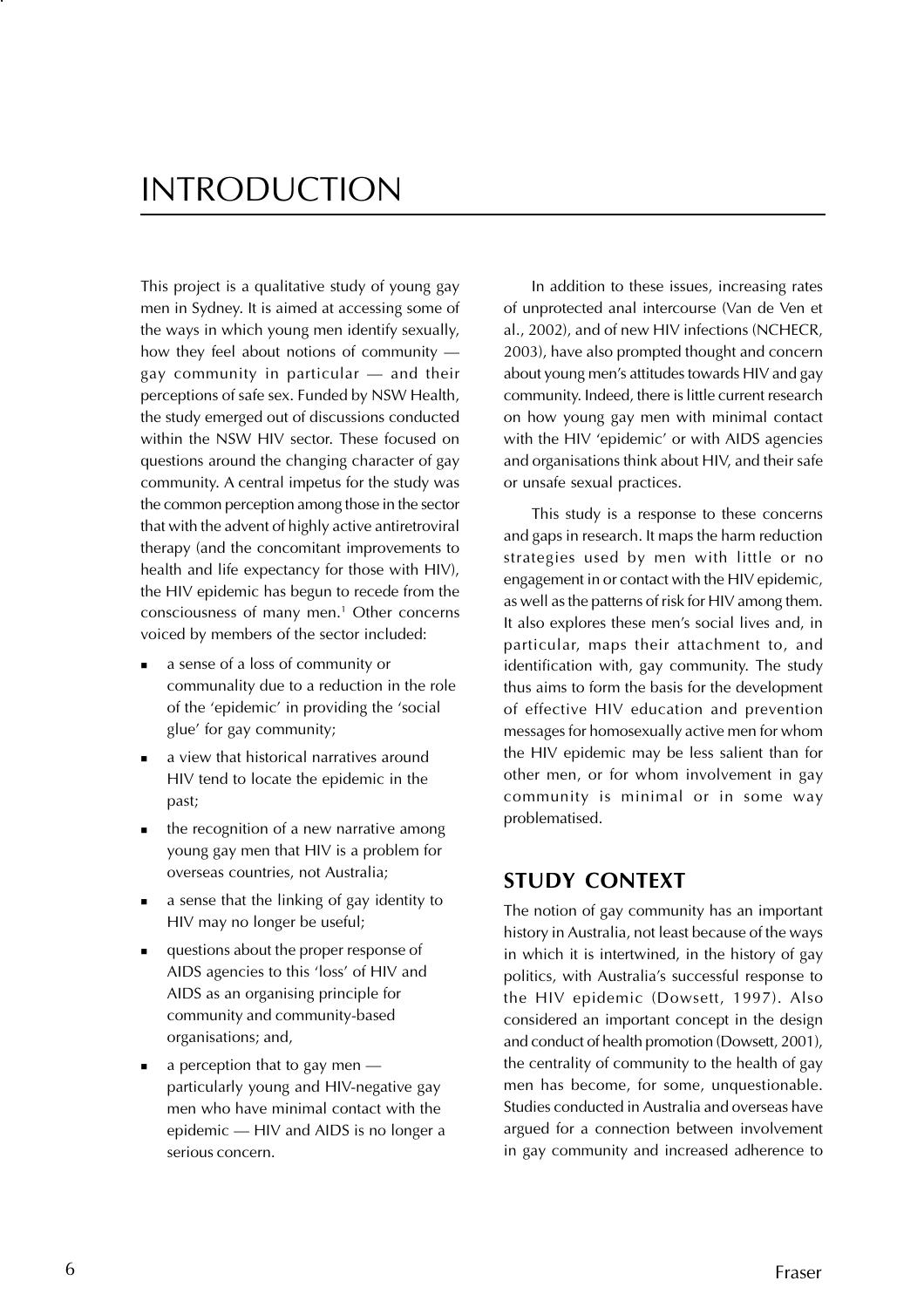safe sex practice (Chapple et al.,1998; Seibt, 1995; Van Gorder, 1995; Flowers et al., 2000). Recently, however, other research has questioned this approach, taking to task the view implicit in some work that community can be readily described, located and defined, and that it is always a positive force for good (Ridge et al., 1997; Ridge et al., 1999; Watney, 2000).

This critique has developed alongside a vigorous theoretical discussion of issues of community in Australia, evidenced, for example, by the publication in 2003 of a special issue of the Cultural Studies Review entitled 'Affective Community'. The work in this issue offers a fertile starting point for consideration of the theoretical issues surrounding community in Australia, and although it does not contain work written specifically on gay community $^{\rm 2}$ , many of the observations made by contributors bear consideration in relation to concepts of gay community. As will become evident, some of the insights provided by Australian theorists and researchers working in the area of community have been taken up in the writing of this report, particularly in the section entitled 'Community'. Because this section deals with the central concerns of the project, it departs from the style of the rest of the report by employing theory to a greater extent. The aim is to offer some fresh observations on gay community that may be of use in the sector.

#### **METHOD**

#### **Recruitment**

As the study aimed to recruit young men (age range was 18–27) who did not have close personal or professional relationships with HIV-positive men, or close connections with AIDS-based organisations, recruitment methods were especially broad. Standard recruitment avenues such as ACON were avoided, the emphasis being instead on advertisements in the press, the Web,

and posters and fliers. Below are the numbers of participants recruited through each method:

| Advertisements in gay press | ц             |
|-----------------------------|---------------|
| Oxford Street area gay bar  | 5             |
| Web sites and mailing lists | $\mathcal{P}$ |
| Advertisements in suburban  |               |
| and student press           | $\mathcal{P}$ |
| Snowballing                 | 1             |
| Posters and fliers          |               |

#### **Interviews**

The interview was semi-structured in format, although the interview schedule (Appendix 1) was relatively detailed, and took about one-and-ahalf hours to complete. As the schedule shows, participants were asked to talk about attitudes towards safe sex, and safe sex practices, views on gay community, and views on drugs, among other topics. Prior to interview, participants were given an information sheet and a verbal description of the project. Each was asked to sign a consent form, and a revocation of consent form was also provided in case the participant changed his mind about being involved in the study. Participants were also provided with information on HIV and safe sex, usually in printed and CD ROM format.

Interviews were audio-taped then transcribed. Transcripts were checked for accuracy against the recording, and identifying information was removed or changed. Pseudonyms were attributed to each participant. A selection of transcripts was read and a code list developed from issues emerging in the data, and from the issues covered in the interview schedule. Transcripts were coded and the codes were then entered into a qualitative data management software product (NVivo). Coded data sections were then closely read, and emerging themes identified. These themes formed the basis of this report.

This project had approval from the UNSW Human Research Ethics Committee.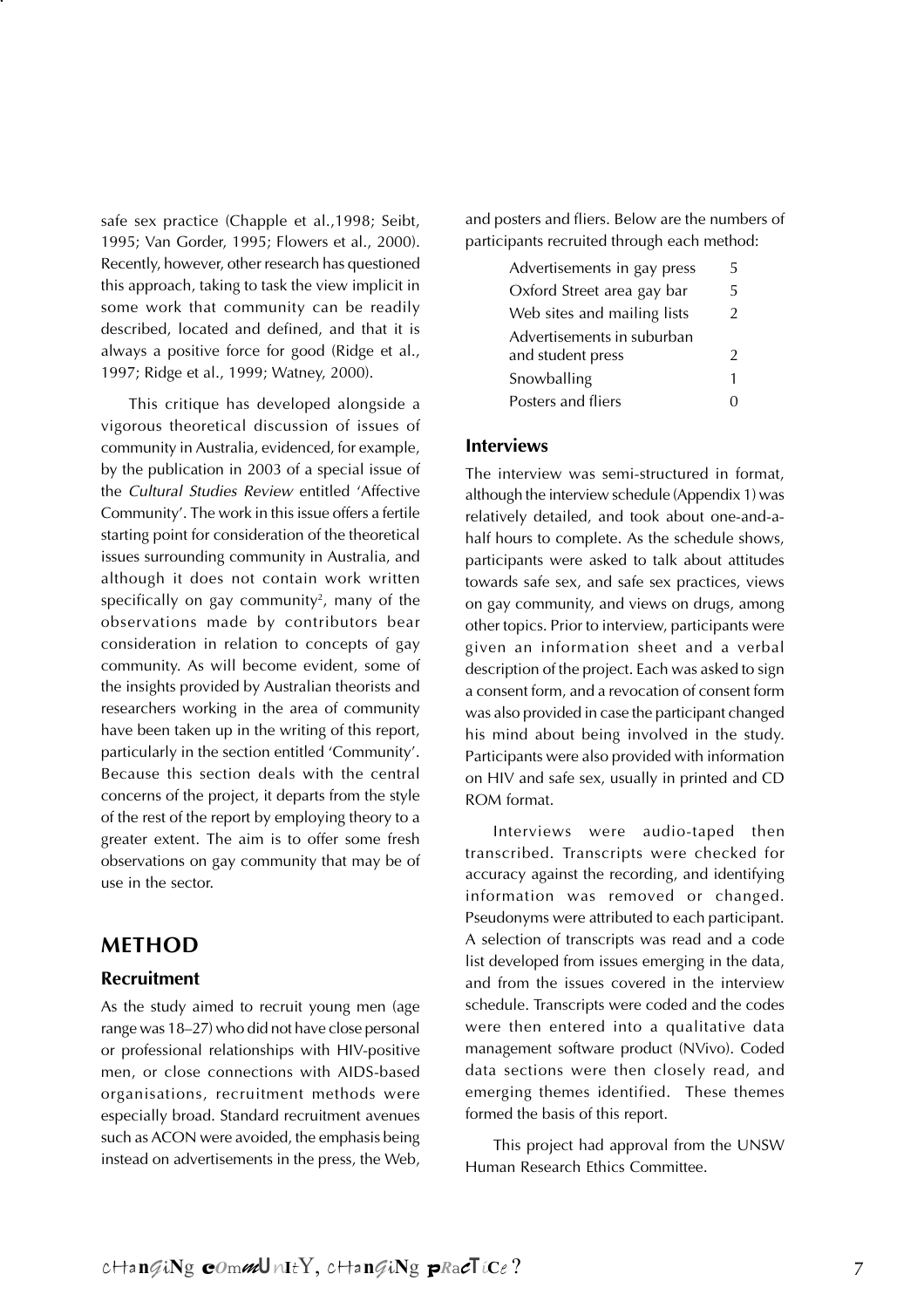### FINDINGS

#### **1. IDENTITY**

'[Identity is] an idea which cannot be thought in the old way, but without which certain key questions cannot be thought at all' (Hall 1997: 2).

This project aimed in part to look at the meanings young homosexually active men ascribe to the term 'gay community', how important the concept is for them, and how much they involve themselves in what they define as the gay community. In examining these issues, it is first important to consider how the young men who volunteered to be interviewed for this project defined their own sexuality.

Significant shifts in the reputation of identity politics over the past ten years or so, notably in relation to critiques of identity categories offered both by feminist theorists $^3$  and poststructuralists, $^4$ may lead us to assume that young homosexual men have become wary of such categories. The associated advent of 'queer' may also lead us to wonder whether young homosexual men are as likely to describe themselves as queer as they are to describe themselves as gay. This interest in queer may exist in some contexts, but as will become evident below, was certainly not apparent among the young men interviewed here.

In recruiting participants, the project aimed to be as broad as possible. The text for the flier read:

#### **COMMUNITY**

What does it mean to you?

Are you male, aged 18 to 25<sup>5</sup> and non-hetero?

If you are interested in talking about life, relationships and sex, and your ideas about Community, in a confidential interview of about one hour, we would like to hear from you.

In using the term 'non-hetero', the flier aimed to avoid prescribing those who may wish to participate. For example, if the term 'gay' had been used, bisexual men may have been discouraged from volunteering.6 In the event, almost all participants identified as gay, with one defining himself as bisexual, and another preferring the term 'homosexual'. However, a range of opinions was evident in relation to the meaning of gay, and the relative importance of sexuality in definitions of the self. Indeed, some participants demonstrated a sense in which, as Stuart Hall has put it, the term 'gay' has been placed 'under erasure', in that it is considered no longer fully viable, but is used in the absence of better alternatives: 'The line which cancels [it], paradoxically, permits [it] to go on being read' (Hall,1997: 1).

#### **Gay identity**

It is important to note firstly that many participants do not hesitate to use the word 'gay' to describe themselves. Indeed, some, such as Jess, aged 21 ('gay through and through: there's no question about it'), and Lachlan, aged 18 ('gay, very gay'), are adamant about their sexual identification. Jess expands on his view of gay:

Interviewer: OK, so what does the expression 'gay' mean to you, what kinds of meanings would it have?

Jess: Um … Obviously, being attracted to a member of the same sex as you. Um ... it sort of, I don't know, brings up a lot of things, different culture, different society, different, y'know, different way of living. I don't know, that's a bit of a difficult question to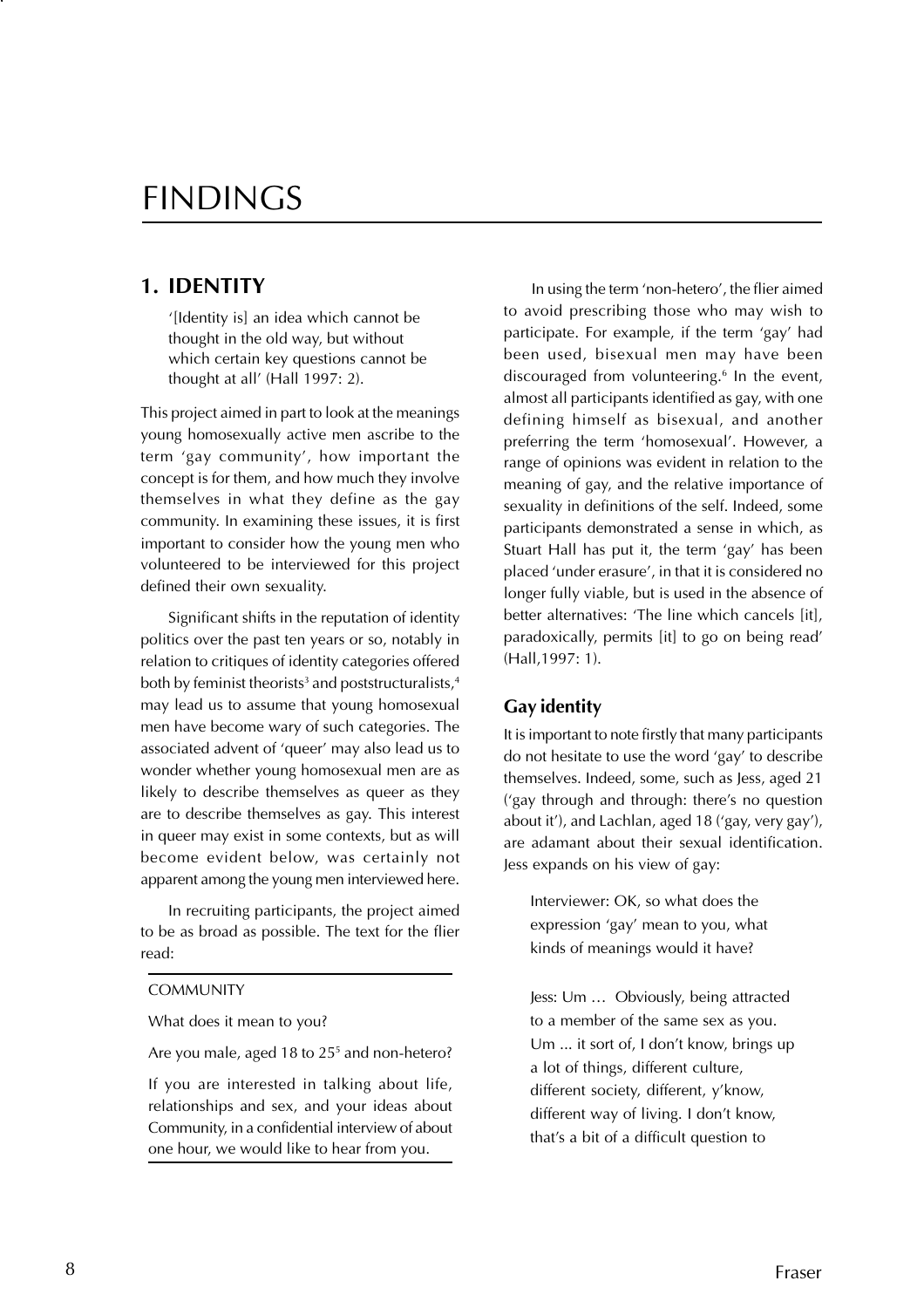answer, because I think it would mean something different to everybody because it's like the 'gay experience' is so different for every member of the community, and I mean, it's based on everything you experienced as a child, everything you experienced growing up, when [you] came out [… some] get really caught up in the scene and drugs and partying and a very trashy sort of lifestyle and [others … ] I don't know if you're involved in it at all but it's very,

extent [… ] there's an experience of being gay where you come out and you go out, and you meet all these gay people and you're exposed to a completely new part of society, and it does involve, to a certain extent, it does change your lifestyle because you're being exposed to a part of society that the rest of society isn't exposed to, or is very limitedly exposed to, and [… ] y'know, if I hadn't have come out, I wouldn't know like, a

#### 'the "gay experience" is so different for every member of the community ...'

very segregated, like there's a certain type of gay man, there's [another] type of gay man, there's [another] type of gay man, and each one, maybe, y'know, there'll be certain mixings but, but they're certainly not heavily involved with each other.

Interviewer: Yeah right, OK. So when you say, um, I think you sort of said earlier, y'know, it's about a different kind of lifestyle, can you elaborate on that at all for me?

Jess: Um, well as much as I don't like to admit it, I think it does, being gay makes you, like if you want to, I don't know, be involved in your sexuality, I mean I'm not talking about gay men who completely remove themselves, and y'know live straight lifestyles or whatever, but I mean to a certain

large amount of my friends and I wouldn't know, I wouldn't have my job, I wouldn't have, y'know, like it's... I mean it would mean something different for everybody, but my lifestyle has been dictated by coming out, I think, to a certain extent.

Interviewer: And why do you say "as much as I don't like to admit it"?

Jess: Um, because I don't like to think that we're necessarily forcibly segregated like, [… ] I'd like to think that everybody can live utopiously [sic] and all that sort of thing, but it doesn't work like that.

Interviewer: OK, yeah, so you sort … sounds like you're sort of saying that certain experiences tend to divide people?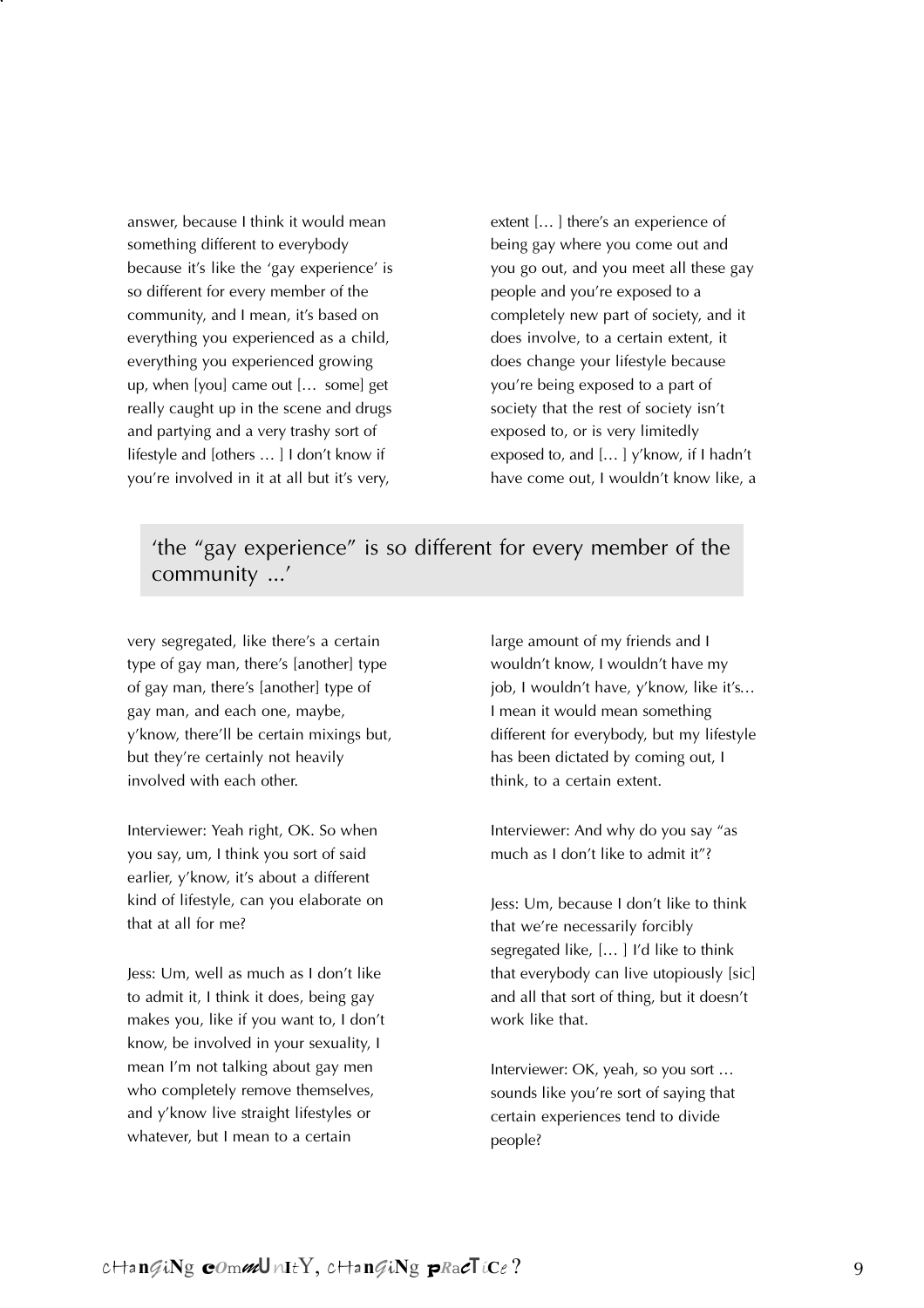Jess: Yeah, of course, yeah. I mean, it operates in, I mean y'know… an Indian, a person with Indian parents is going to be exposed to a different part of Australian society that we're not, and it's just the same thing. I mean, like, if you want to look at gay lifestyle as a separate culture within a large amount of cultures operating within Sydney then, sure.

importance of identifying clearly as gay, when he criticises what he sees as recent tendencies to consider gay politics resolved:

I feel that the gay movement has come a long way [… ] but at the same time, now we're [in] a position where a lot of people, in my generation as well, [are] saying: "Well, it doesn't matter anymore. We're accepted — it's fine."

#### 'Even here within [...] wonderful gay Sydney, you know, discrimination happens.'

In this extract, Jess explains his view that identifying as gay affects all aspects of life. In being exposed to gay culture, Jess becomes a different person from whom he might have been had he been involved instead in other aspects of Australian culture. In this way, being gay is a central defining characteristic for Jess, although this does not imply an essentialist view of sexuality. For Jess, being gay shapes who he is because it is social and cultural, not because it is biological. As social and cultural experiences differ from person to person, the meaning of being gay also differs.

As with some other participants, Jess links gay identification directly with gay community, and the relationship between the two is conceptualised as inevitably political:

I definitely would categorise myself first as a member of the gay community as opposed to a community that in some instances wants to get rid of my lifestyle and tell me that what I'm doing is wrong [… ]

Similarly, Jarad (aged 25) also locates his gay identification politically, and asserts the You know, or: "Actually being gay is not much about who I am." [… ] I get, I get frustrated because I'm like, well, "Gee, open your eyes." Even here within, you know, wonderful gay Sydney, you know, discrimination happens. I walk down the street with my boyfriend and we'll get, you know, um, people make comments out of cars and things and that, and there is this shift of: "Oh yeah, it's cool, it's fine, yeah, gay's fine, and it doesn't matter anymore."  $[...]$  Today in the Herald  $[...]$ there's a whole thing about gay community kind of wondering about its relevance to itself and wider society [...] That's, that's my frustration [...]

Jarad's view is that, because Australian society is largely homophobic, being gay necessarily positions individuals politically, regardless of conscious political allegiances.

Other participants such as Laurie (aged 24) take up positions very like that criticised by Jarad, expressing reservations about the term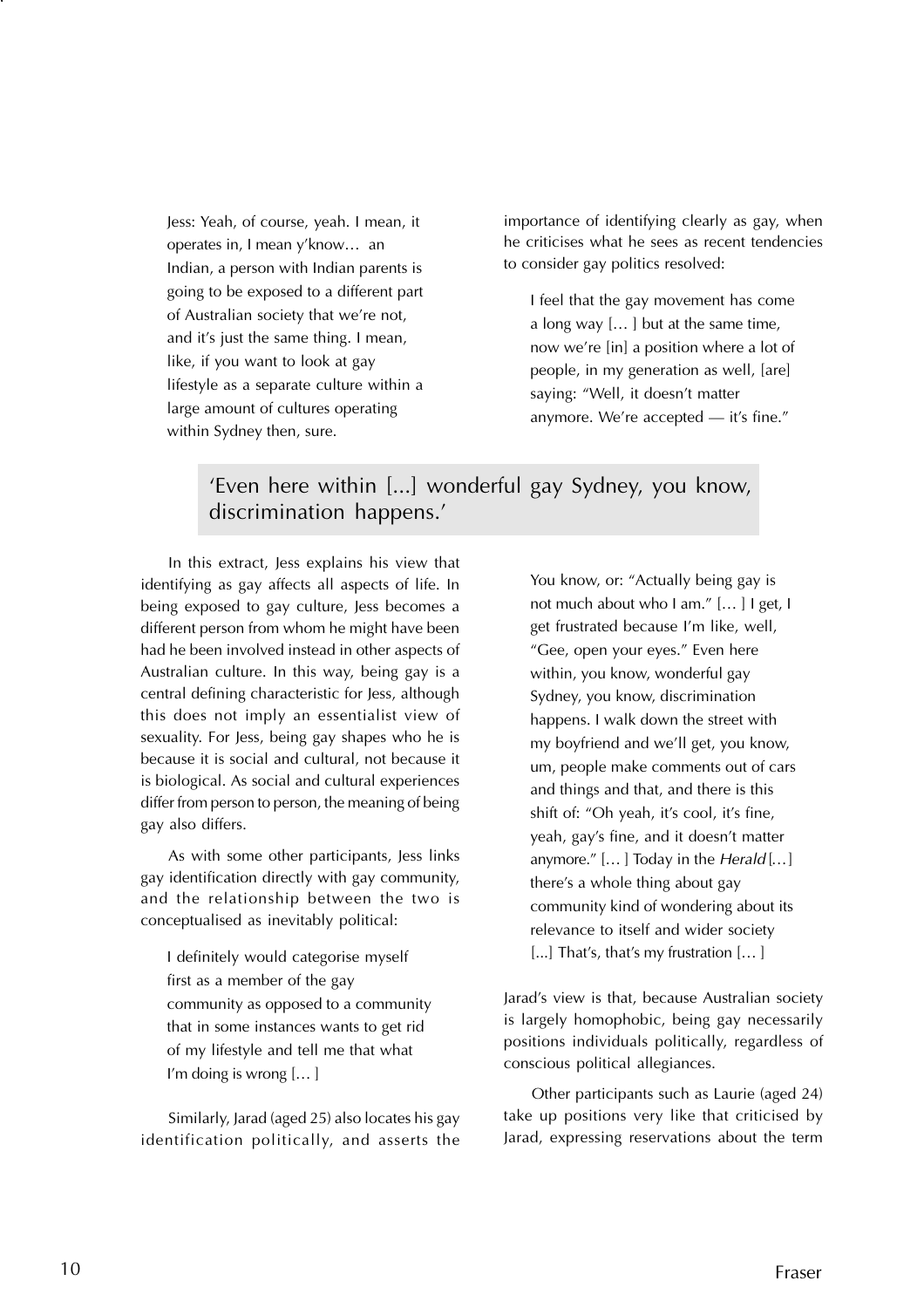'gay'. For Laurie, the term evokes images of a particular lifestyle based on partying. As will become clear later in the section on Community, Laurie does not like what he considers to be the connotations of the word 'gay', preferring the term 'homosexual'. At the same time, he recognises that the ubiquity of 'gay' means its use has some expediency:

Um, well look, if somebody says on the street, "Are you gay?" I'd say, "Oh, yeah, sure". I'm not gonna say, "No, I'm a homosexual, what are you talking about". Like, I wouldn't give a shit. Um, but no, I wouldn't see myself in any category. Like if — I'm either gay or a homosexual. I mean, I don't swing both ways, I'm not a transsexual, I'm not whatever.

A little later, Laurie adds, 'Just because I like other guys, doesn't mean I'm not like anybody else'. This extract suggests that, for Laurie, identification as gay is not felt to be a defining feature of his identity. For him, such categories do not possess great significance. Similarly, Harry (aged 24) accepts being defined as gay, but says:

I predominantly define myself as just Harry [… ] I do this and that, and I am gay, but I don't necessarily see it as the beginning of that sentence on who I am.

Indeed, at another point in the interview, Harry describes himself as 'just a guy who sleeps with men'. Stephen (aged 24) also indicates a similar resignation about the use of the word gay, despite reservations about its connotations:

Not necessarily like "Yeah I'm gay!" but, I don't know, I think there's a lot of talk behind that.

#### **Queer**

The participants above question what they see as a common assumption that gay constitutes a defining identity category able to describe them in a reliable and exhaustive fashion. In this respect, their remarks are reminiscent of aspects of the queer critique of gay. In other respects, however, they do not at all resemble the queer response. In listing those identity categories in which one definitively does not belong, such as bisexual or transsexual (Laurie), and in seeking to minimise the role of sexuality in defining the subject (Harry), both depart from queer theory in the first instance from queer's wholesale rejection of identity categories on the basis of the fluidity of identity (Sullivan, 2003: 199) and in the second, from its view of sexuality as necessarily a powerful constituent of the subject.7

Other participants do more than ignore queer in formulating their responses. Instead they actively criticise it. Some are unfamiliar with the term's theoretical pedigree and reject it because of the word's derogatory connotations. As Gilbert (aged 22) says, 'take away the gay thing and queer is just weird, you know?' Others, such as Billy (aged 22) take issue with its politics. He sees queer as defining sexuality as 'socially constructed', and argues that although he finds the term interesting, in his experience, 'sexuality isn't a social construction'. In a related sense, Jarad rejects queer because he sees it as a means by which individuals can avoid taking the difficult step of identifying themselves as gay.

In conclusion, the majority of participants in the study identified as gay, but not all of these did so without ambivalence. For many, the term was mobilised under erasure, and in preference to the term 'queer'. Evidently, despite its high institutional profile, that is, its currency in tertiary institutions, and despite the high rate of tertiary education among participants, queer provokes very little enthusiasm in this study.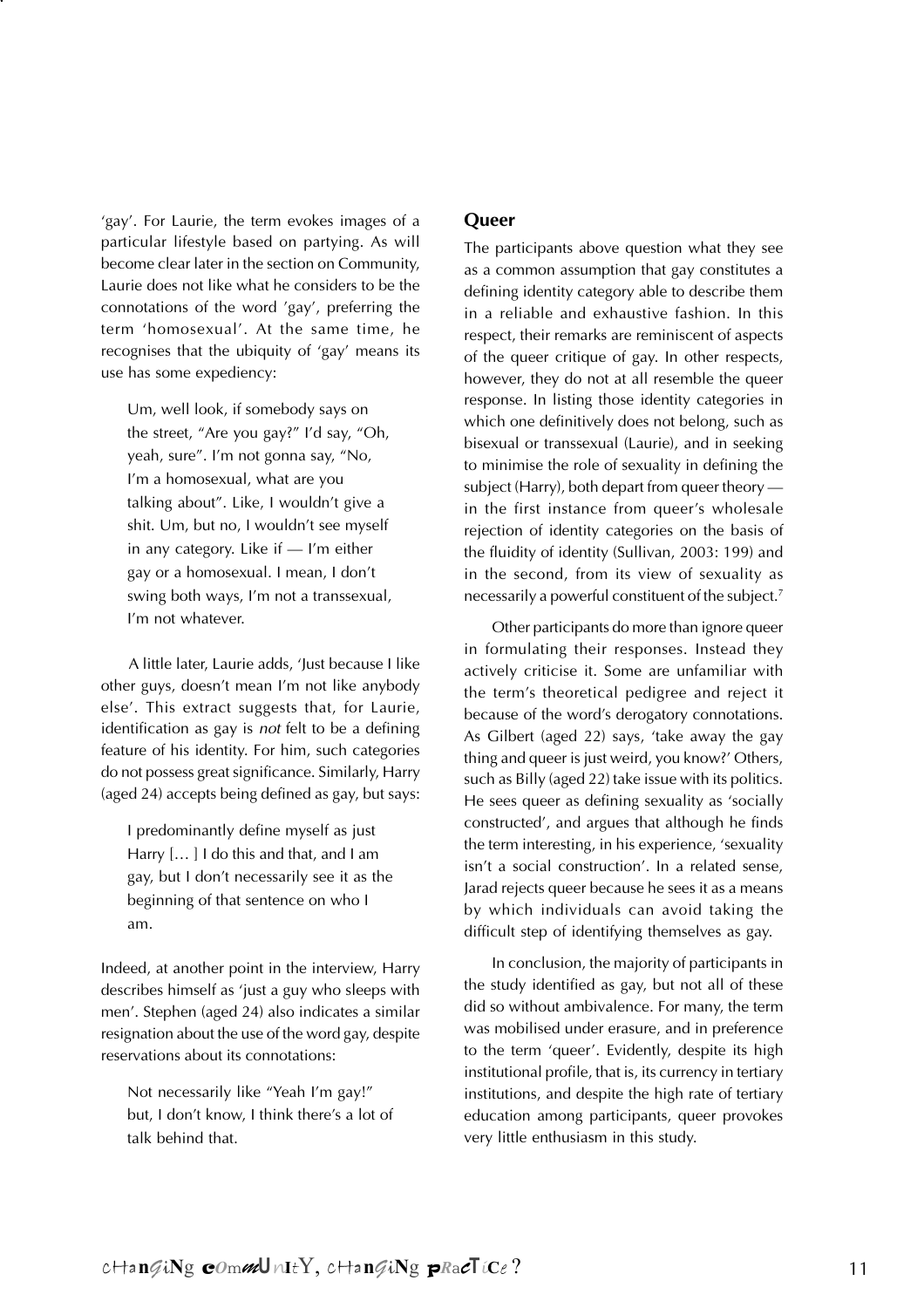#### **2. COMMUNITY**

This section examines the ways in which notions of community are talked about by the young men interviewed. Also, because recent research has found increases in rates of unprotected anal intercourse (Van de Ven et al., 2002 and others) and HIV seroconversion among gay and homosexually active men $^{\rm 8}$ , and because safe sex practice has been correlated in the past with gay community attachment, the subsequent section looks at participants' sexual practice. Is involvement in something called gay community still, as research has suggested about earlier stages of the epidemic (Chapple et al., 1998), in any way associated with adherence to safe sex practices? What does community mean to young men who are emerging into a gay political environment in which, as Ridge, Miniciello and Plummer (1997) argue, 'assumptions of solidarity … developed in the seventies political movement and through the AIDS crises of the eighties, are increasingly difficult to sustain'?

#### **Defining community**

When participants were asked to define the word 'community' generally, their responses largely reflected conventional liberal social contract notions of community. As Linnell Secomb points out, these formulations, 'all conceive of community as an attempt to achieve agreement and unity' (2000:133). Secomb cites the work of Thomas Hobbes and Jean-Jacques Rousseau as central to this tradition, pointing out Hobbes' commitment to community as populated by like individuals who relinquish their freedom in order to secure protection, and Rousseau's belief in community as bringing together individuals to pursue common goals.

Anton (aged 18) echoes aspects of these definitions:

OK, a community would be a group with shared beliefs and practices who stick together and have certain ethics and codes which segregate themselves from other communities … or mark them out as different from other communities.

Here, Anton identifies similar beliefs, a sense of mutual obligation and the drawing of external boundaries as the basis for community.

Related to this sense of belonging in community is the element of responsibility or obligation theorised by Hobbes. As Harry says:

There's a fiduciary duty of everyone there to look after everyone else in there. There's generally some form of directional leadership within a community, and the community decides — generally as a community — it's like a big support group, to go in certain directions…

#### **Gay community**

When asked more specifically about their thoughts on gay community, some participants expressed very negative views. This was particularly the case, as noted above, among those who didn't see being gay as a central defining feature of who they were. Laurie is a good example of this. Aside from occasional visits to gay clubs, Laurie doesn't participate much in what's commonly understood as the gay community. He prefers to define himself as homosexual because, for him, being gay connotes:

the whole drug-taking, partying, you know, three-brain-cells-sharedbetween-ten-guys [thing]; you know, big pecs, shirt off, dancing in a night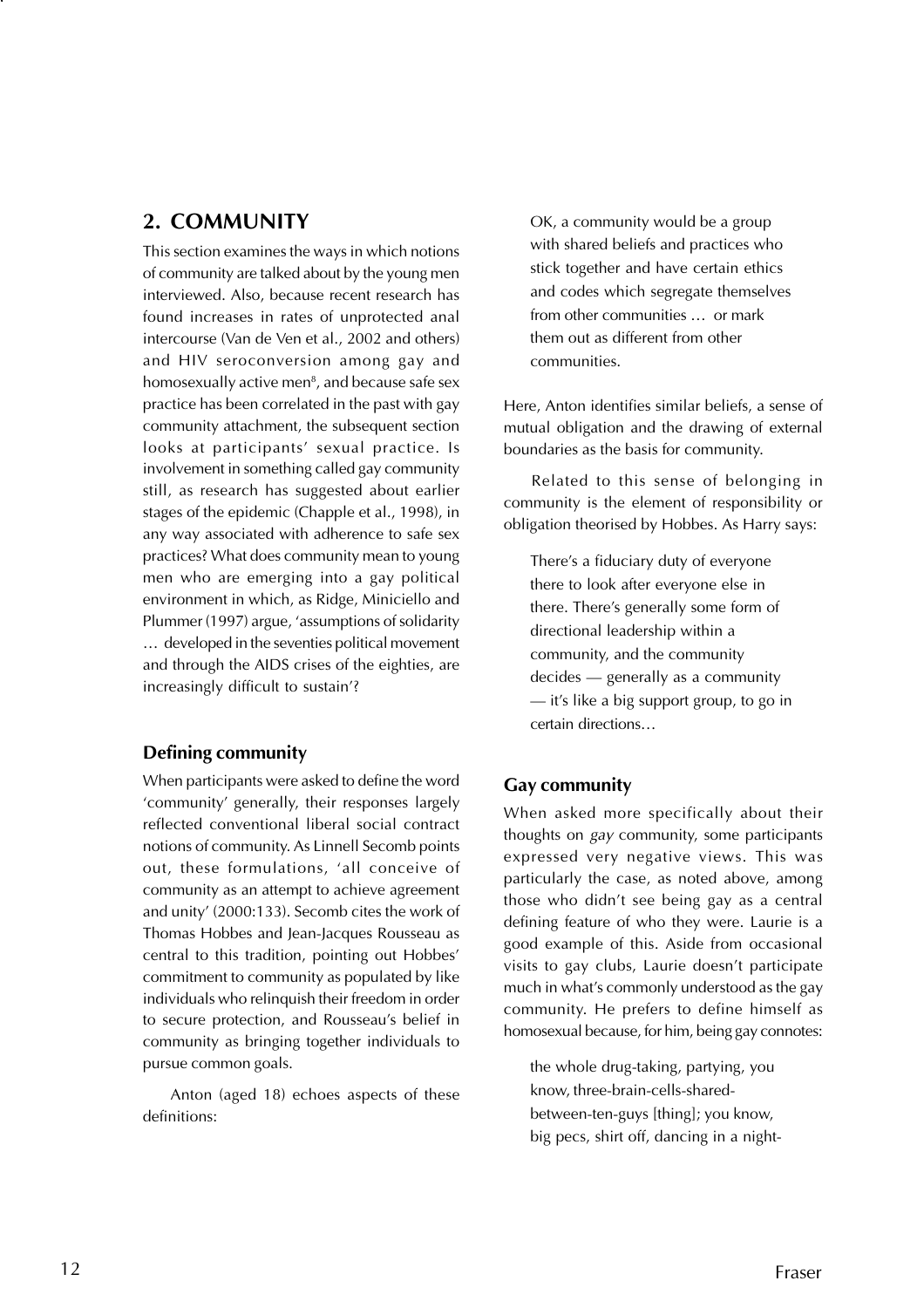club. Just clueless bimbos, and that really pisses me off. Um, there's a lot of gay people at work; they all walk around flapping their wrists, you know, promoting the fact that they're out there and gay.

Laurie criticises what he sees as claims for equal treatment delivered through behaviour that focuses on difference over sameness. He argues that equality is best gained by minimising the appearance of difference. This formulation also echoes liberal views of the social contract, in which individuals are understood to participate equally through the establishment of a level playing field, and which values similarity over difference.

By contrast, but still in keeping with liberal models, Gilbert has strong positive feelings towards the idea of gay community, which, for him, is also based on the assumption of sameness. He states that being gay means:

Community. Very spirited. Love [… ] you support each other, and you form this bond, which is like something that is as close as a like brother or sister, but something that your brother and sister can never have with you as well. Because it's a bit like a common struggle type thing. I suppose it's just a matter of understanding. People who understand each other stick together…

In Gilbert's view, however, the shared purpose and common experience of community can also encompass difference:

I like the diversity of it all, because you've got your whole, um, different sort of genres of people, within the small community as well [but]… there's a common thread through all of them, you know?

Here, a common thread of a shared struggle based on sexuality holds diverse constituents together in a community.

Similarly, Jarad's strong positive feelings about gay community also depend to a certain extent on the assumption of sameness. Jarad defines gay community as:

shared experience because of a common linkage which would be our sexuality.

Jarad is idealistic about the concept of community: indeed, in contrast to Ridge et al.'s comments, he continues to see gay community as having an overt political role based on a unity of purpose. However, he also expresses disillusionment about the state of the gay community at present. So he qualifies his definition of community by adding, 'I'm not saying this happens, but in theory, [it's] where you can get support.'

Jarad comments on apathy around gay community, and airs an important aspect of liberal views of community when he criticises Mardi Gras for allowing non-gay people to participate. He emphasises the importance of boundaries in creating meaningful community, and asks, 'What's wrong with having a party one night of the year that can be just for us?' The potential exclusionary role of liberal community, its need to produce boundaries that exclude as well as include (Secomb, 2003: 85–86), is evident here. Jarad is the only participant to speak directly about the political need to confront discrimination, and to do this by forging a strong gay identity, and it could be argued that his take on community boundaries is related to this take on politics.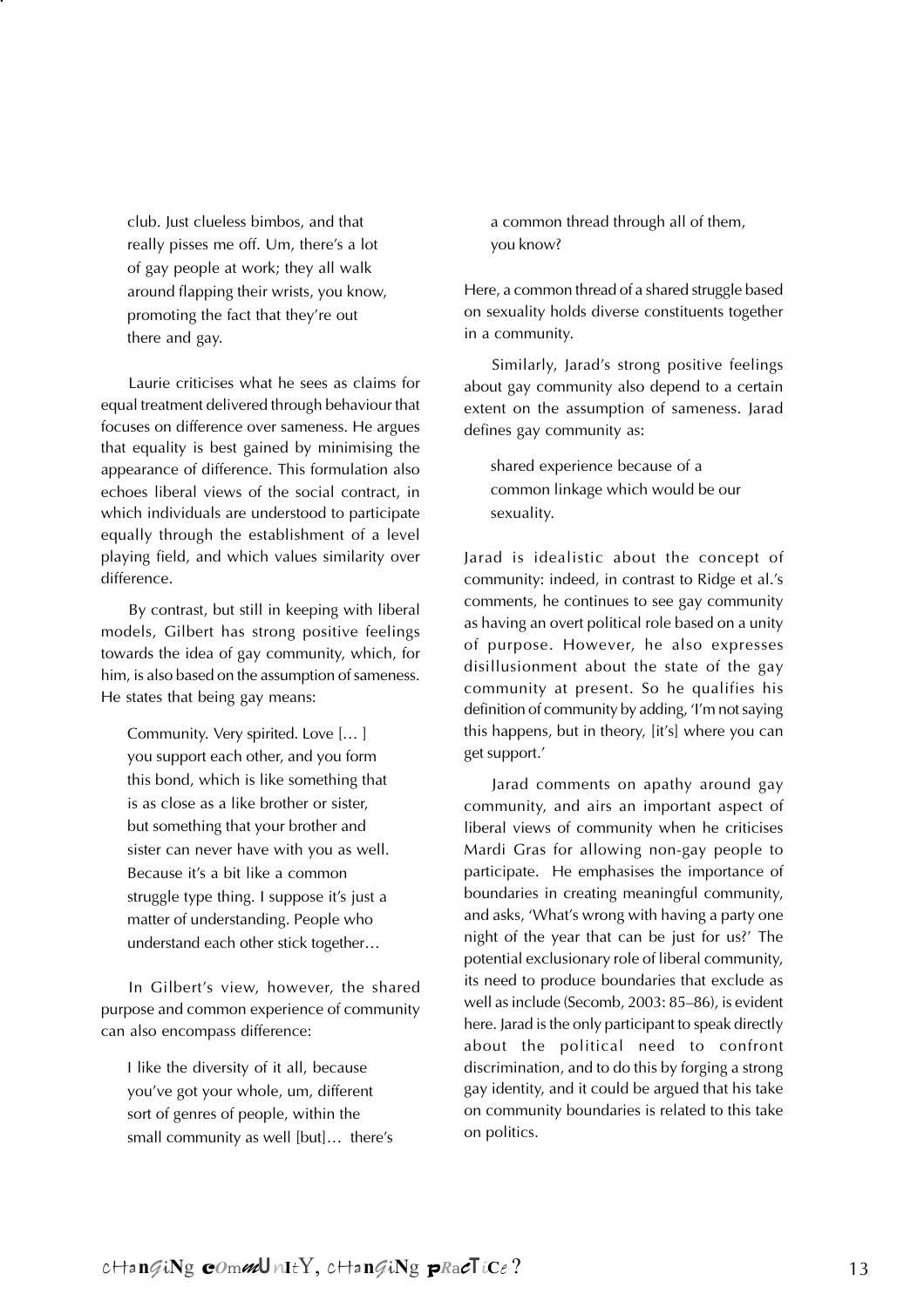For the young men interviewed, gay community figures in quite different and often contradictory ways. For some it is a self-evident good that centres their experience of being gay; for others it is illusory and burdensome. For a few it is all these things at once. Consistently, however, a liberal notion of community is employed. Based on sameness and the cooperation of individuals to achieve common goals, this model is the foundation for belonging for some, and an impossible ideal for others. In other words, conventional formulations of community can be experienced as both enabling and disabling.

#### **The scene**

As with attitudes towards gay community, a range of views was also found in relation to the commercial gay scene. For some, the scene represents an extension of the gay community, for others it is distinct and carries with it less appealing connotations. For instance, Lachlan describes the scene/community connection in the following way:

[the scene] is like the community really, it's like, like you go to church, you go to a gay club.

#### 'I enjoy the scene [… ] sometimes I think the scene enjoys me.'

It may be that making gay community relevant to more men requires reformulating the basis of community beyond the limitations of the liberal model. As suggested earlier, there is an extensive scholarly literature, both Australian and international, on alternative accounts of community. Some of the most innovative approaches focus on difference: on understanding community as growing from, indeed dependent upon, difference rather than sameness. For example, Rosalyn Diprose insists that 'community lives from difference' (2003: 36, emphasis in the original).

In recognising the role of irreducible difference (that is, difference that cannot be reduced to principles of sameness) in the production of community, it may be possible to develop flexible concepts of gay community that do not alienate those young men unable or unwilling to approximate gay norms of masculinity, or perceived gay lifestyles. Like liberal formulations, this approach may not be without its problems but, at minimum, it marks a departure from some of the most taken-for-granted aspects of community.

By contrast, Harry says:

I think that the community that might have been there 25 years ago when Mardi Gras started, and groups of people doing things, with common goals, is no longer there … [but] there is a scene. I don't think the scene is pretty or pleasant. However, the scene is an awful lot of fun, when you're there with your friends.

For Harry, as for several other participants, the scene is enjoyable as long as you don't look for emotional depth or support there:

I enjoy the scene [… ] sometimes I think the scene enjoys me. I think you can have a sense of belonging in a community, but I don't think you can in a scene.

Harry goes on to argue that gay community is essentially defunct, and that this loss also means the loss of a sense of belonging, notwithstanding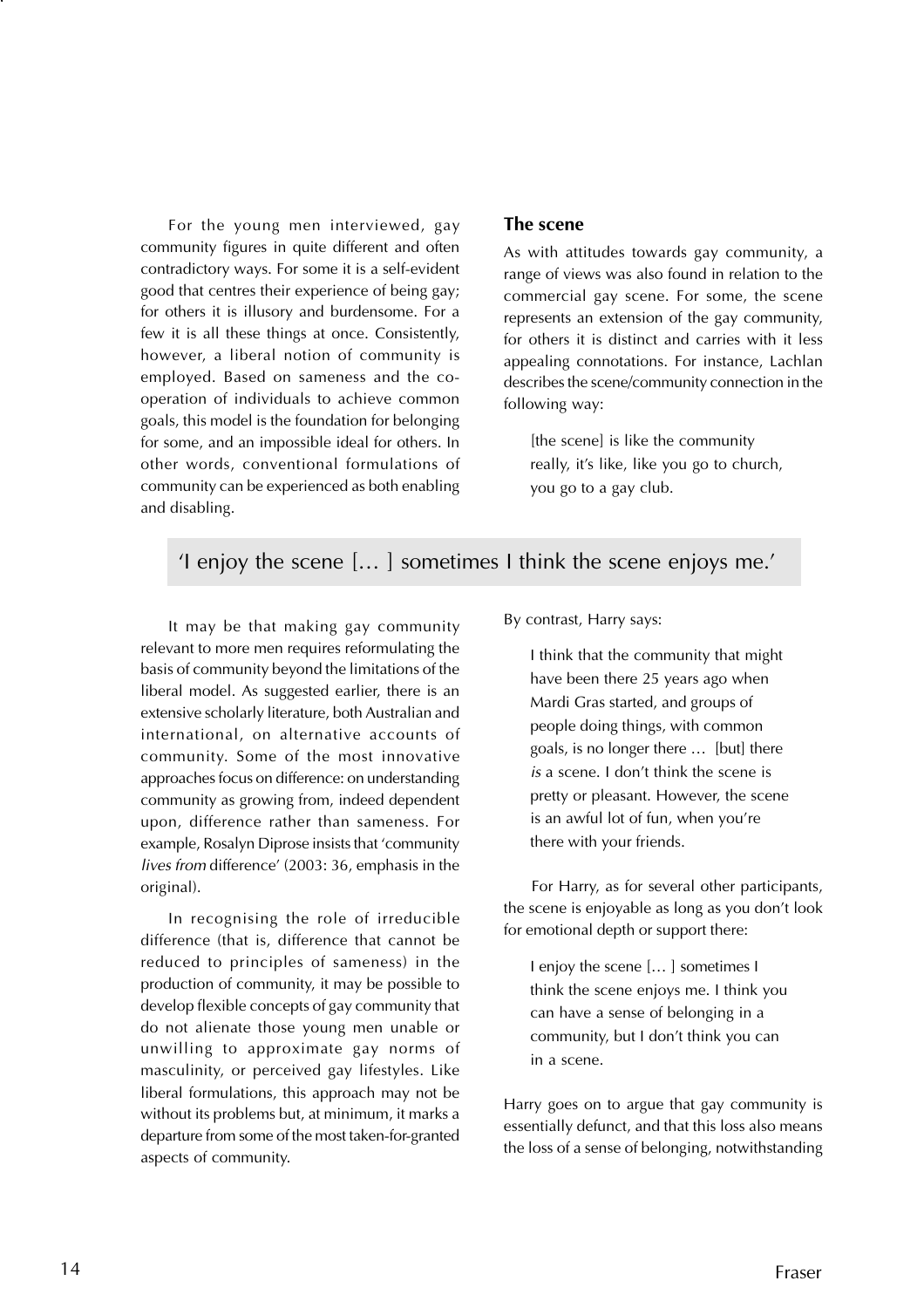the pleasure to be had (and to be given) on the commercial gay scene.

Likewise, Laurie sees the scene as lacking depth, but describes it as sometimes amusing, as somewhere to go occasionally to:

have a bit of a laugh, go "Ha, ha, look at him — look at the way he's dressed" or whatever … but I wouldn't actually seriously go out there and try to meet a future partner.

Here, Laurie expresses in a similar way the sense that the scene provides light entertainment rather than anything significant or meaningful. It is interesting to consider whether this common discourse of superficiality and triviality is related to the scene's perceived status as commercial and consumerist. As Miranda Joseph (2002: 1) has pointed out, conventional liberal formulations of community tend to oppose community to capital (to the exchange and accumulation of wealth):

The discourse of community positions community as the defining other of modernity, of capitalism.

Given this division between community and capital, the scene's obvious grounding in commercial enterprise — its focus on consumption, on venues that involve spending, and on style which is also often achieved through spending — could well underpin its failure to qualify as community in the eyes of many.<sup>9</sup>

#### **Links with heterosexual communities**

In keeping with the range of perspectives on the value of gay community evident among participants, the study also found great variety in the extent to which links were maintained with straight friends and social contexts. Some participants reported having very few straight

friends, whilst others socialised mostly in heterosexual company. For Jess, despite his interest in gay activities and socialising, heterosexual friends substantially outnumber gay friends:

I mean, your sexual relationships are a large part of who you are and of course that's gay, but I mean, all my nearest and dearest friends are all straight, like all my guy friends that, y'know, used to be in football teams and all that sort of stuff, and all private school boys, they went to [private school], so I mean I'm not dictated by my sexuality in any way.

In contrast to Jess's commitment to his longstanding circle of friends based around his schooldays, Lachlan reports finding time spent with straight friends made at school (especially those who do not know he is gay) increasingly unsatisfying and unappealing:

When I do go out with them I sort of just sit there and yeah, be quiet and just sit there and y'know um, don't enjoy myself at all.

He goes on to explain:

They're people that I've known for years like since I was like this big, um, I've known them for years. Um, when I do go out with them I have, I just don't enjoy myself at all. I find it really boring because [they're...] really straight people — it's just, it's just not my thing. Um, I find that, I've found in the last six months I tend to be more in the [gay] scene than being in the straight scene. [… The more] I love the scene, the more the straight scene gets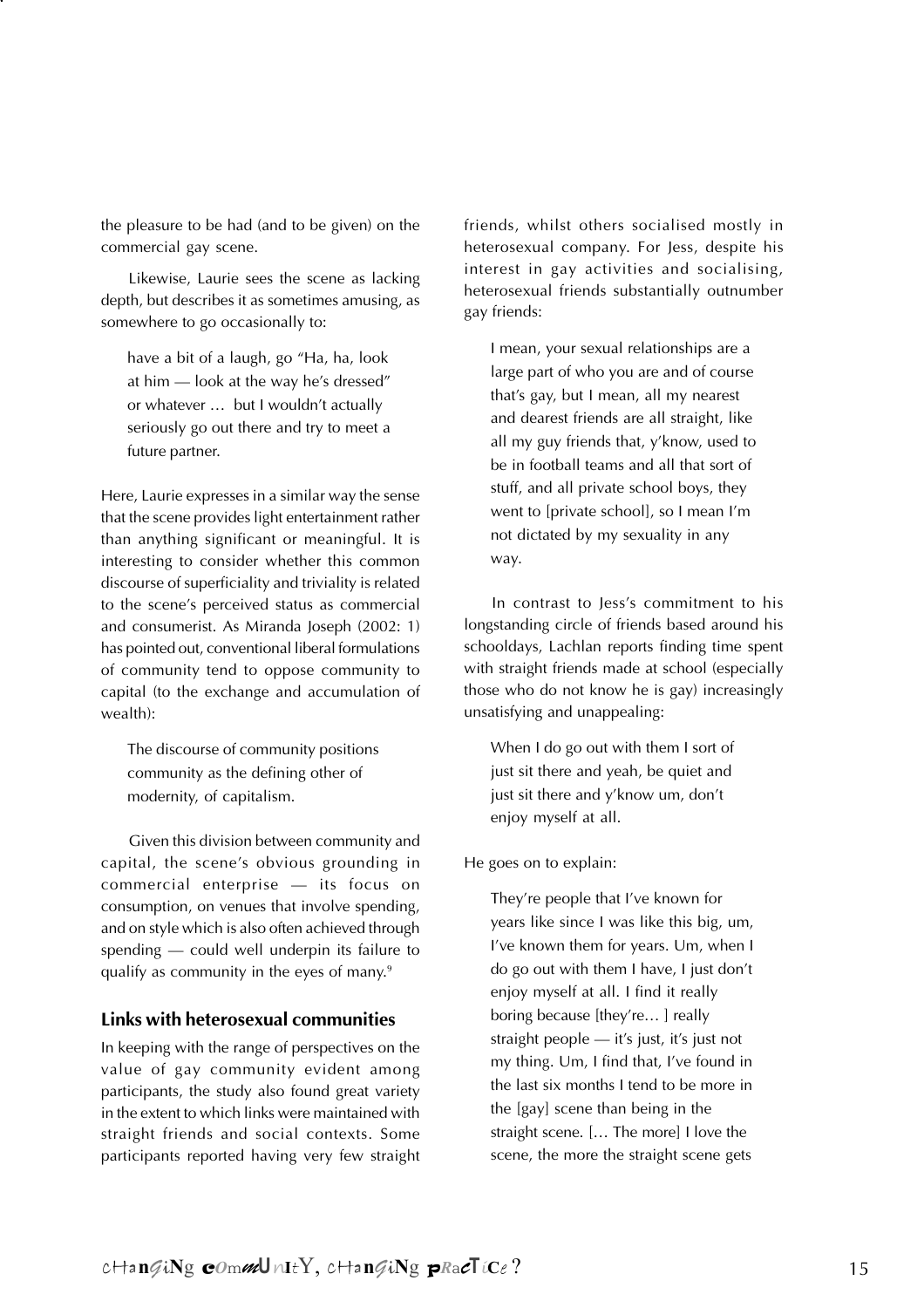pushed away. I'm enjoying the scene more because I feel more comfortable [there], like I meet more gay people [… ] Nothing wrong with straight people; it's just the fact [that] I have more fun in the gay scene[… ]

love coming out with us. Like, if we have a party at my place, like most of the people there will be gay. I mean, [my straight friends] don't not come because of it. Um, I mean, if we go out on the weekend, they're as much on the speed dial as anyone else is.

#### 'the kind of gay friends that I have are not intimidated by operating in the straight world ...'

For Lachlan, relationships with old school friends have begun to wane as his interest in gay social activity has increased.

This emphasis, however, on one social focus or another, is not necessarily evident among other participants. Anton, for example, differs from both Jess and Lachlan in that he puts equivalent emphasis on straight and gay socialising:

I think I'd go crazy if my life was just completely gay friends, gay this, gay that, watching Queer As Folk on Monday nights and going to Oxford Street all the time. I couldn't do that. I have to have my straight friends as well. Put things into perspective.

The majority of participants report maintaining strong social links with both straight and gay friends, and for some this includes mixed socialising with both groups. Gilbert, for example, describes social events attended both by straight and gay friends:

Interviewer: Do they, do you socialise much together at all, or is it separate?

Gilbert: Yeah, yeah, my, well say people from uni who, oh, pretty much all of them are straight at uni, um, they Likewise, Jess says:

I mean, the kind of gay friends that I have are not intimidated by operating in the straight world, and the straight friends I have, likewise y'know, they wouldn't have a problem with going to a gay bar with me and having a drink, yeah so, there's no tensions there at all.

For others, however, some social activities tended to be separated along lines of sexuality. Jarad, for instance, responds in the following way:

Interviewer: Okay, um, so [… ] would you say, um, you tend to socialise with your gay and straight friends together, or separately, or a bit of both?

Jarad: Probably separately. There's occasions … They cross, but, um, [usually we socialise] separately.

Interviewer: And is there a reason, or does it just happen that way or ...

Jarad: Just, well, if we're going to a particular gay event, like at the [gay bar], a predominantly … well it's, yeah, a gay venue, um …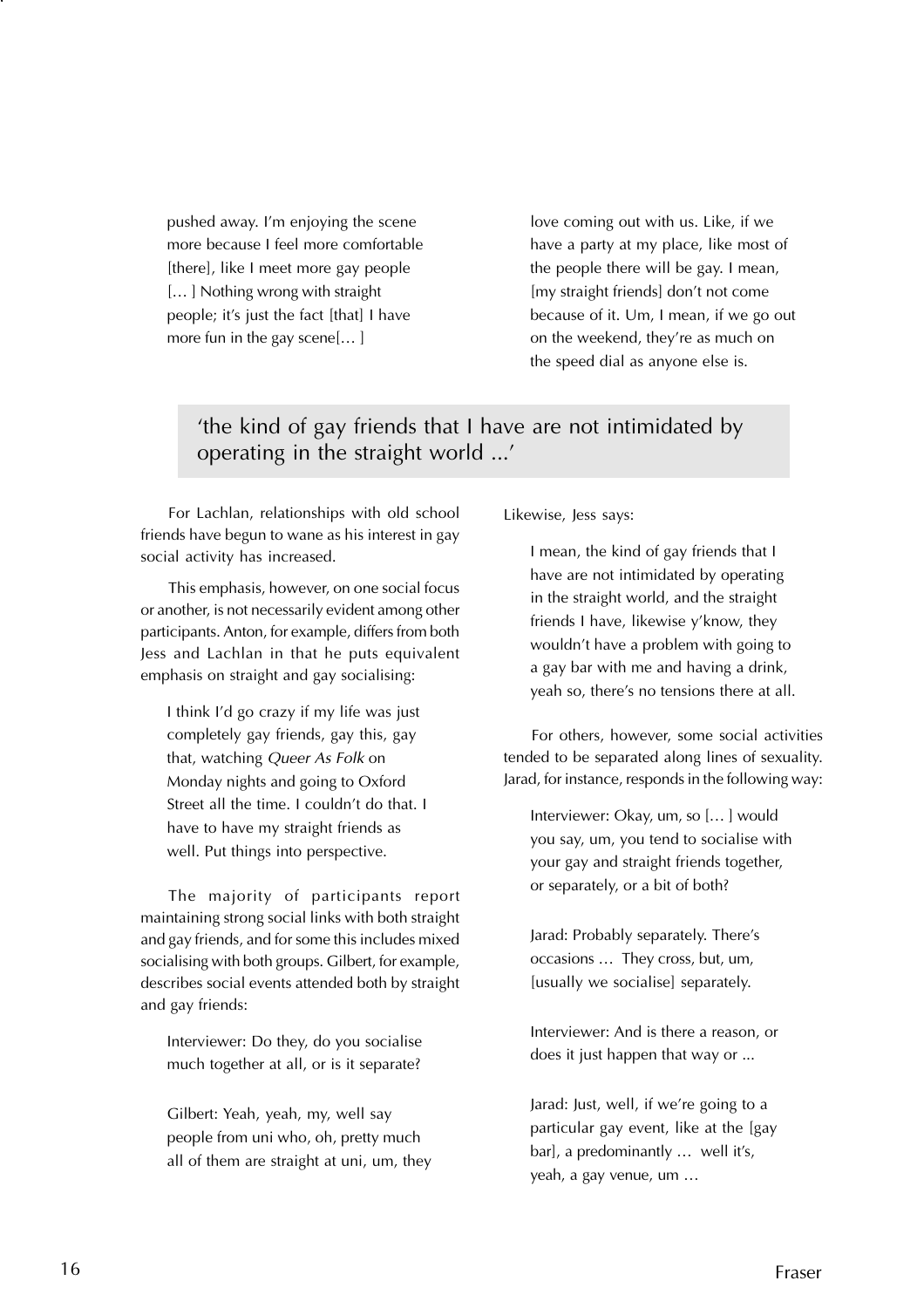Interviewer: How about the other way around, like a movie?

Jarad: Oh no! [… ] It is, if, if it's a social evening, going to a specific gay venue, then it would be mainly gay men and lesbians, whereas if it's just general going out to the pub, going out to dinner … no, no difference.

Unlike Jess, Jarad seems to be saying that some activities such as going to gay bars are reserved for gay friends, whereas others, such as dinner, movies or the pub could include both straight and gay friends.

Despite some variation, it is clear that straight friends play an important role in providing social opportunities and emotional support to many of the young men interviewed. Family of origin is also of great significance. When asked to list the three relationships most important to them, nine of the 15 participants identified at least one member of their immediate family (mother was most common among these). For eight, at least one straight friend also figured among the top three. These nominations were usually based on perceptions of similar outlook, similar sense of humour and the presence of an extensive history that ensured understanding, trust and familiarity. From this point of view, it is clear that many young gay men maintain highly significant relationships with people who have little or no connection with what might be termed the gay community.

#### **Safe sex and gay community**

As Van de Ven et al. (1997) have argued, although the figures do not necessarily support the view, there is a popular assumption that young gay men are likely to be associated with recent increases in unprotected anal intercourse (UAI). From this point of view, it is important to investigate the ways young men with different relationships to community understand HIV. Do attitudes on HIV and safe sex relate in any way to views on, and participation in, gay community and/or the scene?

In 1997 Ridge et al. noted that the notion of gay community did not resonate for many young gay men they interviewed, that many hadn't witnessed the high levels of illness and mortality seen by older men, and that:

> For these interviewees, HIV is often an abstract idea which may even be romanticised.

As noted above, the interviews we conducted accord in some respects with the first two of these observations. However, they diverged sharply from the third. Ridge et al. (1997) argue that among their interview participants:

HIV can be constructed as a means of bonding and having common destiny in a partnership, a way of gaining social status or support, a kind of delayed suicide, and even as not being a major issue.

None of these views on HIV were apparent in the interviews we conducted. Without exception, the participants considered contracting HIV entirely undesirable. Not all felt that HIV was an immediate risk for them, but this view was usually grounded in very careful safe sex practices. Almost half of the participants stated emphatically that they had never experienced unprotected anal intercourse, even with a regular partner. For example, when asked how he decides whether to use a condom or not, Taylor (aged 24) replies, 'That's not a question: it always happens.'

Other participants describe having unprotected anal intercourse once only, during their first sexual experience; or only in the context of a regular relationship. A few do describe past experiences of unprotected anal intercourse with casual partners. For example, Gilbert acknowledges a single instance, which occurred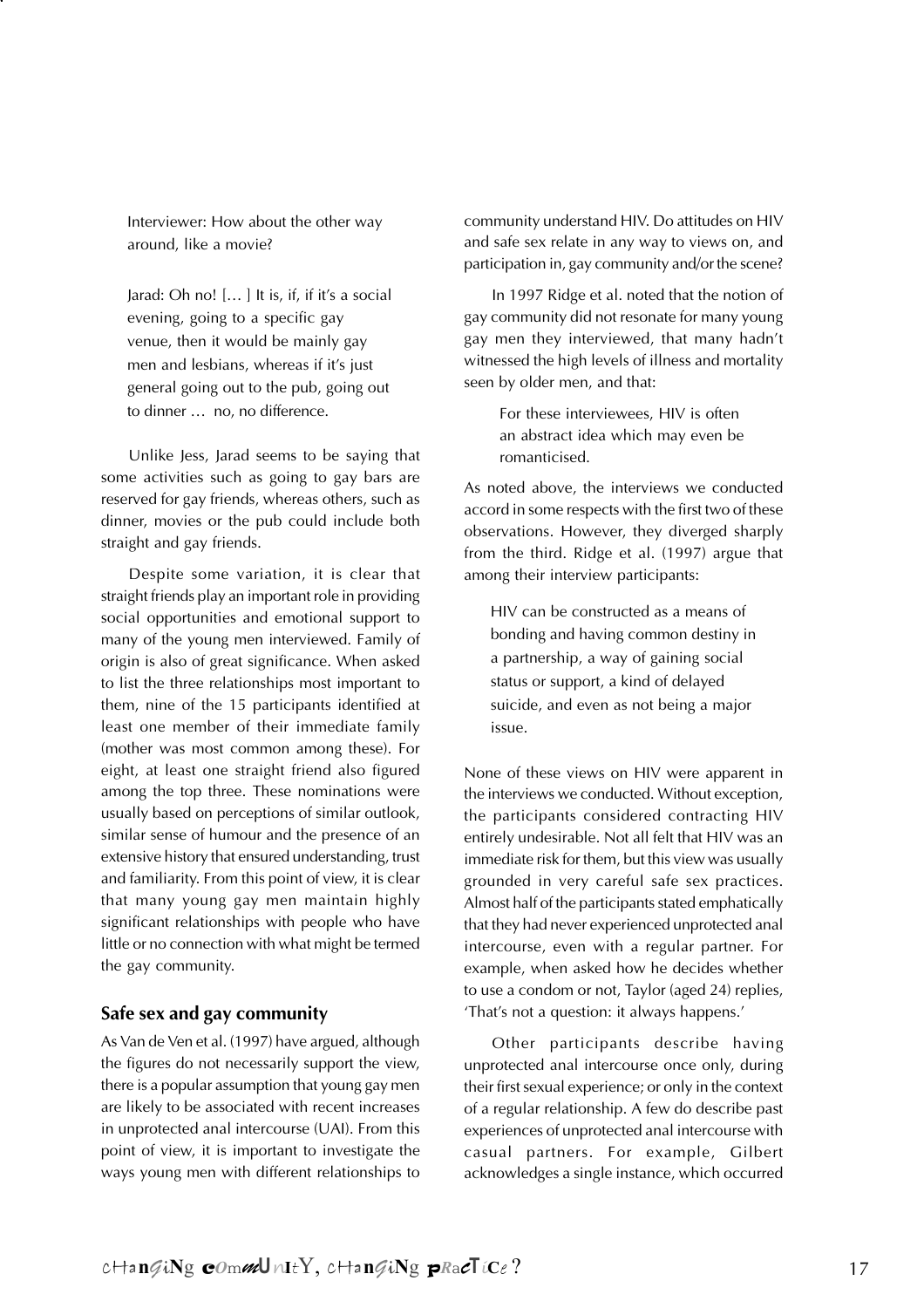whilst overseas on holiday and disturbed him so much that, he says, 'All I wanted to do was come home and get tested.'

The interviews suggest that, irrespective of attitudes towards, and involvement in, gay community and/or the scene, adherence to safe sex practices (condom use for anal sex) is generally very high amongst the participants. Harry, however, differed markedly from the others by describing relatively high rates of unprotected anal intercourse with casual partners (about five instances in the past year). In Harry's view, condom use is on the decline: 'less and less people, as far as I'm aware, are using them'. When asked what influences his choices about whether or not to use condoms, he replies, 'Partially what I'm on at the time, partly [… ] what I'm in the mood for.'10 Like the other participants, but with perhaps less justification, Harry rates contracting HIV as 'pretty unlikely' for him.

In analysing the interviews in relation to questions about gay community and HIV awareness, the study found no evidence to support a view that increases in rates of unprotected anal intercourse are likely to originate amongst young gay men. Similarly, the interviews did not suggest that the young men consider the prospect of acquiring HIV insignificant or, alternatively, in any way appealing. Because the participants reported both very high levels of safe sex practice, and quite varied involvement in, and attitudes towards, gay community and the scene, no simple relationship between the two can be assumed.

#### **A note on 'change'**

An aspect of the initial proposal for this project was an interest in the extent to which young gay men today hold different views of gay community from those held by their elders prior to the advent of antiretrovirals and the concomitant changes in HIV (about ten years ago). This question is extremely difficult to investigate in any reliable fashion, largely because no sufficiently comparable interviews are available. Such interviews would have to be now a decade old, conducted with Sydney gay men in the same age group, with similar demographics, and have followed a very similar methodology, to produce meaningful results. This lack of comparable data is unfortunate, as it leaves little room for accurately judging change. Broadly speaking, however, it is important to note that, as explained above, current understandings of gay community largely conform to longstanding liberal definitions of community. In this respect, it is likely that they correspond with those in circulation a decade ago. Of course, as Robert Reynolds notes (2001), and as alluded to earlier, the early 1990s also saw the arrival of 'queer' into Australian gay politics. Queer's questioning of the humanist subject central to liberal notions of community, and its related role as an identity category devoid of identity, means it offers the basis for formulations of community quite different from those of liberalism. For the young men exposed to queer at the time, it is possible that those formulations helped to shape definitions of gay community, and personal responses to gay community, in ways that they appear not to do now.

#### **3. KNOWLEDGE OF HIV**

As noted above, participants reported a high rate of adherence to safe sex, which was generally defined as sex with a condom. What else did the participants know about HIV? Where did they gain their knowledge of HIV? Have their views on HIV changed at all over time? These questions will be discussed below.

#### **Learning about HIV**

When asked where they first heard about HIV, many participants cited school as their first source of information. Whether the information provided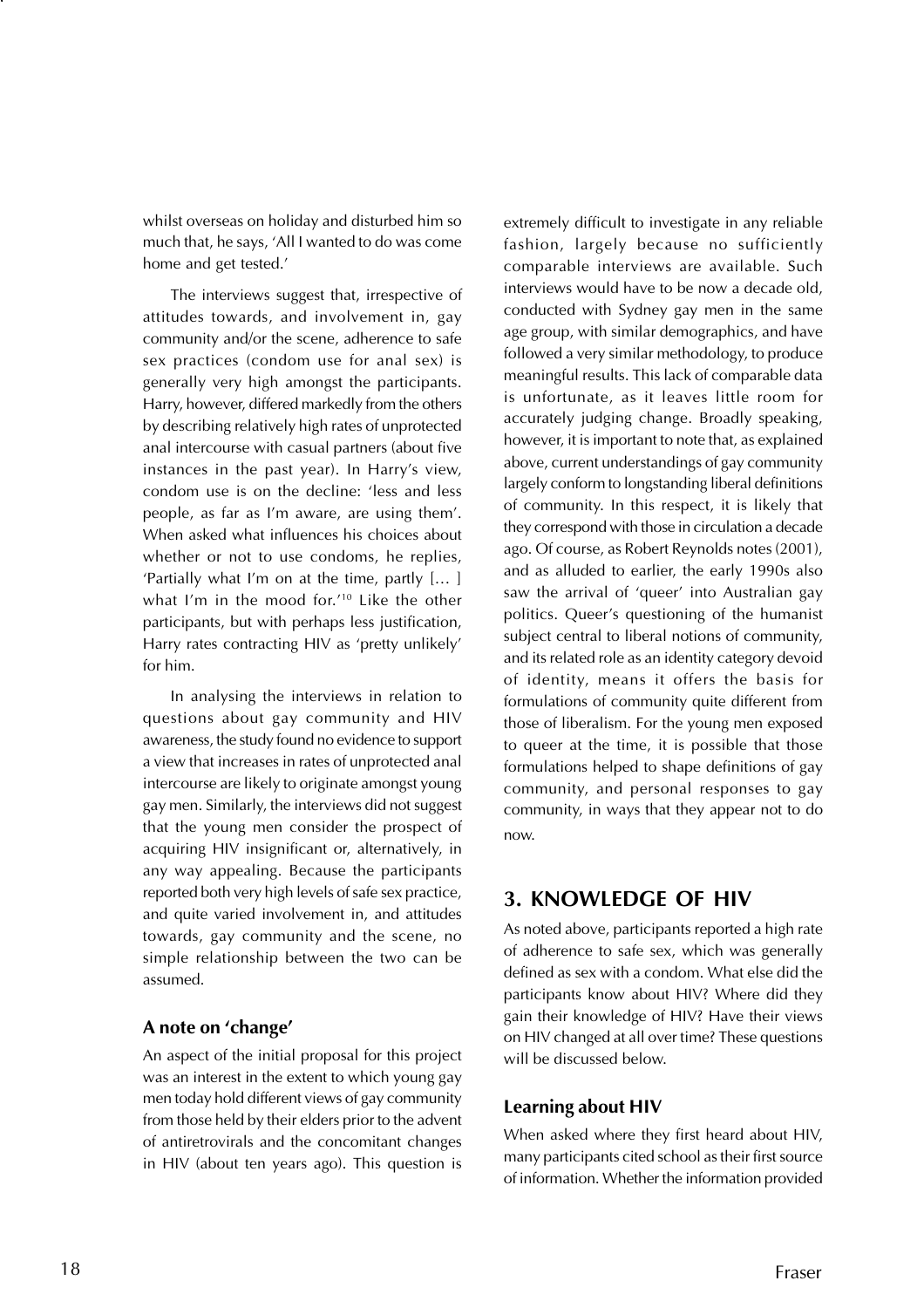by schools succeeded in impacting on practice is difficult to gauge. For example, Laurie explains how he reacted to discussions of HIV in class:

they were saying, "Unsafe sex leads to HIV". And we're like "HIV, um what's HIV?" And [they said], "human immunodeficiency virus" — whatever. And I [thought], "Oh, OK. Cool. Whatever. I'm at school now, I want to go out and play handball" or something. Like, you don't really think about it. It's, "Yep. OK". I'm sitting here, listening to some guy on stage raving on about safe sex and using condoms — I think, "OK, cool." It didn't, it didn't really sink in.

In this passage Laurie pinpoints an issue raised by several participants — the sense in which the proximity of HIV, the possibility of actually acquiring it, took time to develop. For some, the awareness occurred only after initial homosexual sexual experiences. As Mitchell (aged 25) explains:

so that was then [… ] I wasn't particularly worried. But, um, these days, because I am sexually active, even though [I'm] not into particularly adventurous [sex], like, in relation to other people I don't, I'm not wild, um, but even then it is more of an issue now. My perception's different because, like, it is a, a real issue, in the sense that I have to avoid it, and it's something I have to worry about, and it has caused me some worry. So my attitude is different.

Laurie describes a similar process of growing concern about HIV, and increased strictness around condom use:

We were young, um, it didn't really occur [to us] to use condoms. We knew we weren't having sex with anybody else; we knew that we've never had [...] sex with anybody else, um - I don't know. We didn't — I wasn't always as safe as I am now. Like back then, with my first boyfriend, I was, "Oh yeah, whatever." Safe sex, yeah, back of my mind. Back of my mind. Um, and then — I don't know. I don't know what happened. I think there were always safe sex messages. For some reason there was all this huge blitz of advertising on safe sex, and I started being really worried, just because, I think I must be a bit of a hypochondriac anyway, I think, "Ooh, shit, you know, maybe I should use condoms and stuff". So I did.

In these examples, use of condoms seems to have developed over time, with greater sexual experience and, in some cases, with increasing exposure to safe sex messages. It is possible to hypothesise that, for some young men, the threat of HIV, and thus the adoption of safe sex practices, may constitute a performative<sup>11</sup> moment in the production of a gay self, and that some degree of readiness to produce oneself as homosexual or gay (as opposed to heterosexual) is a prerequisite for acknowledging the need for safe sex.12 However, because safe sex is also understood (albeit probably less widely) to relate to heterosexuals, and because the project did not discuss heterosexual experiences and condom use with any consistency, it is difficult to evaluate this hypothesis.13 Jess, however, expresses a similar idea when he says:

Yeah, I think, when I became really, really comfortable with my sexuality you sort of think about it and become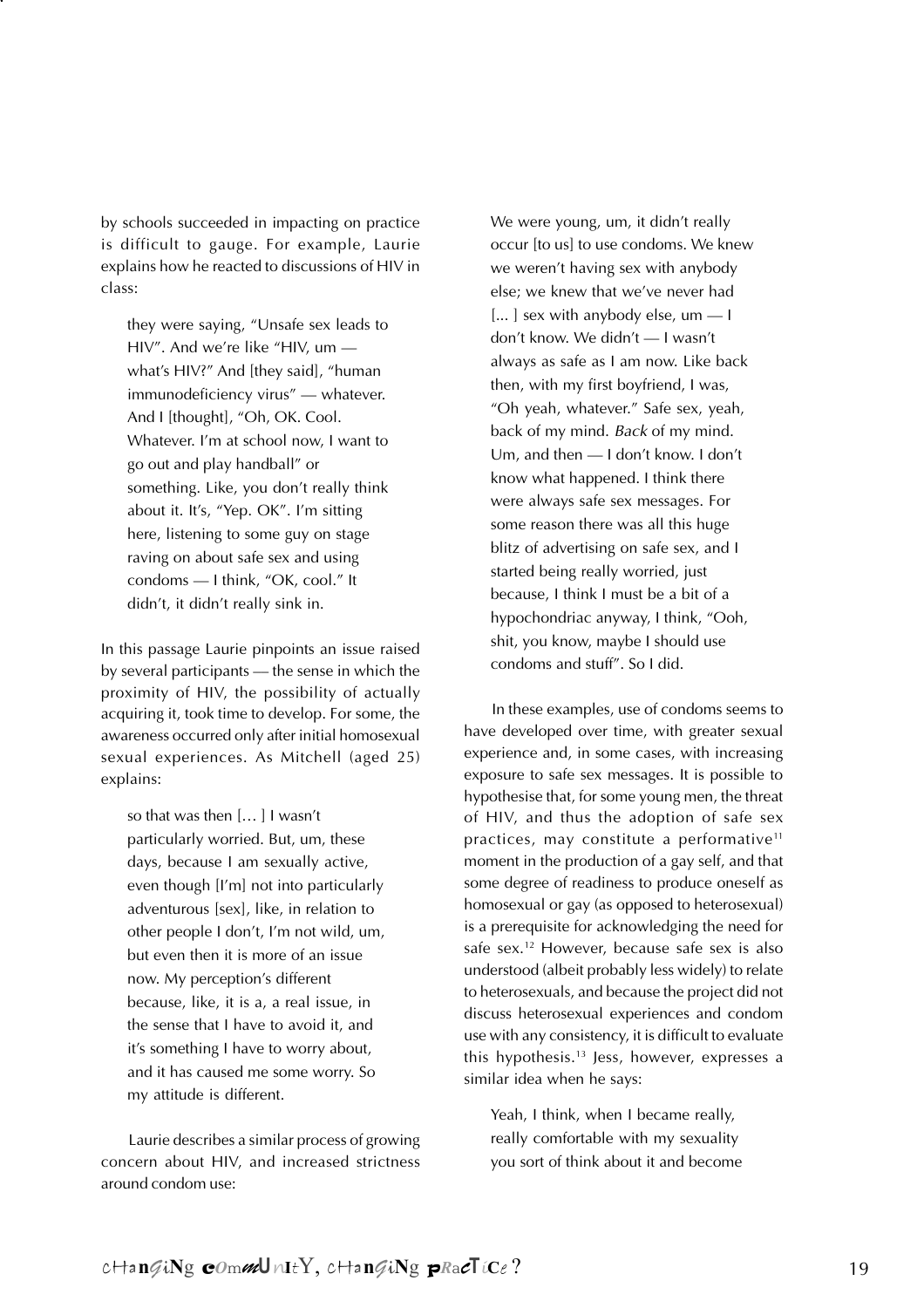aware that you're more exposed ... you're going to be exposed to it and um, it's definitely not a nice thought to have, and um, I can remember some people saying to me y'know, "You should always be careful", and these are [… ] straight people, like none of my straight friends have safe sex, like y'know, like maybe, maybe [… ] with a guy they don't know, y'know maybe they've met someone and after two weeks they start having sex and they never, ever use a condom as long as she's on the pill.

which participants gleaned information on HIV at a young age is probably broader than in the case of older men. As noted above, many cite school as a primary source of information, along with the media (Queer as Folk was mentioned more than once), websites, pamphlets, friends and older gay men. The grim reaper advertisement (which was first shown in Australia in 1987) was regularly mentioned by participants as having created a powerful impression, even amongst those too young to have understood it. As Gilbert puts it:

#### '... I can't really put my finger on the exact moment when I first heard about HIV.'

It is important to note that there is a ten-year age spread amongst participants, and that this creates significant differences in how HIV has been encountered. While some men remember first finding out about HIV, other, often younger, participants describe having always been aware of it. Thus, Anton says:

As long as I can remember, like, I've always known. Ever since I was a little kid.

Similarly, Michael (aged 19) explains:

I grew up with HIV coming out at [me] [...] I can't really put my finger on the exact moment when I first heard about HIV.

These men are among the first born at the advent of AIDS. It is possible that growing up in a context in which HIV has always been present creates a different experience of HIV from that of older men. Certainly, the range of sources from I remember seeing the ad, and it always scared me. I had no idea what it was about. I just thought, "I better not go to a bowling alley. I might get bowled over!"

Particularly with the advent of the internet, methods of accessing knowledge about HIV have changed significantly over the past ten years. Ronnie's experience is particularly relevant here. Born and brought up in Malaysia, Ronnie (aged 27) had little knowledge of homosexuality or of HIV as a teenager. Only by accessing the internet did he come to realise that he was not alone in his sexual orientation:

Um, I became fully aware of my sexuality, I'd say, when I was eighteen. The internet was there at that time, ah, and I start reading a lot of material from there. Mainly to find out about my own sexuality.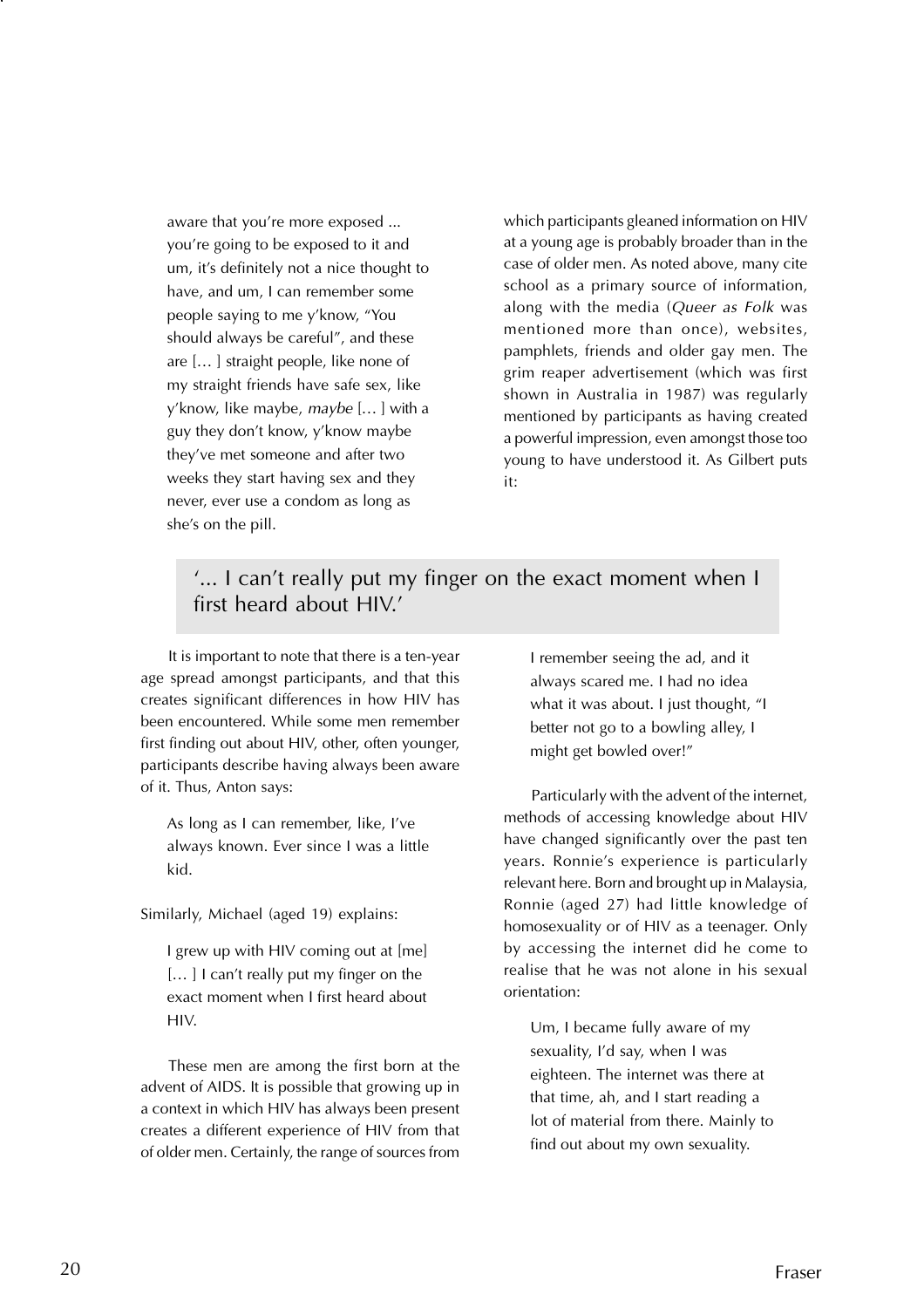And when I was doing that, I actually learned about safe sex. [… ] I, I felt like I was really lost, because you don't even know which community you belong [to] [...] you don't even know gay people exist [… ] living in a country like Malaysia. And, ah, when you read these things, you get an idea: "Hang on", you know, "there is a community. There are other gay people, so you're not the only one." And, ah, these people get together and have sex, and um, the ways to have sex, you learn all of that. And, er, you know, you learn about, er, everything really. Like [from] just pashing someone to, you know, really getting, um, you know, like, as in anal sex and everything else, yeah.

Other participants also talk about using the internet for researching health issues, and also for meeting gay men for friendship and sex.

#### **What is HIV and how is it transmitted?**

Participants were asked to talk in detail about their knowledge of HIV, modes of transmission and treatments. Most first described HIV transmission as dependent upon direct blood-to-blood contact via unprotected anal sex. However, other forms of contact were also discussed, such as contact between semen and cuts on hands, oral sex, and injecting drug use. Relative risks were also often built into these descriptions. For example, Jarad explains:

Um, you've got blood, semen, [and] transmission because of injecting drug use. Unprotected anal [or] vaginal sex, I suppose… well, there's the risk of oral — [it's] in saliva, but you need bucketloads to get [HIV].

Michael also offers a quite comprehensive description of vectors of HIV infection:

Okay. Intravenous drug use. Passing of bodily fluids. Blood, semen, vaginal secretions. Can't be passed through tears, spit. You can get it if you perform scat or water sports which I don't. If there's blood or anything in them you pass it on that way. Any open cuts, dental work that kind of thing. Um, blood transfusion.

Knowledge about the relative risks of insertive and receptive sexual positions (Vittinghoff et al., 1999; Varghese et al., 2002) was inconsistent among participants. Some were aware of the view that the receptive position is the more risky of the two, but this did not generally lead them to reason that adopting the insertive position means not having to use a condom. Jess, for example, says, 'I always use a condom, y'know, whether I'm on the top or the bottom.' Likewise, Jarad (whose regular partner has not been tested, and whose serostatus is thus unknown) says:

I'm a … yeah, I'm a top, which, I know that it's not always safe either, [so] I use a condom as well. And I know they're not always safe, but the logic in my mind is, "Well I am actually safer, because I'm taking the insertive position."

Mitchell differs radically from Jess and Jarad in that his awareness of the reduced risk posed to the insertive partner has led him to believe that HIV cannot be transmitted to that person at all. He only recently discovered, via an older gay man, that this was not the case. No other participants describe believing HIV transmission from the receptive to the insertive partner to be impossible.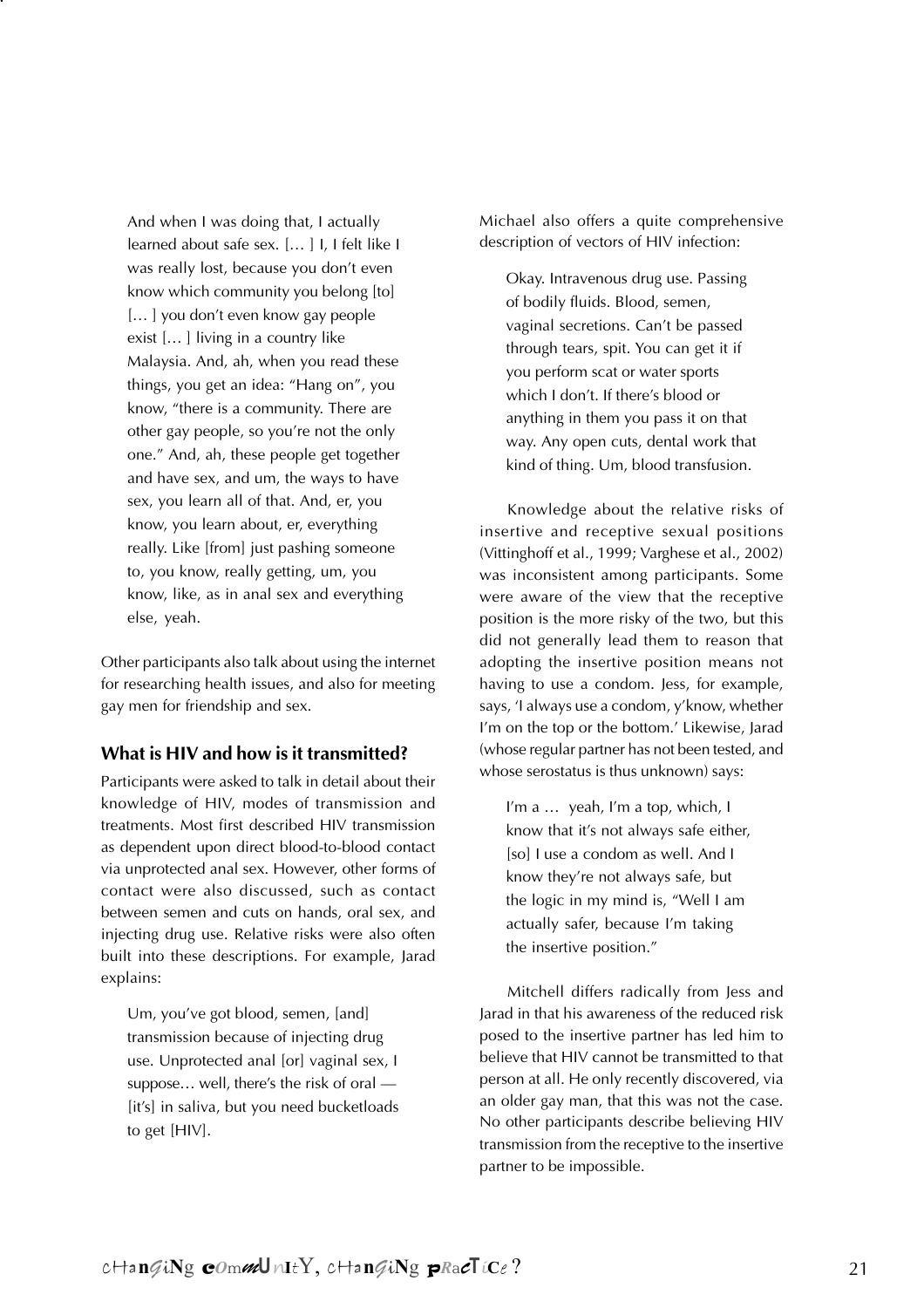Harry is alone in stating that he incorporates a form of strategic positioning into his decisions about whether to use condoms. In keeping with his generally less strict approach to condom use, he says:

I believe, from what I've read, the risk of contracting HIV if you're the person who is the fucker, as opposed to the fuckee, the risk is significantly less. [... Condom use] would partially be determined by if I was top or bottom. I'd probably be less inclined if I was the top.

Most participants were largely uninformed about treatments for HIV. An exception was Taylor, the only participant with a friend with HIV (the partner of his flatmate). Taylor showed a relatively high level of familiarity with HIV treatments:

I know that [HIV-positive friend] takes the pills every, ah, he takes more drugs than I can think of, at 8 o'clock in the morning and 8 o'clock at night, 'coz his alarm goes off. Something that you can't really miss, and that um [… ] if you're having sex um with [an] HIV[ positive] person and a condom breaks, you go to hospital and you take those drugs [… ] I've been with a couple of friends who have had to have that, and they get really, it's like, I don't know, it's like drinking toxins to cleanse your body, um, which won't necessarily work. Um, but I was with a friend [and] he freaked because he was sleeping with somebody and the condom broke, and [I] took him to the doctor and got all that, and he got really sick, so, it was the first time he's ever had it, so

he was in a very bad way. So it's not very nice.

Taylor's familiarity with post-exposure prophylaxis (PEP), unique amongst the participants, may be related to his friendship with a serodiscordant couple. His direct knowledge of the rigours of undertaking HIV drug therapy is equally uncommon. Most of the other participants had not heard of PEP or, if they had, knew very little about it. Similarly, many had only a basic understanding of HIV treatments; some knew that HIV-positive men often take pills, but aside from Taylor, none mentioned the frequency or regularity of pill-taking, or the volume of pills involved. Most comments about HIV treatments were notably vague. Observations made by Laurie exemplify in a quite fascinating way this uncertainty about the changes to life wrought by HIV treatments. Variously describing HIV as both a 'death sentence' and a 'life sentence', Laurie seems to put his finger on the profound shift HIV has undergone in the last decade, both medically and culturally. While the former presents HIV as a kind of capital punishment, the latter constructs it as a form of imprisonment. Because Laurie does not elaborate on his 'life sentence' comment, it is not entirely clear what he means by it perhaps he is referring to what he sees as inevitable restrictions HIV places on sexual activity, perhaps to the relatively regimented medication regime HIV-positive people often follow. As noted in the earlier section on community (and as suggested by the comments quoted below), there is no sense in which the availability of antiretrovirals has encouraged him or the other participants to adopt a blasé attitude towards acquiring HIV.

Other aspects of HIV health and treatment were also little understood by participants. Both the meaning of viral load testing, and the idea that viral load might impact on HIV transmission rates (Quinn et al., 2000, Taylor et al., 2003),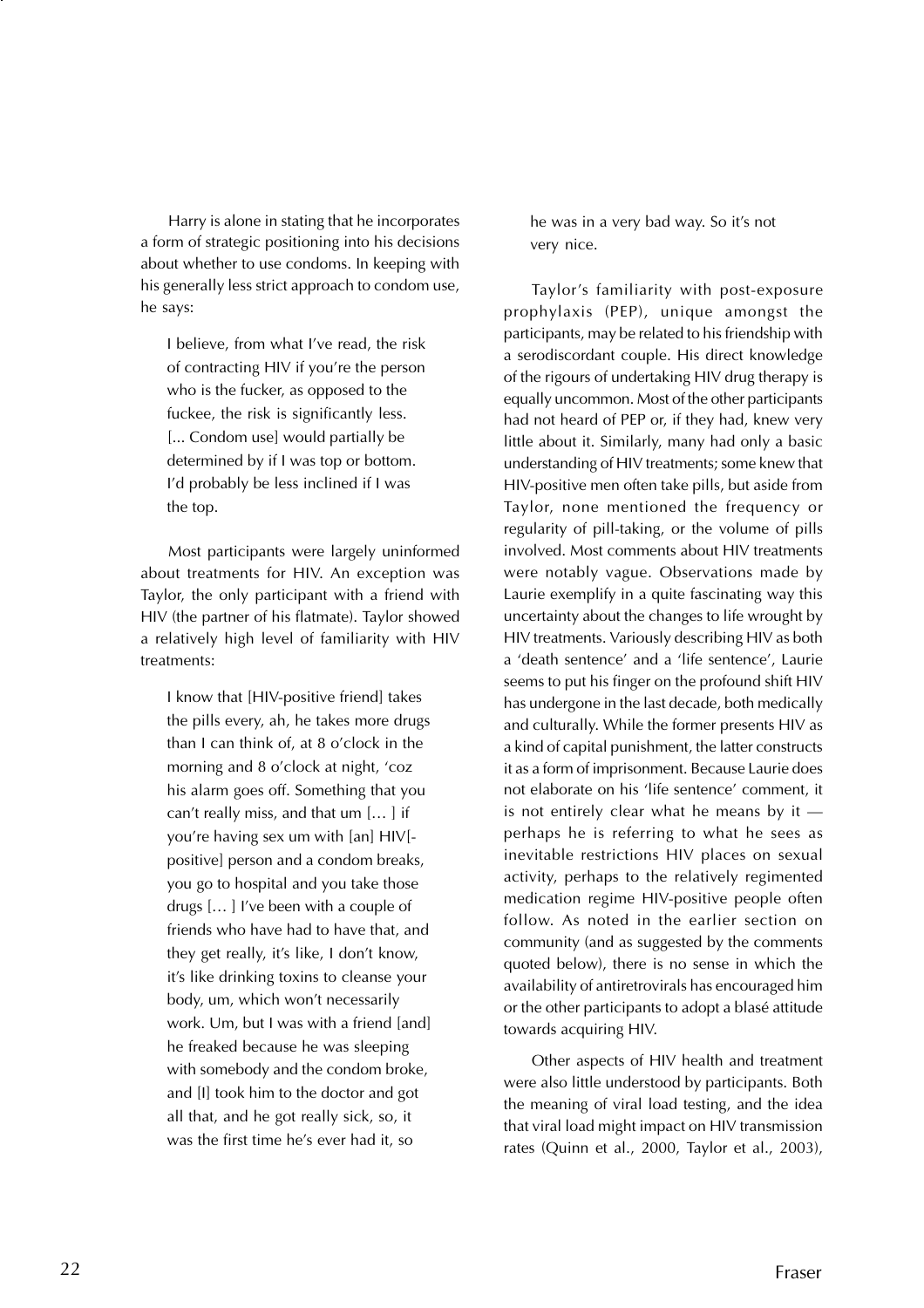were largely unfamiliar to them. Perhaps not surprisingly then, none of the (all HIV-negative) participants used the viral load of sexual partners to decide whether or not to use condoms.

In fact, none expressed a willingness to knowingly have sex with an HIV-positive man. Far from it, most responded very negatively to the idea. For example:

Interviewer: How do you feel about sex with a positive man? If somebody said to you that you really–

Anton: No, no, no, no, no.

Interviewer: You would say no?

Anton: Yeah, I would. It's just something I know I wouldn't feel comfortable with, the next morning or whatever I just ... Nothing against the person, I just couldn't do it.

Kyle (aged 22) offers a poignant story based on a similar response:

Interviewer: OK … How do you feel about sex with a positive man?

Kyle: I couldn't do it.

Interviewer: Even if they wanted to use a condom?

Kyle: Yeah.

Interviewer: OK. And why wouldn't you?

Kyle: If it was stranger and it was someone I didn't know, and it was … no I couldn't. I have had someone [… ] before [who] revealed — it was really sweet that they did. I actually wanted to write a letter and I never did it, which I feel really angry about because it was something that was really beautiful. Like, I was really drunk and in this horrible place, Place X we'll call it, and um I was kissing this guy that I didn't know, and just y'know, generally being a trashy whore, and then he said, "Um, yeah, y'know, do you have protected sex?" and I said, "Yes", and he said, "Um, oh good because we have to", and I said, "Oh, I don't understand", and he said, "We have to, do you want me to draw a picture?" and I went, "Oh, oh my God, oh", and then I was still going ahead with the plan to go back to his house, [but] then just before we left, he'd left his jacket inside, and I ran away. And I just didn't know how else to, I knew I shouldn't have been picking up some stranger anyway. That was the first [reason], and like, it's just deviant and like y'know, sometimes I get a bit crazy when I'm out on my own, and, but that was the first thing I [thought], and then the second one was just like, I just can't do this, I can't put myself in this risk category, 'coz I'm drunk and like, y'know, it's not, it's just the fact that I'm worried about, not the … I mean yeah I'm still worried about the risk being increased. But I really wanted to write a letter and say thank you to that guy anonymously for actually telling me in the first place.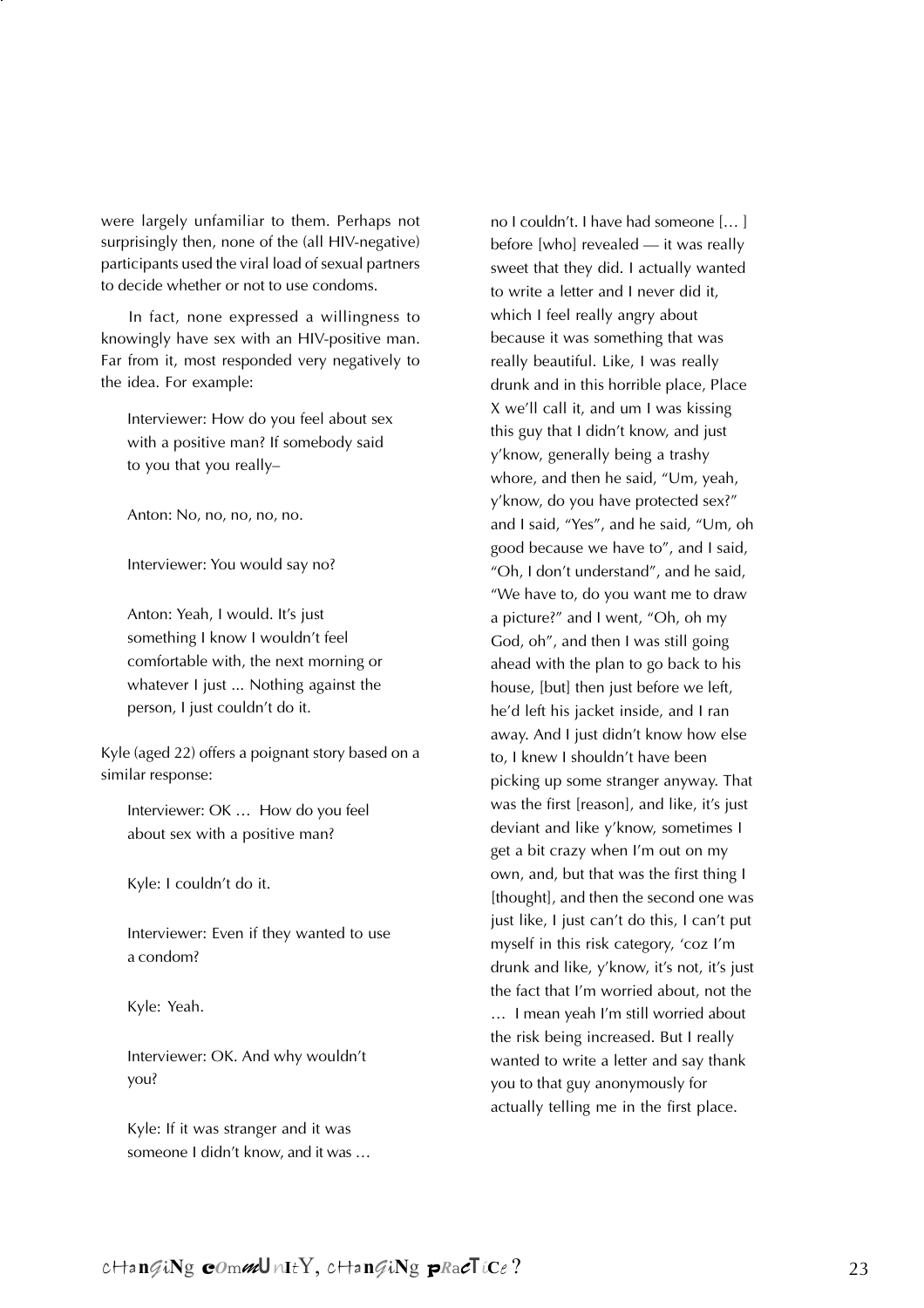Kyle's story makes several points. The most obvious is that he is not willing to have sex with HIV-positive men, particularly those he does not know well.14 His ambivalence towards casual sex with strangers is clear as well. Also apparent, however, is the sense in which disclosure is an extremely complex and sometimes fraught process, most obviously for the HIV-positive partner,15 but also for the negative partner, who may find his social resources heavily taxed in devising ways to retreat gracefully from sexual engagement. Perhaps most striking about the passage is the evident mutual compassion displayed (admittedly at different stages). Also implied — in Kyle's panicked response to the idea of sexual contact with an HIV-positive man — is his assumption that unless such a disclosure takes place, his casual partners are HIV-negative. Significantly, however, this apparent assumption does not mean that Kyle is inclined to engage in unprotected anal intercourse: Kyle is one of the participants who states in his interview that he has never had UAI.

In that other participants also expressed a strong aversion to casual sex with positive men, Kyle's assumption about the serostatus of his partners is probably not unique. What about serodiscordant sex with a regular partner? It is not clear from most interviews whether participants would consider sex with an HIVpositive man if he were well known to them. It is possible that the familiarity and trust involved in such a relationship might impact significantly on decisions made. Jarad's story is perhaps closest to this scenario in that his regular partner has never been tested. Jarad is aware of the possibility that his partner is HIV-positive, and, as noted above, incorporates condom use and principles of strategic positioning into his decision to have anal intercourse.

In brief, this aspect of the study found that considerable gaps exist in the knowledge of some young men around HIV treatments, including PEP; that for some men, adoption of condom use developed over time, perhaps as they became more accepting of, and comfortable with, their sexuality; that sources of early information on HIV (for example, school, internet) were likely to vary significantly from those once used by older men, and; that many young men may operate under the assumption that their casual sex partners are HIV-negative, but that, perhaps with one exception, this does not appear to encourage them to decide against condom use.

#### **HIV testing**

Although participants expressed a high level of awareness around the possibility of acquiring HIV, testing rates were variable. Some participants reported testing two or three times in the previous year, others annual testing, and some only one test ever. To some extent these variations correspond with factors such as age and frequency of sexual activity. For example, Lachlan, who is 18, underwent his first HIV test in the week prior to interview, and Ronnie, who had had sex only once or twice in the past year, had not had a test for about nine months (he reported quarterly testing during periods of more regular or frequent sexual activity).

The participants also described considerable levels of fear and anxiety around HIV testing. For example, as Anton comments, 'It was very scary, but just yeah I think it's something you have to do.' Similarly, Harry says:

Harry: I'll be sitting at work and think back to something I have done, and I sort of wonder, ponder; I hate getting blood tests, though, hate it.

Interviewer: Is that part of the reason why you haven't tested in a while?

Harry: Yes. Don't like it. As well as I'm frightened of needles. But I don't, I hate that interim period of waiting for the results, hate it.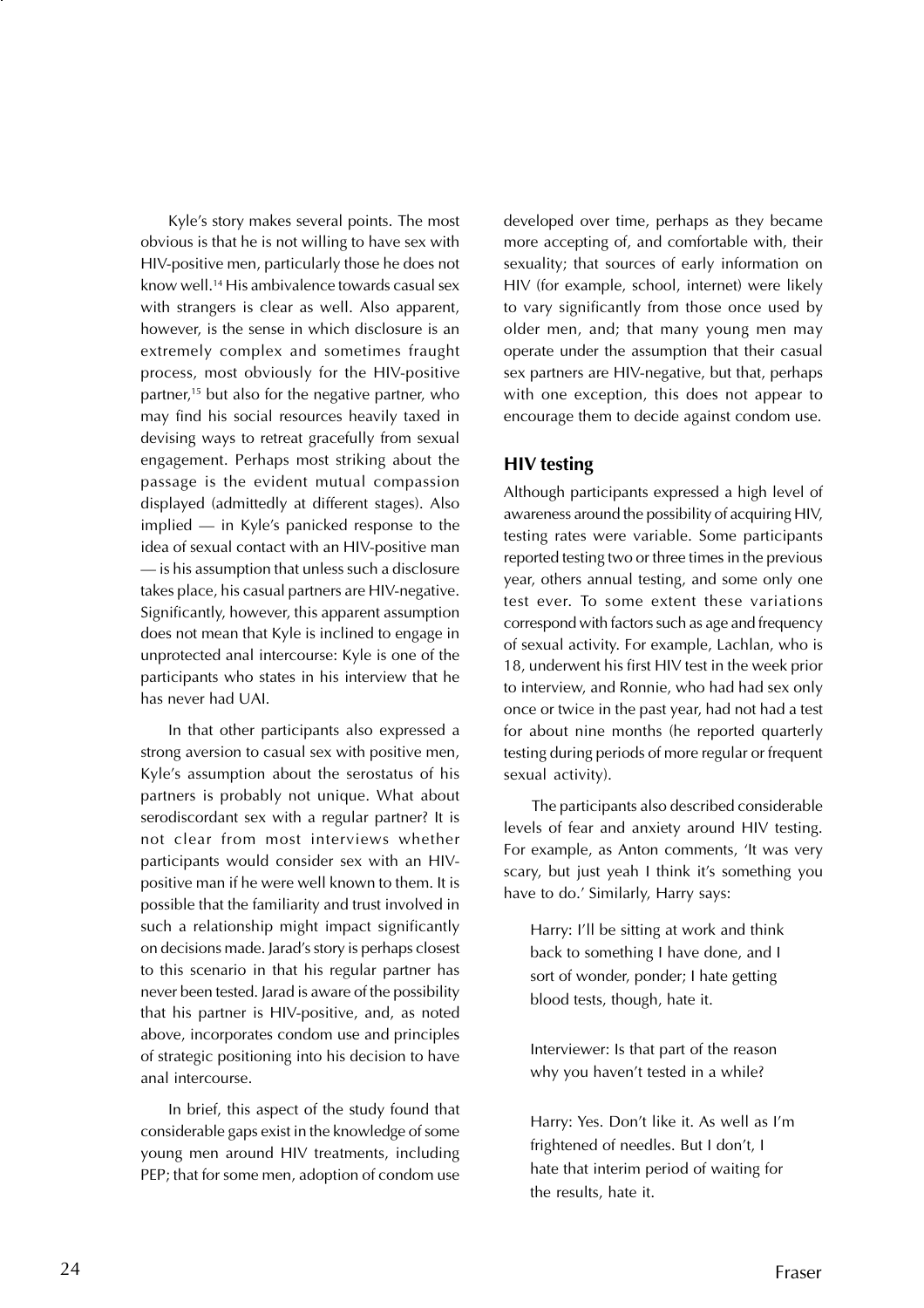In this extract, Harry mentions two potential obstacles to testing: fear of blood tests/needles, and anxiety during the testing interim period. For some participants, such as Anton, fear does not appear to impact on regularity of testing, but for others, such as Harry, it does.

Kyle cites a fear of doctors in general as an obstacle he faces in undergoing testing, and describes experiencing poor rapport with his doctor as part of this fear. He explains that, for him, having to negotiate the constraints of the standard GP consultation constitutes a significant disincentive to attend:

This account suggests that, not having had experience with a long-term, regular GP, and facing an apparently impersonal medical system, Kyle finds consultations with GPs alienating and unsatisfying. As a result, maintaining regular testing presents a challenge for him.

In addition to these anxieties and negative experiences, some participants described highly distressing circumstances around testing. Jarad, for example, has had only one test, and this was conducted as part of his application for permanent residency in Australia:

'I've gotten to the stage now when something is wrong with me I just hope it will go away ...'

Kyle: [… ] I guess it's also because bulkbilling doctors have attitude.

Interviewer: Have attitude?

Kyle: Yeah, I didn't actually know there was a time limit [to the consultation], and I'm [telling the doctor] 'I haven't been to the doctor for ages and I know I should, I've got all these things wrong with me and I … and [doctor] says 'Yeah, could you just go one at a time and maybe make another appointment because I've only got fifteen minutes.' Like, I think that's the downside of bulk billing, and that's something I'm really actually angry about because my mother's a nurse, and so she always just looked after us [...] so I never really had a doctorpatient relationship, and therefore I've gotten to the stage now when something is wrong with me I just hope it will go away…

Jarad: For my, um, residency I had to have HIV tests, and — well if they're positive, then the chances are there's a high chance I'd be rejected. Because of that, the whole residency process was a huge stress [… ] I hadn't had one [HIV test] before. And [...] even though I practise safe sex, like, there is that risk, and it's out there, and it's more prevalent in my community, so yes…  $\left[\ldots\right]$ I had to ring [Immigration], because I — the only reason I know it was [… ] negative –'coz they haven't said — is that [my residency has] been accepted.  $\left[\ldots\right]$ [When] I phoned them up … I said, "Well, how do I know if it's [negative]?" [… ] And they said, "Well you'll know, because you'll be called back for another interview." And I never was.  $\left[\ldots\right]$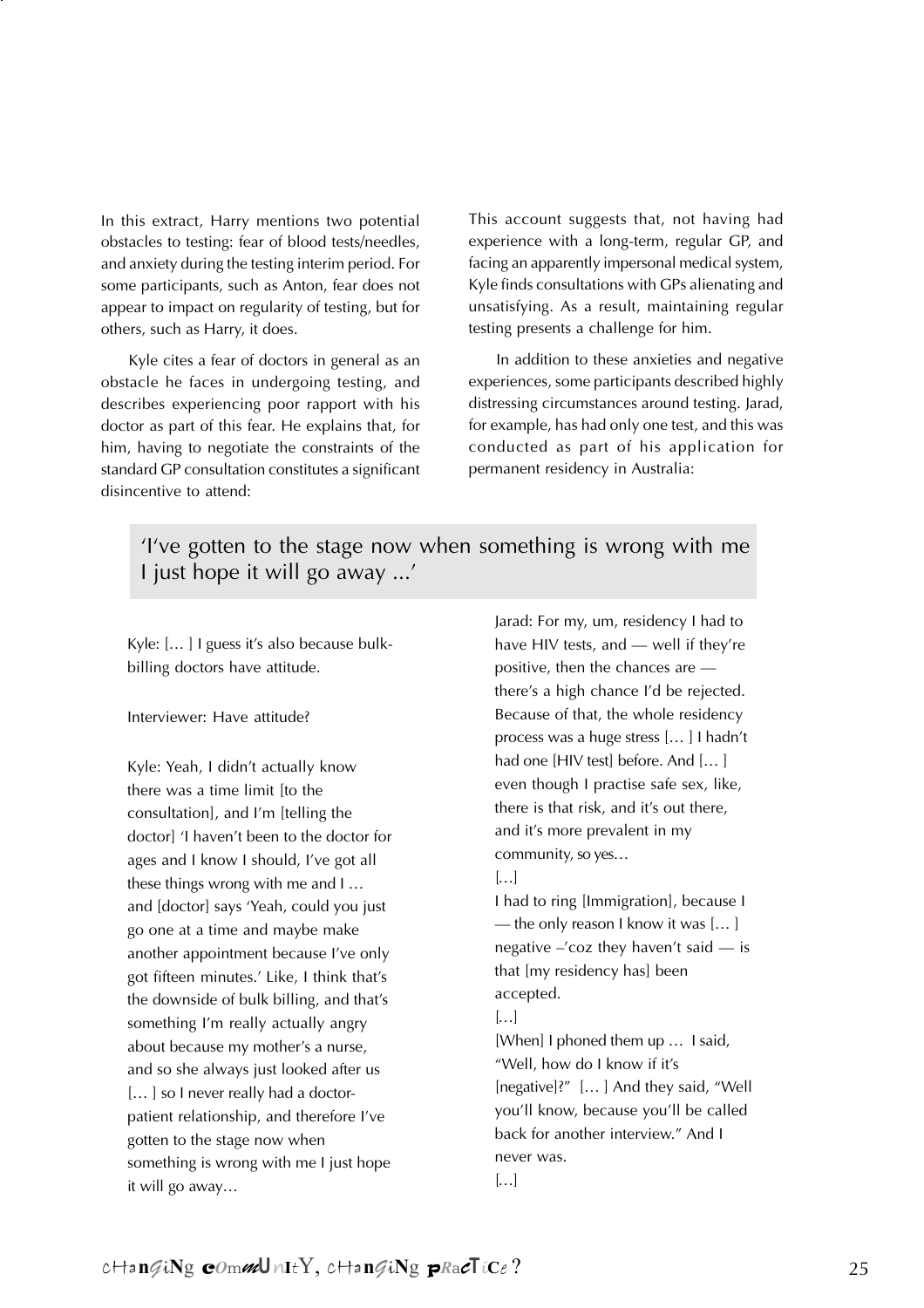Interviewer: And you've never seen the results or anything.

Jarad: Never seen them, no. The results, actually — I got given the results in an envelope which is sealed, which only Immigration can open. I had to take it to them, and I had to hold on to that for three weeks. It had —

Interviewer: You must've opened it.

Jarad: But you can't. It's got all my medical things in it, and it's stamped on the, um, where it's sealed with… And in the meantime, I did phone them, and said, "How do I know?" And that's when they said that. That's, well it's not right — they should tell me.

In this extract, Jarad describes highly stressful circumstances around his first HIV test. Not only is he expected to pick up and retain his sealed results for weeks before passing them on unopened to department officials, but he is never directly informed of the results. Given that Jarad had never previously been tested, and clearly considers testing a significant event, this procedure is insensitive at best. Improved procedures around both support for testing, and notification of test results, would appear to be urgently needed within the Department of Immigration.

Jess also describes a (rather different) testing experience which caused him considerable fear and distress:

Jess: I had one a few weeks ago, and it was all clear, and I was crying about it, like, in the doctor's surgery … [because

there had been] a misdiagnosis as well; they had someone else's file in my file, which was HIV-positive [… ] and I went on, I started taking, like, antidepression medication, and they had to, like, re-diagnose it, all that sort of thing.

Interviewer: How long did that take?

Jess: Um … A few days, a few days and um ...

Interviewer: Terrible …

Jess: Yeah, that was actually, um, I had the blood test when I broke up with, um, [ex-partner] and I was so down in the dumps, I can't even explain it, but [what with] that, plus [the diagnosis, I was thinking] "What the fuck is going on?" Like I was — and, like, y'know, in five seconds you've worked out the rest of your life, whether you're gonna commit suicide, or are you gonna go and live out your life in some far-off rural land where you don't want to talk to anybody, so.

Interviewer: Wow, that's awful.

Jess: It was horrible, and the doctor called me up and he was like, "I'm so sorry".

Interviewer: Yeah, because I was gonna say, you'd be angry. What a mistake.

Jess: Yeah, I was fuming, fuming, so.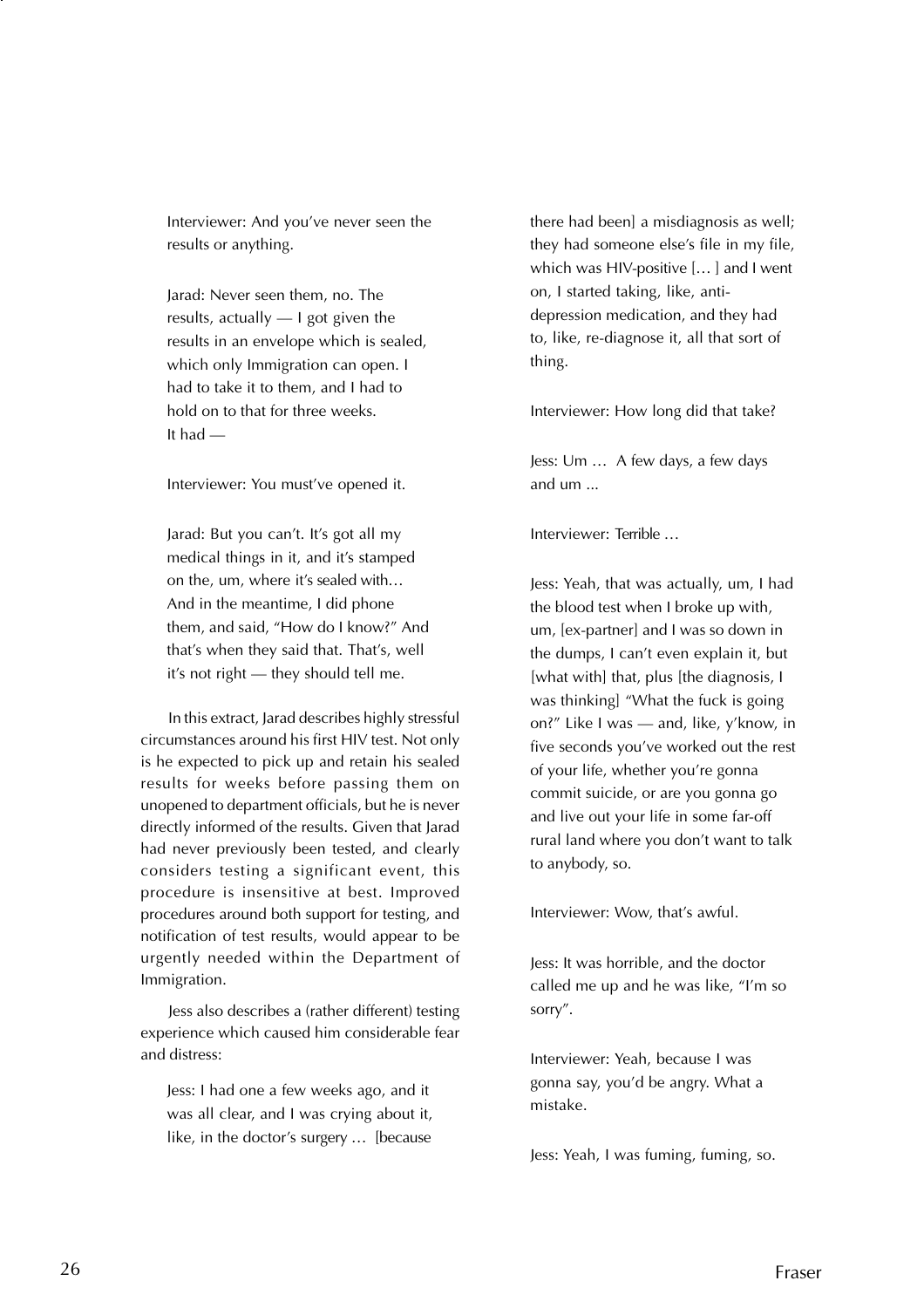In this extract, Jess describes a traumatic instance of misdiagnosis which, on top of the relationship breakdown which prompted his test, caused him to commence anti-depressant medication and even to consider suicide. As with Jarad's experience, HIV testing for Jess was intensely stressful on this occasion. These two stories are the most extreme in a group in which fear, anger and uncertainty feature disturbingly regularly. It is possible that both perceptions of testing and testing regularity are negatively affected by these common feelings, and that changes in policy and increased support could improve young men's experience of HIV testing.

#### **4. DRUGS**

The vivid story Kyle tells in the previous section, in which alcohol intoxication is described in the context of safe sex negotiation, raises questions about the role of drug use in young gay men's lives and safe sex practice. When asked, interview participants described a wide range of drug use. However, some, such as Anton, Ronnie and Simon (aged 20) explain that they have no interest in illicit drugs. All three have tried one or two drugs, but express a strong aversion to further drug use. Anton, for example, describes himself as 'not curious' about drugs, and has tried only amyl nitrate. He was not impressed with the drug and did not take it again. He elaborates on his aversion to drugs by reference to a boyfriend ('a really gorgeous person, really beautiful-looking, gorgeous boy, really beautiful heart') who became heavily involved in drugs, including injecting. Anton makes clear his awareness of injecting as a possible transmission route for HIV when he says, 'Luckily I never had sex [anal intercourse] with that person.' Ultimately, his boyfriend's extensive drug use led Anton to terminate the relationship.

Ronnie is similar to Anton in his avoidance of illicit drug use. He states:

I don't do them at all … I have nothing against them. If someone wants to do them, go right ahead … I've had several incidents where I've got people coming really close to me in, you know, offering me pills, and all that. It just doesn't appeal to me.

Ronnie explains that he has not tried any drugs of any kind except alcohol, but later he also mentions using amyl nitrate on several occasions, in the context of sex. He also describes an incident in which his drink was spiked with speed, and he spent the night unable to sleep ('a really awful experience'). In short, aside from a small number of occasions, one of which was involuntary, Ronnie makes no use of illicit drugs at all. As a result of this, Ronnie finds clubbing unappealing and alienating:

I don't feel that I belong with the people who're there, or I can't really make contact. I, I can't drag a guy aside and have, ah, an intellectual conversation with him [… ] It's, it's usually, um — they are in some other world, and, and to us still on Planet Earth … still in [club], it's two o'clock in the morning.

Simon describes an equally strong personal aversion to illicit drugs. When asked to characterise his relationship with drug use, he says: 'It's never interested me at all.' Despite being offered drugs on many occasions (including amyl nitrate during sex), Simon has never tried any illicit drugs. He explains his attitude to drugs in terms rather like Ronnie's:

I'm anti drugs for myself, but I'm not going to hold it against a person necessarily if they do use drugs.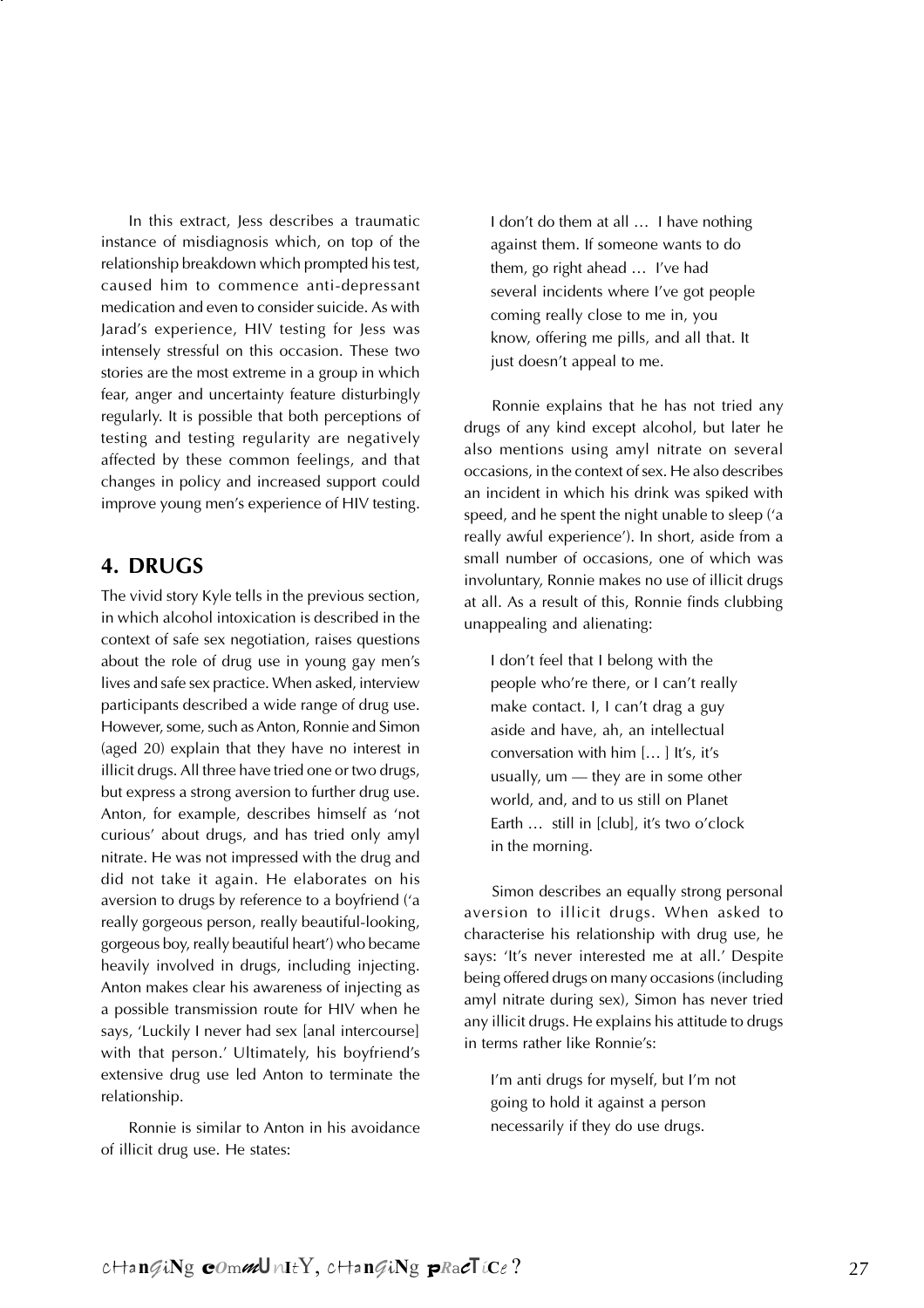Here Simon demonstrates a strong conviction that he should not take drugs, but maintains that he takes a non-judgmental attitude towards those who do. When asked to comment on the reasons for his dislike of drugs, Simon cites his grandmother's near-fatal lung cancer, caused by cigarettes, as a powerful early warning against smoking. This led him to avoid smoking cannabis, the first illicit drug to which he was exposed. He also cites his tertiary studies in psychology, which highlighted the dangers of drugs, as prompting him to avoid other drugs.

Others, such as Harry and Lachlan, make extensive use of illicit drugs. Harry explains that almost everyone he knows takes illicit drugs, and that he has recently had to 'ease off' on his drug just sat in the local pub reading a book [...] and then I went to another party, and then I left this party at 10 o'clock in the morning to go to the Cross, because we wanted to get some more drugs, and then we went back to the party with the drugs. And then I had to go out and have lunch with someone that afternoon, and I was just … Then I went home, met the guys back at the pub, took more drugs, went out that night. Went home at 4 o'clock on the Monday morning, slept five hours to go to work.

#### 'I'm anti-drugs for myself, but I'm not going to hold it against a person necessarily if they do use drugs.'

use, as problems had begun to arise from it. He cites debt, neglect of family and work (too many sick days) as some of the results of extensive drug use, and concludes that: 'The lifestyle, the more you're getting on it, the more fucked up your life gets.' Harry describes in detail a recent weekend in which drugs played a major role:

The last time I had drugs, um … Not last weekend, but the weekend before, I, I went to a friend's house. I picked up a friend in town on Friday, went to a friend's house for dinner, and then all of a sudden we were doing lines and drinking, and we got home at 9 o'clock on Saturday morning. Then I lay on top of my bed for a couple of hours. Couldn't sleep. Went back over to [friend's] house, got back on again, and then we went to a party that night; oh no, I went to the pub for a while, and

Interviewer: Okay. And what drugs did you take then? Over that weekend?

Harry: Marijuana, pills, speed and cocaine. And K.

In this account, Harry spends his weekend taking a variety of drugs and attending a range of social events, sleeping only on Sunday morning, and for a relatively short period of time.

Lachlan describes similar occasions, and despite communicating a great enthusiasm for drugs, he, like Harry, expresses some concern about the consequences of drug taking. When asked if he uses drugs, he replies, 'All the time!', and goes on to provide a brief history of his drug use, beginning with cannabis smoking at age 12. He describes cannabis as 'natural' and thus 'God's creation', and goes on to add that he also 'loves getting drunk'. According to Lachlan, it was when he began attending raves and dance parties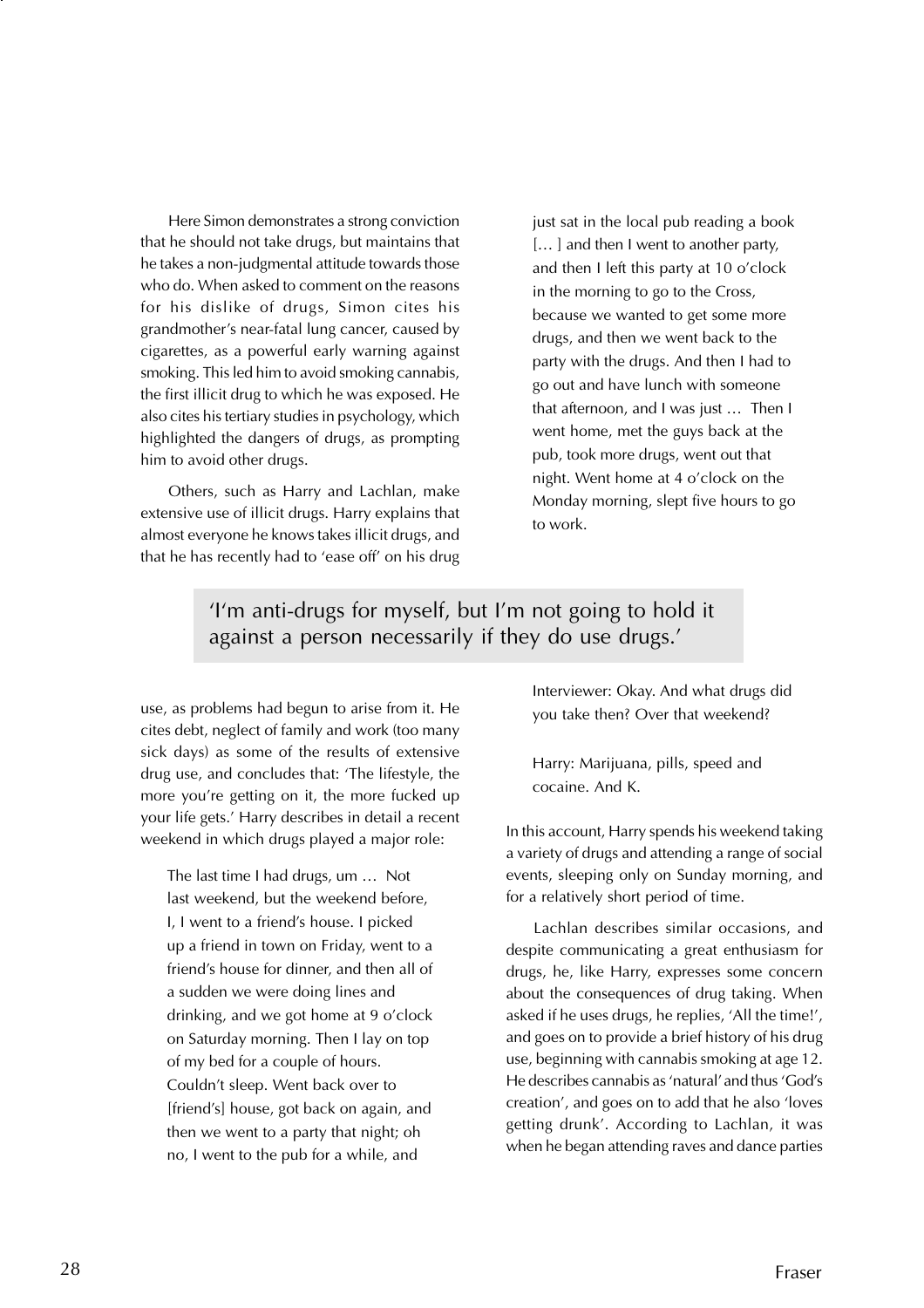at age 15 that he began taking other drugs such as speed and pills (this soon became weekly use). At 17, he reports, he lost his job due to 'smoking too much pot', and this caused him to question his drug use:

I was finding out that I was gay, I was going through the emotions, like confused with who I am [… ] so I said, "Stop it. Stop it". And that's it.

He goes on to explain:

I'm not as stupid as I was — used to be. I used to take whatever was given to me. I was, you know, "Oh, OK", like I used to take a bit of everything. Now I'm more sensible in what I take and how much I take [… ] I'm smart about it now. So in a way I'm glad that I started young, so I sort of, I got over it.

Although Lachlan's account of his drug-taking trajectory moves from extensive, relatively indiscriminate use to considered, 'sensible' use, this does not mean he never now engages in instances of extensive, multiple drug use. For example, when asked to describe his most recent weekend, he offers the following detailed narrative, in which he describes consuming crystal meth, speed, cocaine, pills and alcohol:

Lachlan: My weekend started Wednesday night at [bar]. Um, I was actually sick. I wasn't planning on coming, I was just coming to Oxford Street to go shopping and I didn't even make it onto Oxford Street before my friend meets me and goes "Oh, come to my house". I'm like "OK" so I got picked up, um, we went to his house and then they wanted to go to [bar] and I'm like "I don't feel well" and they're like "Oh, come on, come on, y'know, we'll go get drugs" and blah, blah, and I'm like "OK". So we went and got drugs and then we went to [bar] and we ended up going shopping [… ] and, um, we went to [bar] and yeah, we, we were up all night. We ended up going to a lawyer's house on the corner here and we just stayed at his house and we were just watching movies and smoking pot and whatever and just like socialising. Um, Wednesday came, I met a boy, went to back to his house, um.

Interviewer: This would be Thursday?

Lachlan: This is Thursday now, um, went back to his house and did the deed um, Thursday night —

Interviewer: I take it you mean you had sex?

Lachlan: Yeah. Yeah, um, Thursday night I had to go home because I was wearing clothes for like, more than twenty-four hours. I had to get changed. I went home, had a shower, um, I had a few hours sleep, woke up in the morning, came back in the city, um, went to the movies. Thursday night  $\left[\ldots\right]$ 

Interviewer: Now we're at Friday.

Lachlan: Now we're Friday morning. Friday morning I had a lazy day. Friday night I went to [club], um, that was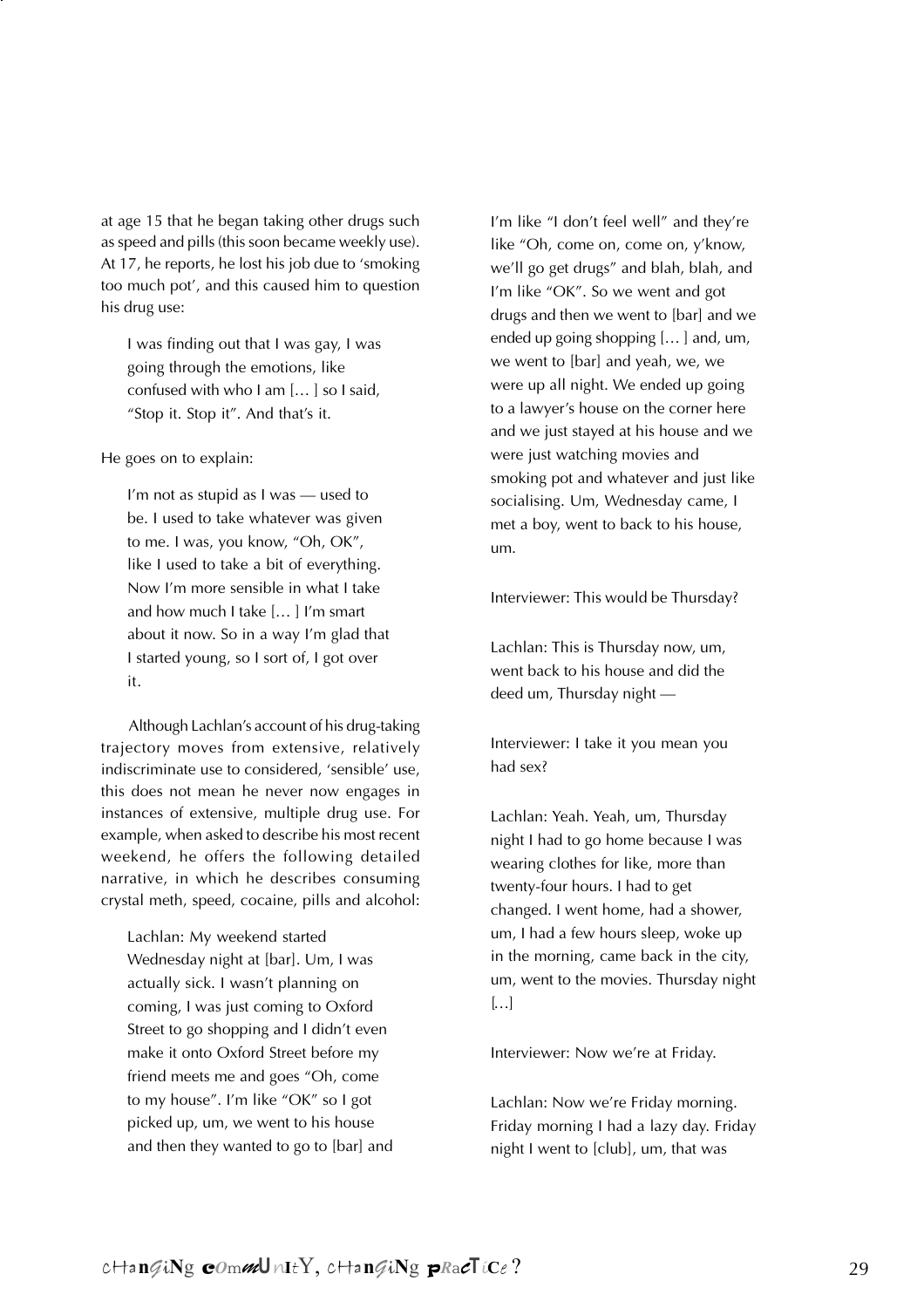really fun. Had more drugs again. Um, danced and partied all night. Um, met heaps of people ... It was very social that night, met lots of people, got lots of numbers, um, yeah partied till the sun came up. Um, Saturday had to sleep, hadn't slept. Um, woke up in the afternoon, came back into the city. Saturday night, I'm at Saturday night now?

Interviewer: Yep.

Lachlan: Saturday night I went to [bar] again and, yeah, got really, really drunk. [laughing] It was a very long weekend as you can tell. Um, got really, really drunk and yeah, did the same all over again. Um, partied till the sun came up. I, um, found another boy. I sound like a real slut but I'm really not. [both laughing] [… ] Um, when I first saw him, I actually saw him on the Wednesday night at [bar] and this guy is like drop-dead gorgeous [...] he was actually dancing on the bar Thursday night, apparently, so um, yeah, anyway we were just talking, I was just talking to him and got up and, yeah, chemicals mixed and, yeah, we went back to his house and had sex again. [… ]

Interviewer: OK. Was this a typical weekend for you?

Lachlan: Um, it was typical weekend but it was about four weekends thrown into one. Um, usually I don't have long weekends like that. Because I work in

hospitality I don't really get weekends off, but lately I have, so um, and I usually don't go out and get that trashed and end up calling myself a trash bag on the Sunday. I sat there and I looked like absolute shit and I was just saying, like, "Oh, I'm a trash bag."

In this account, Lachlan describes relatively extensive drug use undertaken mainly in a clubbing context. For him, drug taking, participation in the gay clubbing scene and establishing sexual relationships are closely connected. In this respect, his story tallies with Ronnie's in that Ronnie explains that because he does not take drugs, he feels disengaged and dissatisfied in clubs. Indeed, when asked how he meets sexual partners, he replies:

Ronnie: You don't really — I have to be honest. [both laugh]

Interviewer: I've had more than one answer a bit like that.

Ronnie: You really don't — so I'm not the odd one here am I?

Interviewer: No, no.  $\left[\ldots\right]$ 

Ronnie: Give me their numbers! [both laugh]

Ronnie goes on to explain that he occasionally meets partners via the internet or through work, but adds that:

Ronnie: [In] the last nine months, I've only had sex once or twice. Yeah.

Interviewer: Right, right, right.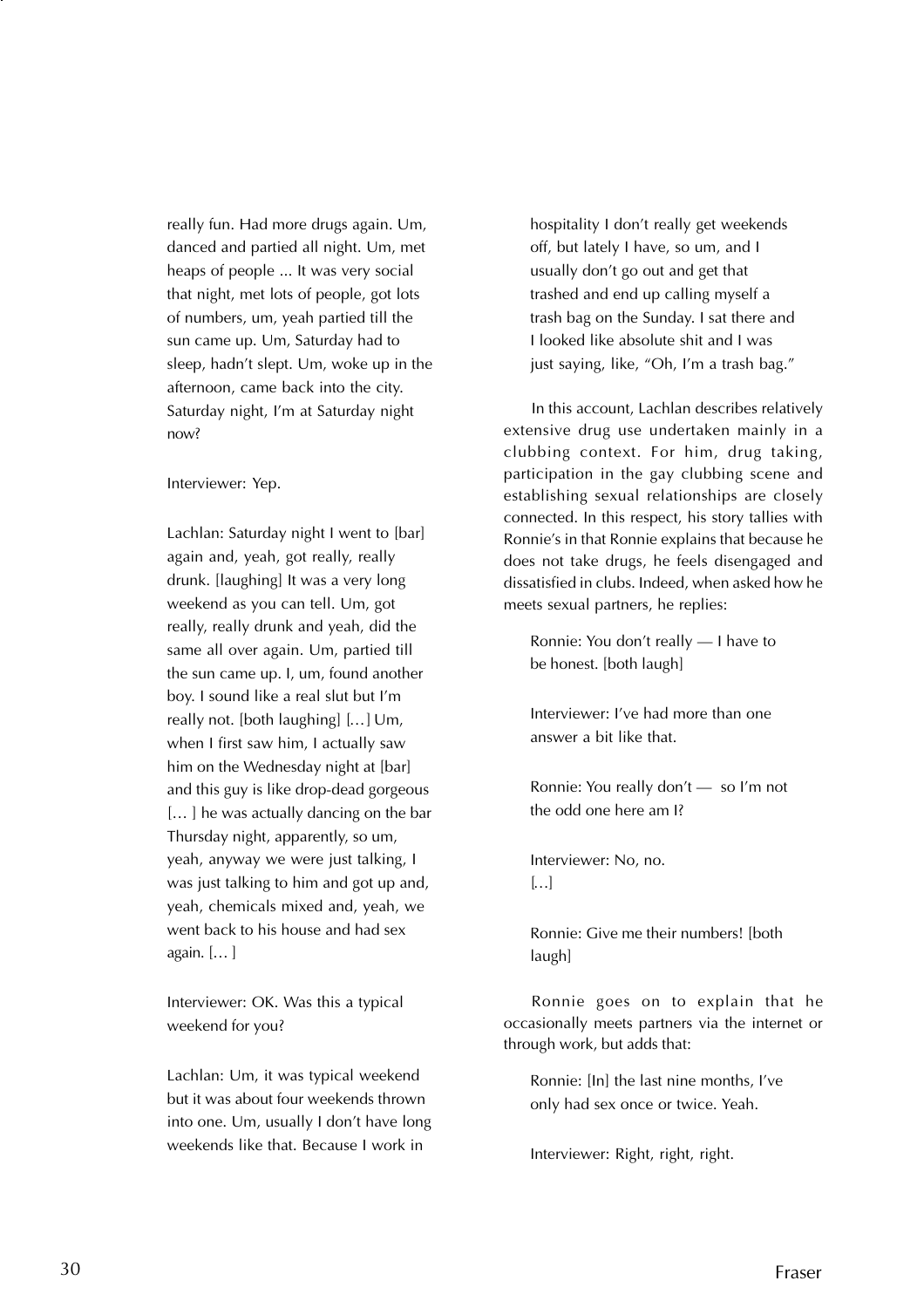Ronnie: Quite sad isn't it? [both laugh]

Ronnie's tone is light in this extract, but his comments do suggest a significant difference between his social life and those of the young men such as Lachlan who are involved in clubbing and drug use. This issue will be discussed in more detail later.

#### **Drugs and safe sex**

Does the consumption of drugs affect the interview participants' ability to negotiate safe sex? As noted above, all but one of the and:

Generally [… ] when I didn't use one [condom], I was off my guts [… ] But in those situations I was flying through. I had a pill, I had something else [… ]

These comments make it clear that, for Harry, alcohol and other drugs bear heavily on his safe sex practice. Among the other participants who do take illicit drugs, sex whilst under their influence was not commonly reported. Jess, for example, says that if he takes drugs prior to sex, he 'can't finish the job'. However, cannabis was

'... if I'm going to have sex [anal intercourse] with you, then I'm definitely going to need condoms.'

participants demonstrate a strong commitment to safe sex practices. When asked directly about the impact of drugs in this respect, again, a range of responses was evident. Harry is the only one who describes relatively frequent unprotected anal intercourse related to drug taking. He expresses the view that drugs and alcohol can impair his ability to negotiate safe sex, when he says:

I'm probably like a lot of men who are horny when they're drunk [… ] but it's not necessarily the right time to be bringing someone home [… ] I guess because you're not in the full sense of your faculties.

and describes several instances of drug-related UAI, for example:

I was paralytic one night and this guy fucked me without a condom. And another guy, I think.

cited by some participants as a good adjunct to sex. For example, Mitchell says:

There's a sexual element, because when you're stoned — like, when I'm stoned, I get horny and so on, and it's very nice, and it improves sex. Absolutely.

Michael also mentions cannabis in relation to sex, and challenges the idea that it might interfere with condom use, or safe sex adherence in general:

From the point of view of negotiating safe sex, it doesn't really come into it. Just makes it easier if anything, because then the paranoia kicks in so you make sure that you use it [condom].

Consumption of alcohol prior to sex was also reported by some participants. Again, Harry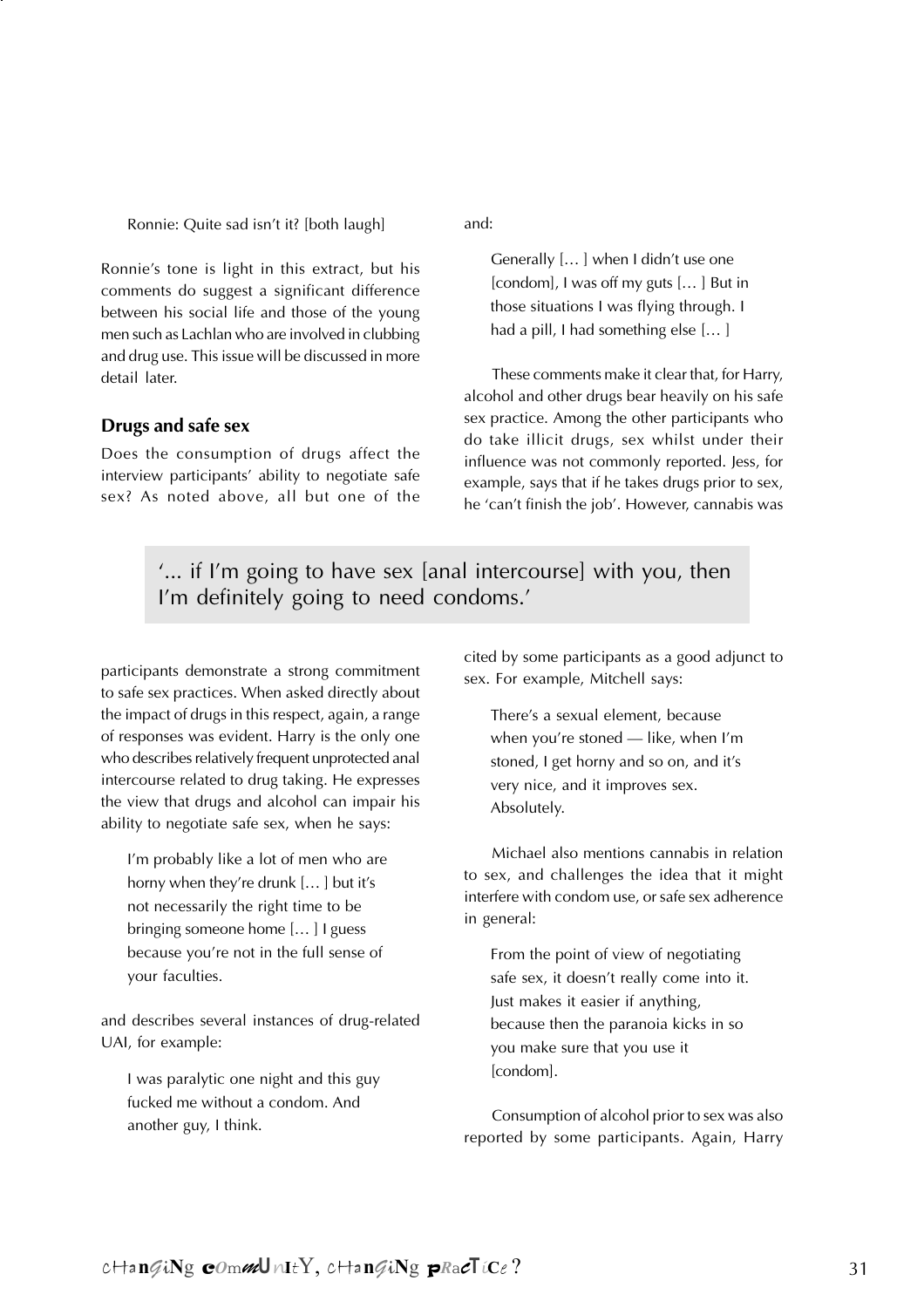notwithstanding, most participants argue that inebriation does not compromise safe sex practice. Thus, Ronnie states:

No, it has never changed the way I have sex with them. For me, to not use them [condoms] today, I find that odd. I find that something's missing [...] Without condoms I can be passionate [...] but if I'm going to have sex [anal] intercourse] with you, then I'm definitely going to need condoms.

Overall, while some extremes in attitudes towards illicit drug taking are evident in the interviews, the majority of participants describe occasional drug use, including regular but largely moderate drinking and smoking of cannabis, and consumption of other drugs only when attending large-scale events such as Mardi Gras. Only in one case was drug use said to affect safe sex practice. This is in keeping with comments the participants made elsewhere in the interviews, which describe generally very high adherence to safe sex practices.

#### **Drugs and gay community**

Evident in the accounts provided above is a close relationship between context and the consumption of illicit drugs (clubs and venues, for instance, are associated with a range of drugs). Given that the gay scene (which is largely made up of clubs, bars and parties) is considered by some participants to constitute a significant aspect of gay community, the question arises as to how drug consumption is located in relation to feelings of belonging in gay community. Kane Race (2003) addresses one aspect of this issue, arguing that contemporary gay culture and community have been shaped and reshaped in important ways by drugs — and by this he means both HIV medication and 'recreational' drugs.

Race argues that, via the dance party, Ecstasy 'was an important actor in the creation and recreation of community'(4). Lachlan's account of his Wednesday-to-Sunday weekend corresponds with this argument in some respects. His friendships and sexual encounters were conducted in the context of this drug taking, and were at least partially shaped by it. However, it is important to note that he does not use the word 'community' himself to describe the social activity he participates in.

If drugs do indeed play a significant role in the production of gay community, the desire expressed by some participants to eschew drugs may place them in a marginal position vis-à-vis gay community. Ronnie's comments are relevant here. For him, the gay clubbing scene, which he nominates as an important source of socialising and sexual relationships, is rendered unappealing and alienating due to relatively common illicit drug use. As suggested earlier, since participating less frequently in this scene, he finds meeting sexual partners more difficult.

Similarly, Jess sees the gay scene as compromised by drug use:

I don't really feel positive about it, because I think that in the gay community it [drugs] is a huge, huge problem and it's destroying, destroying so many things that could happen [… ] like I think disease is a huge, huge byproduct of drug problems in the gay community, and social problems — the lack of importance placed on relationships in a lot of people's minds in the gay community.

For Jess, drug use on the scene has diminished the integrity of the gay community, and prompted him to find alternative values and sources of social activity: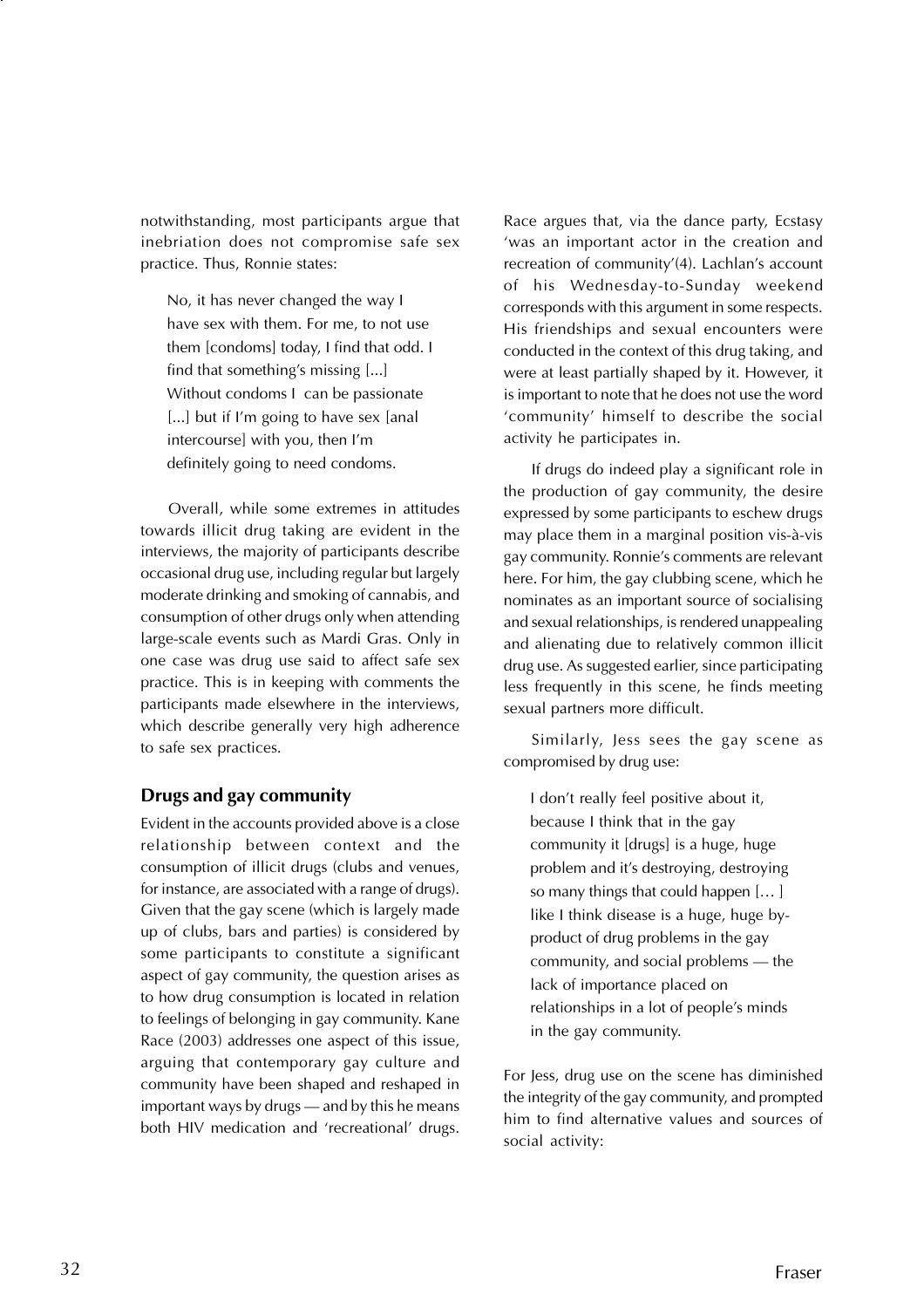I was very lucky because, y'know, you do take a lot of drugs and you come out, like every weekend, and um it's just something that's involved, like, y'know, in any clubbing scene or whatever, but I think, I just, my body just rejected it and I said that's enough, I don't, y'know, and I sort of withdrew myself and sort of focused on more meaningful friendships and relationships rather than going out every weekend and doing the same 'ole, same 'ole.

The interviews suggest that for many young men, drugs and gay sociality are linked. Lachlan draws this connection quite vividly by observing that:

Lachlan: There's lots of drugs in the scene but there's not lots of drugs at home, know what I mean um [… ] Drugs, everywhere in the gay … I reckon more gay people take drugs than straight people, like, really.

Interviewer: You think more gay people take drugs than straight people?

Lachlan: Yeah. And I think a lot of gay people party harder than straight people [… ] because, like, I haven't partied harder than since I've joined the gay scene from the straight scene. Like I find gay people tend to just hit it really hard and party non-stop.

 Whether this link between drugs, partying and community is welcome depends upon individual attitudes towards drugs. For some, a weakening of the link is likely to appeal. These

are the young men who find themselves withdrawing from the gay clubbing scene when the effects of drugs on themselves and others are deemed too negative. Evidently, while drug use facilitates gay socialising for some young men, it may compromise it for others. For those who do withdraw, however, other forms of gay sociality may be accessed or produced. Thus, while Jess's comments indicate the loss of one social and sexual context, they also suggest participation in other gay contexts.

It is difficult to draw conclusions from these comments about the link between drugs and gay community because not all refer to the notion of community. While Jess explicitly discusses community, Lachlan and Ronnie do not. Leaving aside the word 'community' and its various meanings, however, there is a link for some between gay identity and drugs (for instance, Lachlan), and gay socialising and drugs (for instance, Lachlan and Ronnie).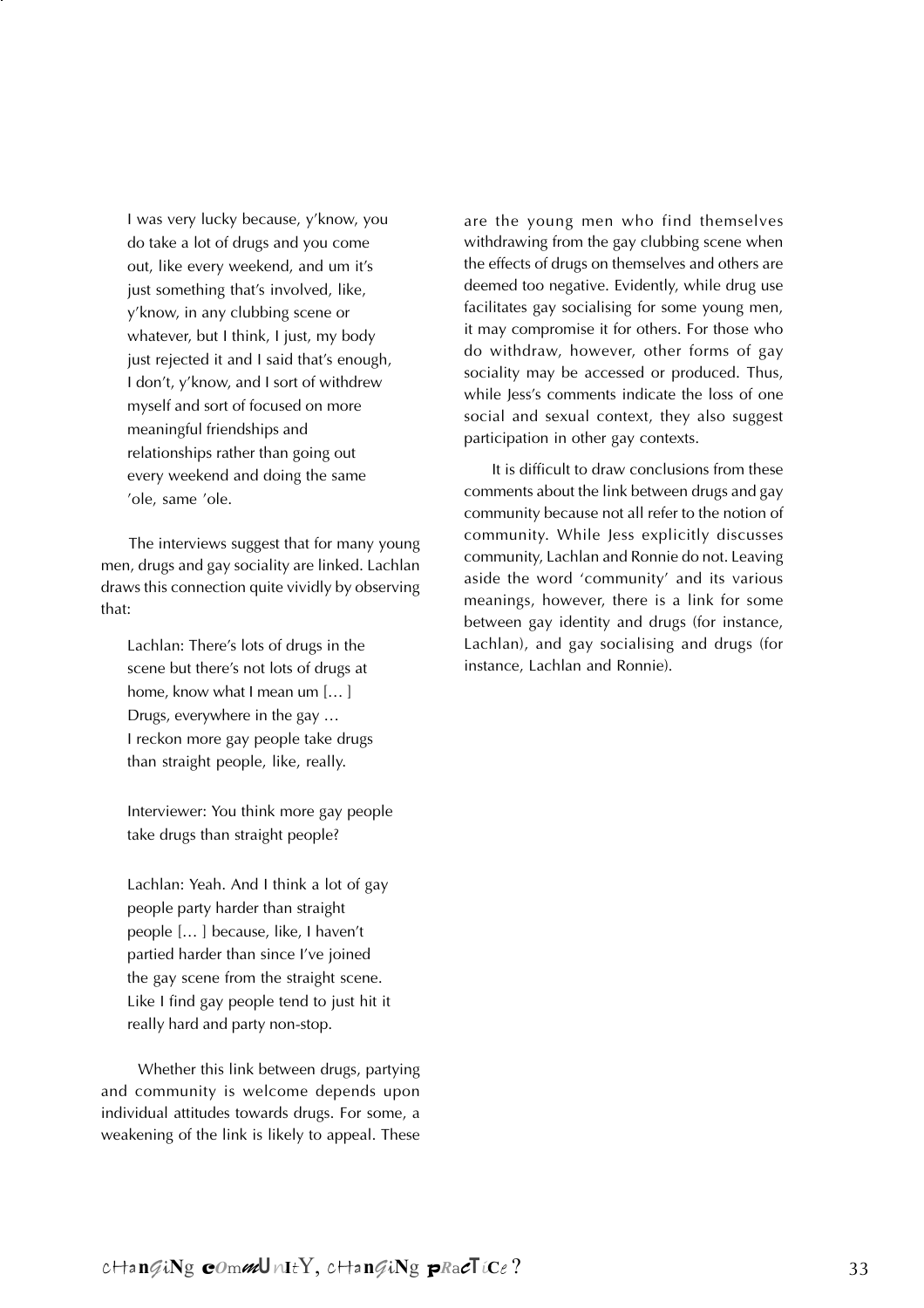## CONCLUSION

This study encountered a very broad range of attitudes and behaviours within a relatively small sample of participants. In considering the conclusions that can be drawn from this diverse data, it is useful to return to the concerns that prompted the study.

1. Has the availability of powerful medications prompted a decline in awareness of, and concern about, HIV?

2. If so, has the relevance of gay community diminished along with the decline in the perceived urgency of HIV? That is, is gay community in any way dependent upon HIV for its raison d'être ?

3. How have young men's safe sex practices been shaped by gay community, and by the advent of antiretrovirals?

Each of these issues will be summarised separately.

First, the young men interviewed for this study demonstrate a high level of concern about HIV, and a strong sense of the importance of safe sex practices. From this point of view, it is not possible to identify any 'decline' in awareness of HIV, or any reduction in the perception of HIV as an imminent threat to health and well-being. While antiretrovirals are understood, in a general sense, to have transformed HIV from a swift killer to something approaching a chronic illness, this does not generally appear to lead to casual attitudes towards safe sex.

Second, whether young men find gay community less relevant than their older counterparts because of improvements in HIV treatments is, as noted earlier, difficult to gauge. Rigorous comparisons across time are not possible at present. However, it is clear from the interviews that for some young men, gay

community is critically important. It is likewise clear (to state the obvious) that HIV is not the only challenge these young men face. Homophobia, both generalised and abstract, and direct and personal, constitutes a major challenge, and gay community is seen by some as crucial to surviving it. The isolation some young men face constitutes another, related, challenge potentially alleviated by gay community. As Jess puts it, when asked what gay community means to him:

It's so like indescribably important so … because I remember when I was at high school, I used — I called up, um, I can't even remember the name of the organisation, maybe it was Twenty10 or something like that. [I was in] a rural area, [and] knowing that [the organisation] was there was so, so amazing to me, like, and just made me feel like I wasn't stuck, in a way, because, what is it, like 300% more likely for gay individuals to commit suicide or something like that? And so I was definitely at that point when I was at school [… ]

For Jess the perception of the existence of a gay community, even a distant one accessible only via the telephone, and only through relatively formalised avenues, was of profound benefit.

As is also clear in the interviews, however, some young men do not relate to gay community in this way, or to this extent. For many, this is due to an inability or disinclination to 'fit in' with perceived gay norms, or to engage in activities (such as drug-taking) that are seen to be linked with major aspects of gay community. From this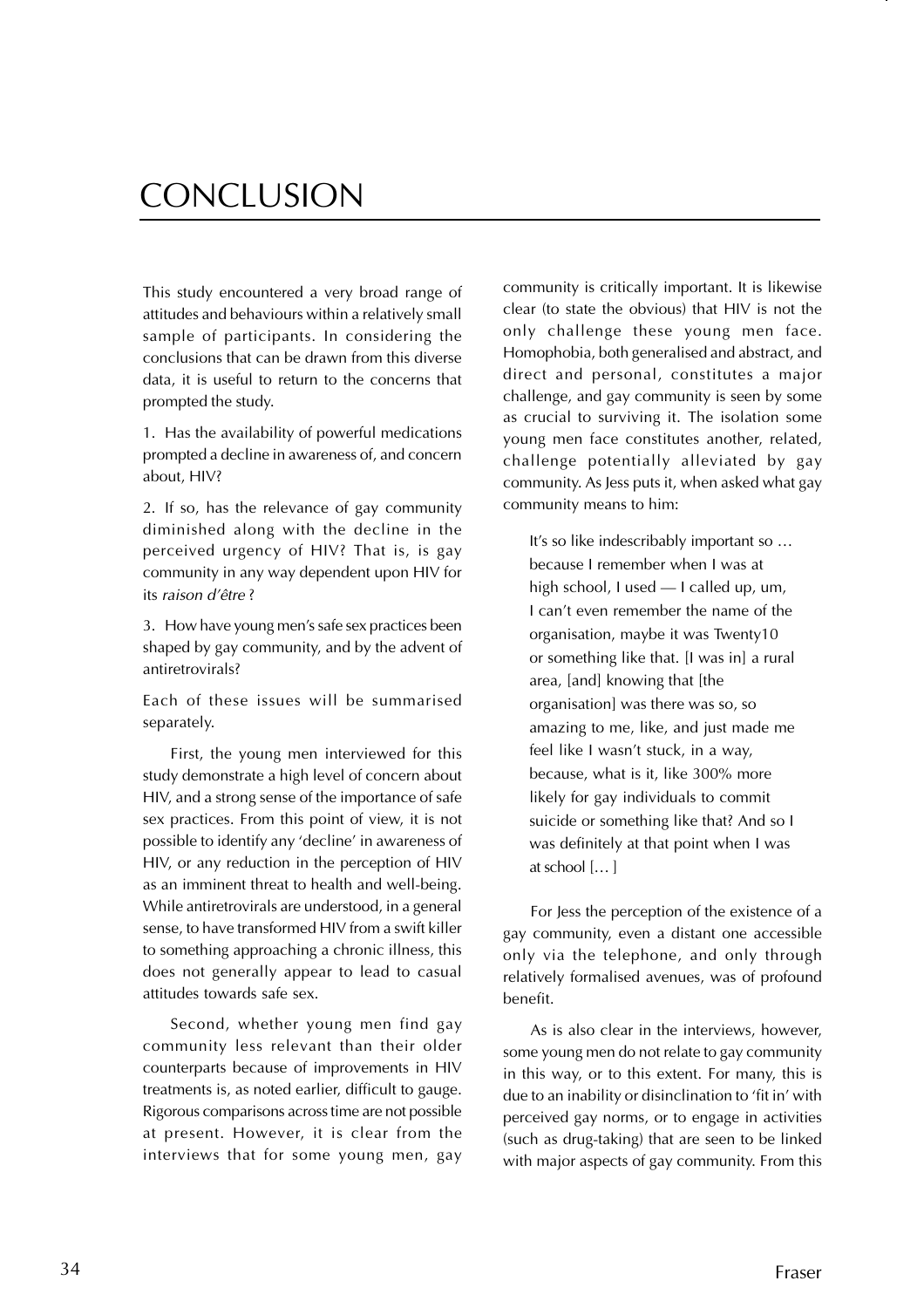point of view, there may be room to rethink the basis of community to better allow for irreducible difference. This involves accepting that differences may exist within community which will never be reconcilable into some form of sameness, and that it is this difference that forms the basis for the impetus to build community. There may prove to be limitations to this approach, but at minimum it offers a starting point for redefining community. At the same time, the profound links participants described with straight communities (via friends and family members) suggest that young men find social and emotional support outside gay community contexts as well as within them.

Third, participants in this study generally described a high level of safe sex awareness and safe sex practice. From this point of view, it would seem that the advent of antiretrovirals has not contributed to any lesser degree of safe sex practice among these young men, compared with older men at the same age. As some young men cite gay friends (including older friends), as well as pamphlets and information accessed via gay events, among their sources of information about HIV and safe sex, it is possible, by applying a particular definition of gay community, to conclude also that gay community has helped shape HIV awareness and safe sex practice for these men. Conversely, the perceived role of drugs in gay clubbing would appear to raise doubts about the contribution to safe sex practice made by one aspect of gay community — the scene. While drug use did not appear to impact negatively on safe sex practice for any of the participants except one — Harry — this does not mean Harry's comments can be ignored. His belief that UAI is on the increase amongst his companions suggests that his case may not be as isolated as it appears in this study. Importantly, however, Harry's interview suggests that for him, drug use does not lead to unintended lapses in safe sex practice — that is, it does not affect his ability to negotiate safe sex. Instead, Harry is

fully aware that while under the influence of certain drugs, he may prefer UAI.

In the promotion of safe sex practice, it is also important to recognise the role of schools and other sources of information not readily linked with gay community (the 'grim reaper' advertisement is one example). Equally significant is the extent to which HIV testing emerged as a source of fear and frustration. Establishing trusting relationships with GPs was perceived by some as a challenge, and a need for greater support around testing was identified.

Other important considerations include agespecific issues. For instance, young men differ from older men in that they did not encounter the issue of HIV as adults or even as teenagers. For them, it has always been present. This is an important change in exposure to the threat of HIV, one which has not yet been researched thoroughly. Another factor related to age is the relatively recent availability of the internet for providing access to information on HIV (as well as on being gay, and on aspects of gay community). Again, these young men encounter a range of issues around being gay in ways very different from those available to older men at their age.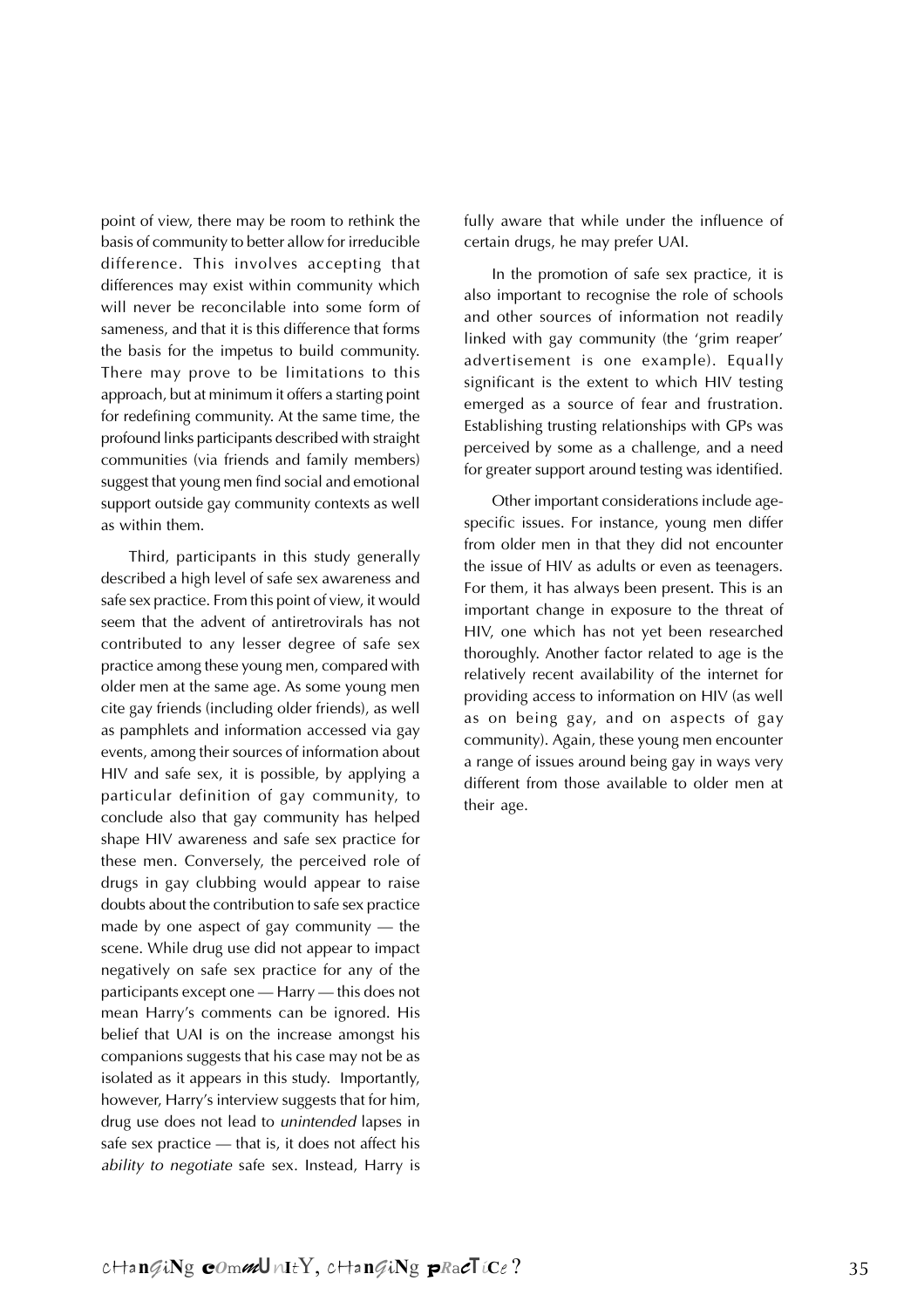## ENDNOTES

1 It is important to note that the advent of antiretrovirals was not the first moment at which HIV began to be seen to occupy a different status among gay men (especially younger ones). Gary Dowsett coined the term 'post-AIDS' in 1995 (a year prior to the arrival of the first drugs) to refer to a stage in which HIV had begun to lose its status as a crisis. (Dowsett, 1995, Dowsett and McInness, 1996, Smith and Van de Ven, 2001: 15)

2 Its focus on questions of national community reflects the intensity with which issues of migration, asylum and citizenship have dominated the Australian political landscape over the past few years.

 $^3$  This is a vast area of scholarship, but see, for example, Denise Riley's classic work Am I that Name?: Feminism and the Category of "Women" in History, published in 1988. Challenges to the feminist category of 'women' (to women as the basis for an identity politics) also emerged over various specific issues of identity, such as that of racism within feminism. See for example, hooks (1991) and Huggins (1987).

4 The works of Foucault (for example, 1998 [1976]), and Deleuze and Guattari (1987, 1993) are good examples here.

5 In the event, a 27-year-old man volunteered, and was interviewed.

 $^{\rm 6}$  However, the image used with the flier and advertisement (that of two muscular men facing forwards with arms around each other's shoulders) was identified by some participants as quintessentially 'gay'.

7 Judith Butler's work (1990, 1993) is relevant here, in elaborating the ways in which sexuality and its iteration is central to the construction of 'viable' and 'intelligible' subjects.

8 For instance, NCHECR's 2003 annual surveillance report states that the annual number of cases of newly diagnosed HIV infection rose from 650 in 1998 to 800 in 2002.

9 This viewpoint is by no means new, as the work of Guy Davidson (2001) makes clear.

<sup>10</sup> Further discussion of drug use and safe sex appears later.

<sup>11</sup> This term is used in the sense developed by Judith Butler, in which the subject is understood as temporary and conditional; produced and reproduced through everyday acts (such as condom use).

<sup>12</sup> It could perhaps be argued that this reasoning is not faithful to Butler's sense of the performative, in that it appears to locate the subject prior to the performative act. This is open to debate.

<sup>13</sup> However, Michael Hurley (2003: 21) makes a similar point, describing safe sex as potentially an aspect of 'doing gay'. He goes on to suggest that, from this point of view, safe sex is possibly divorced from specific ideas about health. While the former observation may be relevant to the participants in this study, the latter is unlikely, due to the high level of concern expressed about HIV.

<sup>14</sup> Van de Ven et al. 2001 calculate that avoidance of sex with men believed to be HIV-positive is common among gay men.

<sup>15</sup> Clearly, experiencing rejection upon disclosure is a serious issue for HIV-positive men.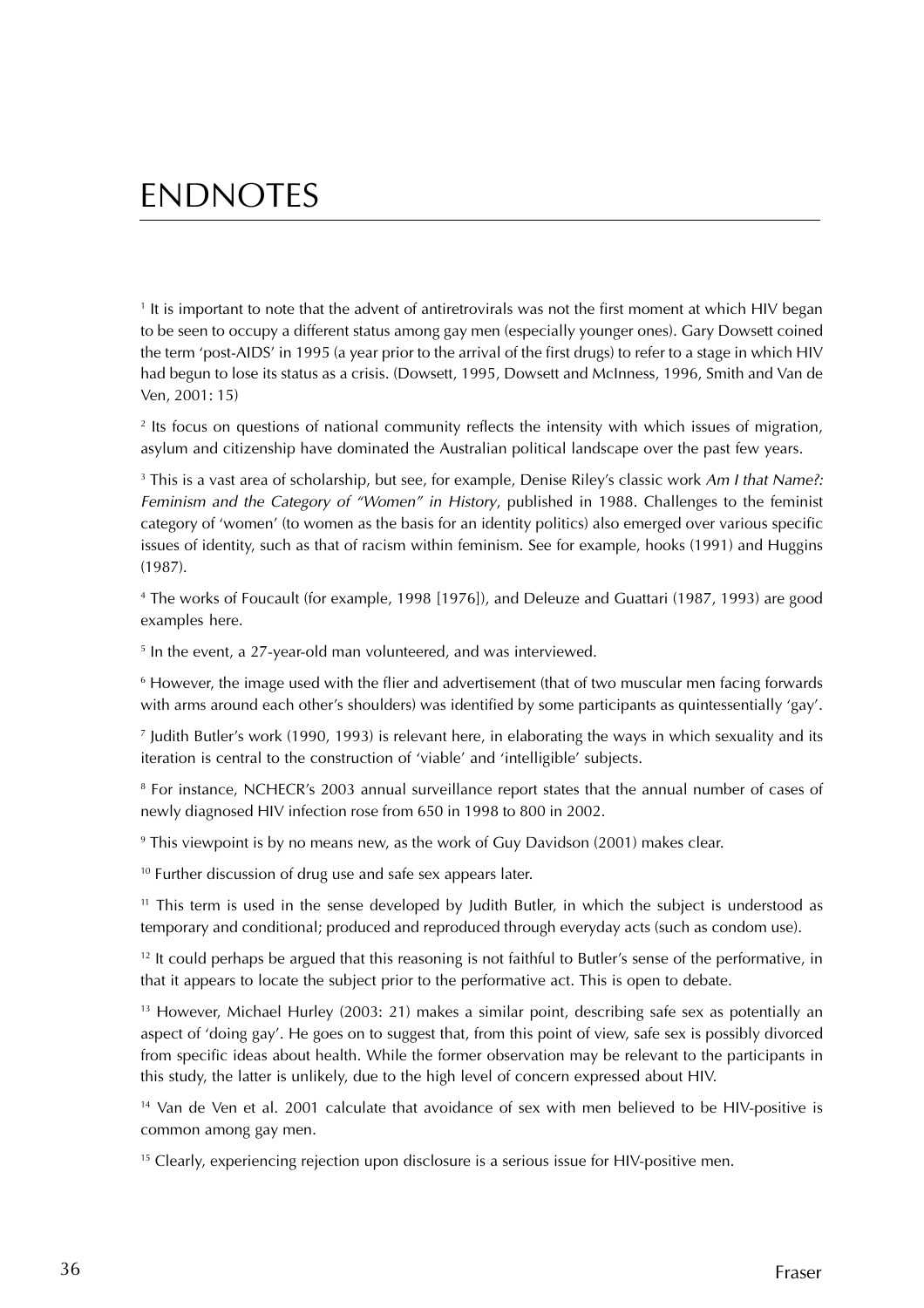# APPENDIX 1

### Interview schedule

#### **1. Background**

Some or all of the following themes may be prompted:

Where grew up, family, friends

Work (full-time, part-time, casual)

Type of work

Highest level of education

Domestic circumstances — e.g. living with parents, partner, friends

Relationship status: Are you in a relationship or relationships? Is it an open regular relationship?

Leisure activities — who with?

#### **2. Identity**

What five words would you use to describe or define yourself?

How would you describe your sexuality?

Have you always understood your sexuality in this way? If not, when did you first begin to view your sexuality in this way?

Who have you told about your sexuality? Are there people you wouldn't tell?

How important is your sexuality in your understanding of who you are? Does it help shape your lifestyle? In what ways? (Prompts might include publications you read, places you go, things you buy, ways you present yourself, etc.)

What does the expression 'gay' mean to you?

What do you think it would have been like to come out 20 years ago?

Do you think some people are discriminated against on the basis of their sexuality? Has sexuality-based discrimination increased or decreased over time? Is more change needed? If so, how might this happen? Do you think of yourself as involved in this process?

#### **3. Social networks**

What did you do last weekend? Who with?

Was this a typical weekend?

Think of your three closest relationships. What are each of these relationships based on?

Where/How did you meet? What makes these relationships important to you?

Do many of your friends describe their sexuality in a similar way to you?

If so, how did you become involved socially with other gay men/queers, etc?

Do you have many friends who describe their sexuality differently from you, e.g. gay/queer/heterosexual?

(If so) do all these friends (e.g. gay, hetero and queer) socialise together? Under what circumstances?

What kinds of activities do you undertake with your friends?

Are there particular social activities or practices that contribute to your experience of your sexuality? (Prompts include shopping, going to the gym, attention to personal grooming and style, reading particular publications.) Who do you do these things with, if anyone?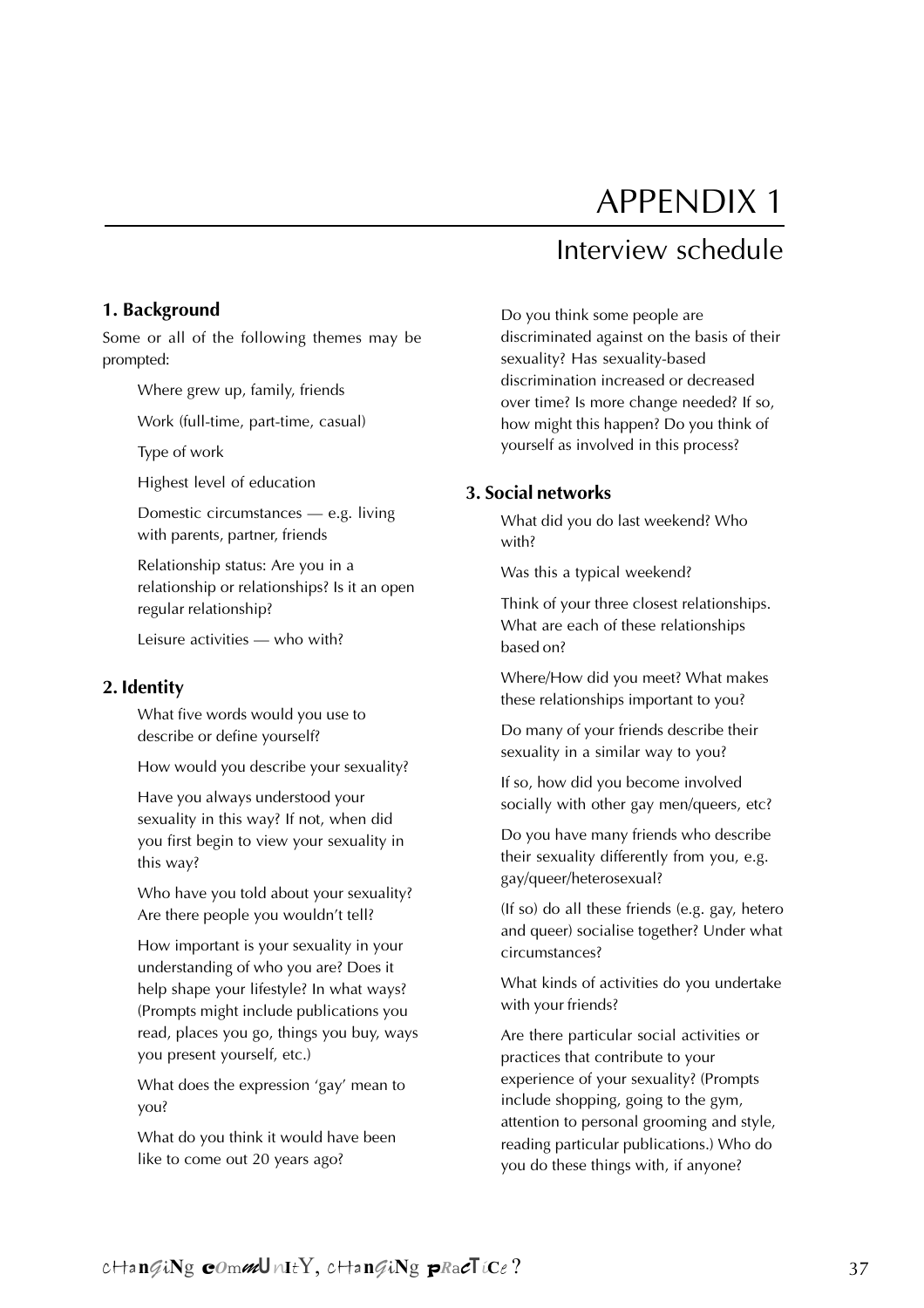Do you watch Queer as Folk? What do you think of it?

Tell me a bit about your thoughts on the characters.

Do any particular episodes or events in the show stand out for you, and why? Describe them.

Tell me a bit about what you think of the relationships in the show.

Do you think of the programme as political?

What is your favourite television programme? Why?

What do you understand by the word 'community'? What about 'scene'?

What does the expression 'gay community' mean to you?

Do you think of yourself as part of the gay community?

Do you participate in gay community events and organisations? (Prompts: Mardi Gras, Queer Screen, Fair Day) Why? Why not?

Do you think of yourself as belonging to other communities?

What does 'belonging' mean to you? Is it important to you?

What do you think is the future of 'gay'?

#### **4. Sexual practice**

How do you feel about safe sex?

Can you tell me about how you began being homosexually sexually active? How were you introduced to homosexual sex?

How do you find sexual partners? (Prompts include: internet, beats, sex clubs, pubs, saunas, backrooms)

When was the last time you had sex, and who was it with? Do you usually have sex with men?

When was the last time you didn't use a condom for anal intercourse? Can you tell me about the situation?

Do you ever use condoms? When? Under what circumstances?

How do you feel about condoms?

Are there times when you would prefer not to use them?

Do your partners use condoms? Always? Sometimes?

Has your usage of condoms changed over time? How? Why?

When you have sex with someone for the first time, how do you establish whether or not to use a condom?

Do you ever experience difficulties in negotiating safe sex with a partner?

Do you have other strategies that you use to minimise the possibility of acquiring/ transmitting HIV? What are they? (e.g. negotiation around serostatus, strategic positioning, viral load testing)

Do you use one or more of these strategies (including condoms) every time you have sex, or are there times when no HIV transmission prevention strategies are used? If the latter, were there other factors that led you to feel that the risk of infection was low?

Have you ever taken PEP? If so, where did you get it? What do you know about it?

What do you know about viral load testing?

Do you discuss your HIV status with all sexual partners? (If no, what are the circumstances in which you do or do not?)

How prominent is the possibility of acquiring HIV in the way you think about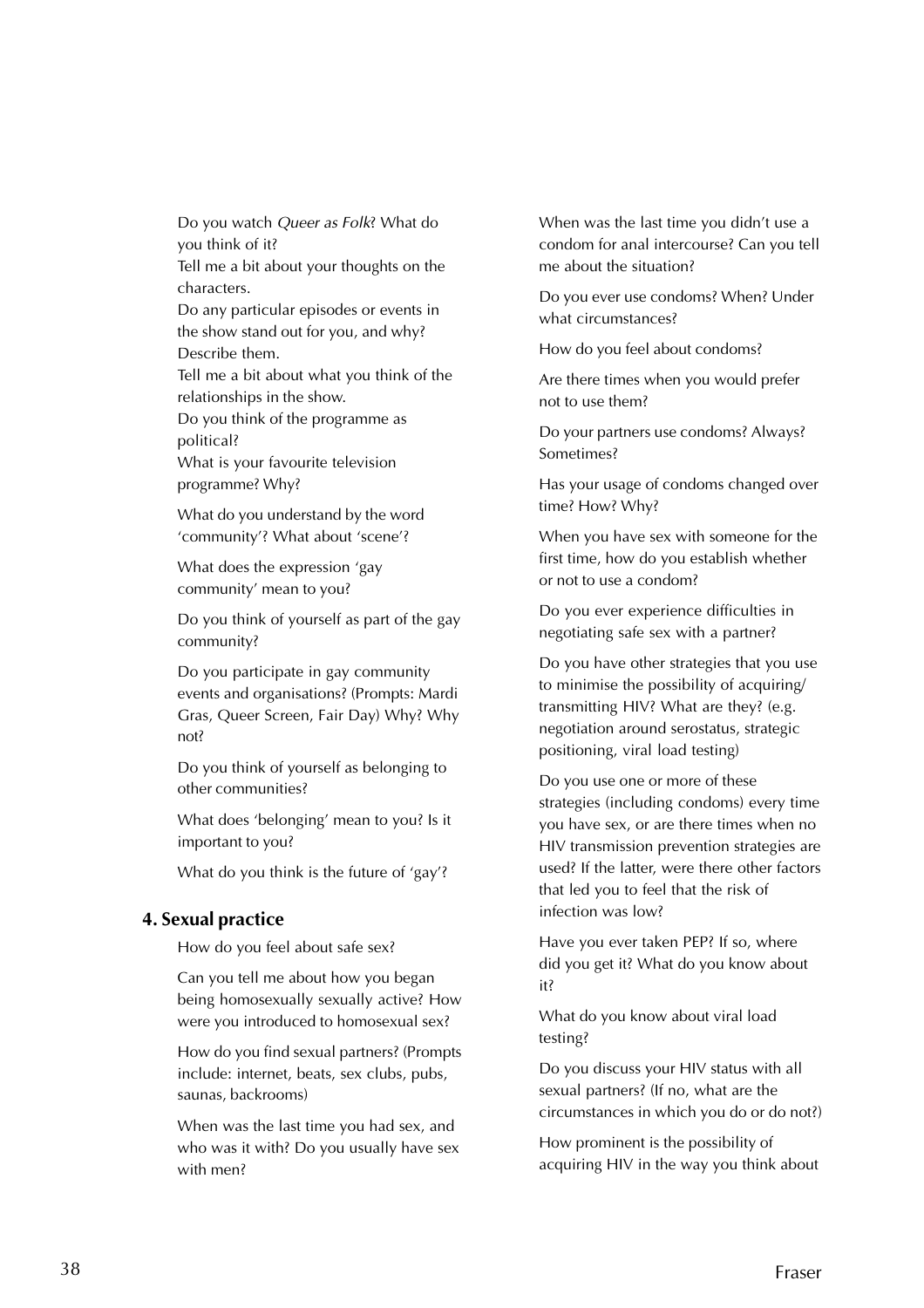sexual encounters? How likely do you think you are to get HIV/transmit HIV?

#### **5. Drugs**

How do drugs fit into your life?

- friends?
- clubbing?
- sex?

Do you associate some drugs more than others with sex?

Tell me about the different ways you've taken drugs.

Tell me about the last time you used drugs.

— Where?

- With whom?
- How did you take them?

Was this a 'typical' occasion?

How about mixing drugs?

How do you find out about drugs, their effects and safety?

#### **6. HIV**

When/How did you first hear about HIV?

What do you know about HIV? AIDS?

How is it transmitted?

What is safe sex?

What is viral load and how does it relate to transmission?

How do insertive and receptive positions relate to transmission?

Has your attitude to HIV changed at all since you first learnt about it?

Do you know anyone who is HIVpositive?

Have you known anyone who has died of AIDS? How long ago was this?

What do you know about HIV treatments and vaccines?

Where did you find out what you know about HIV?

Have you heard of the following organisations:

ACON (AIDS Council of NSW)

AVP (Lesbian and Gay Anti-Violence Project)

Gay Counselling Service

AFAO (Australian Federation of AIDS Organisations)?

Have you used the services of any of these organisations? Do you think of them as relevant to you?

Have you ever been tested for HIV or other sexually transmissible infections (STIs), or hepatitis C? Do you mind telling me your HIV status?

Have you ever had any other STIs?

If you are seronegative, how often do you test for HIV? Where?

Where do you find out about health in general?

If you are seropositive, are you on antiretroviral treatments?

If you have a regular partner who is HIV seropositive, is he on treatments?

Do you usually know the serostatus of your partners? If so, how?

How do you feel about sex with positive men?

Do you think positive men should inform their partners of their serostatus? Under what circumstances? How about negative men?

**Are there any areas that we haven't covered today which you think are relevant to this interview?**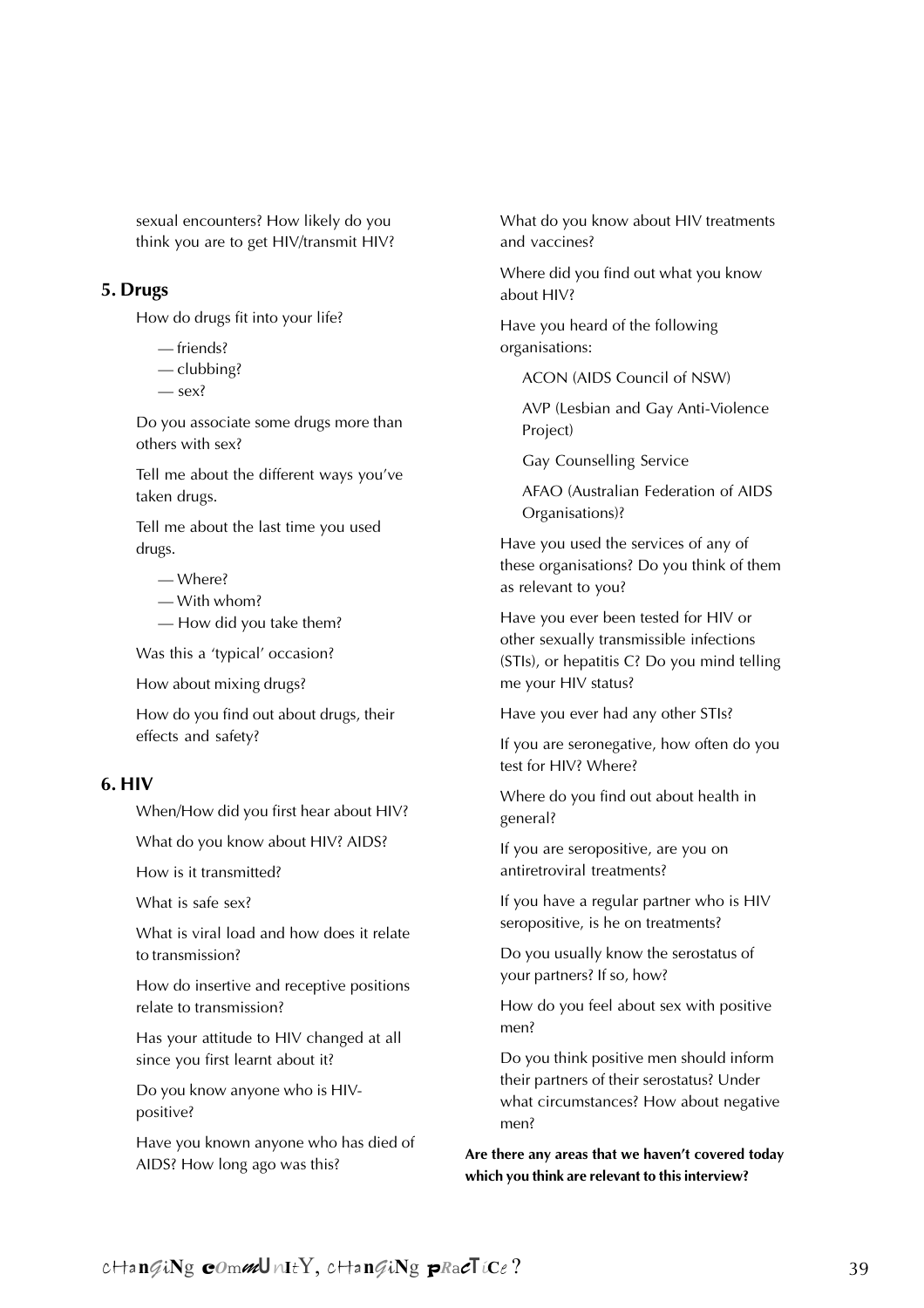# APPENDIX 2

### Demographic details of interview participants

|                | <b>CODENAME</b> | AGE | <b>AVENUE OF</b><br><b>RECRUITMENT</b> | <b>OCCUPATION</b>  | RESIDENTIAL AREA      |
|----------------|-----------------|-----|----------------------------------------|--------------------|-----------------------|
| 1              | Harry           | 24  | Web                                    | Accountant         | <b>Inner West</b>     |
| $\overline{2}$ | Gilbert         | 22  | Snowball                               | Student            | Inner East            |
| 3              | Billy           | 22  | Gay press                              | Student            | <b>Blue Mountains</b> |
| 4              | Jarad           | 25  | Gay press                              | Researcher         | Inner West            |
| 5              | Simon           | 20  | Student press                          | Student            | Eastern Suburbs       |
| 6              | Michael         | 19  | Suburban press                         | Musician           | <b>Outer West</b>     |
| 7              | Laurie          | 24  | Gay press                              | Student            | Eastern Suburbs       |
| 8              | Ronnie          | 27  | Web                                    | IT                 | Unspecified           |
| 9              | Mitchell        | 25  | Gay press                              | Administrator      | Inner East            |
| 10             | less            | 21  | Gay press                              | Fashion            | Inner East            |
| 11             | Stephen         | 24  | Gay bar                                | Student            | North Shore           |
| 12             | Anton           | 18  | Gay bar                                | Student            | Eastern Suburbs       |
| 13             | Lachlan         | 18  | Gay bar                                | Waiter/Student     | Outer South           |
| 14             | Taylor          | 24  | Gay bar                                | <b>Bank worker</b> | City                  |
| 15             | Kyle            | 22  | Gay bar                                | Office worker      | Inner West            |

As the table shows, age spread for the interview group was wide. Occupations varied significantly, as did ethnic background, with some participants born overseas in Asia and Europe. However, level of education was quite consistent: almost all participants had undertaken or were currently engaged in tertiary studies. Also, all participants reported negative HIV serostatus.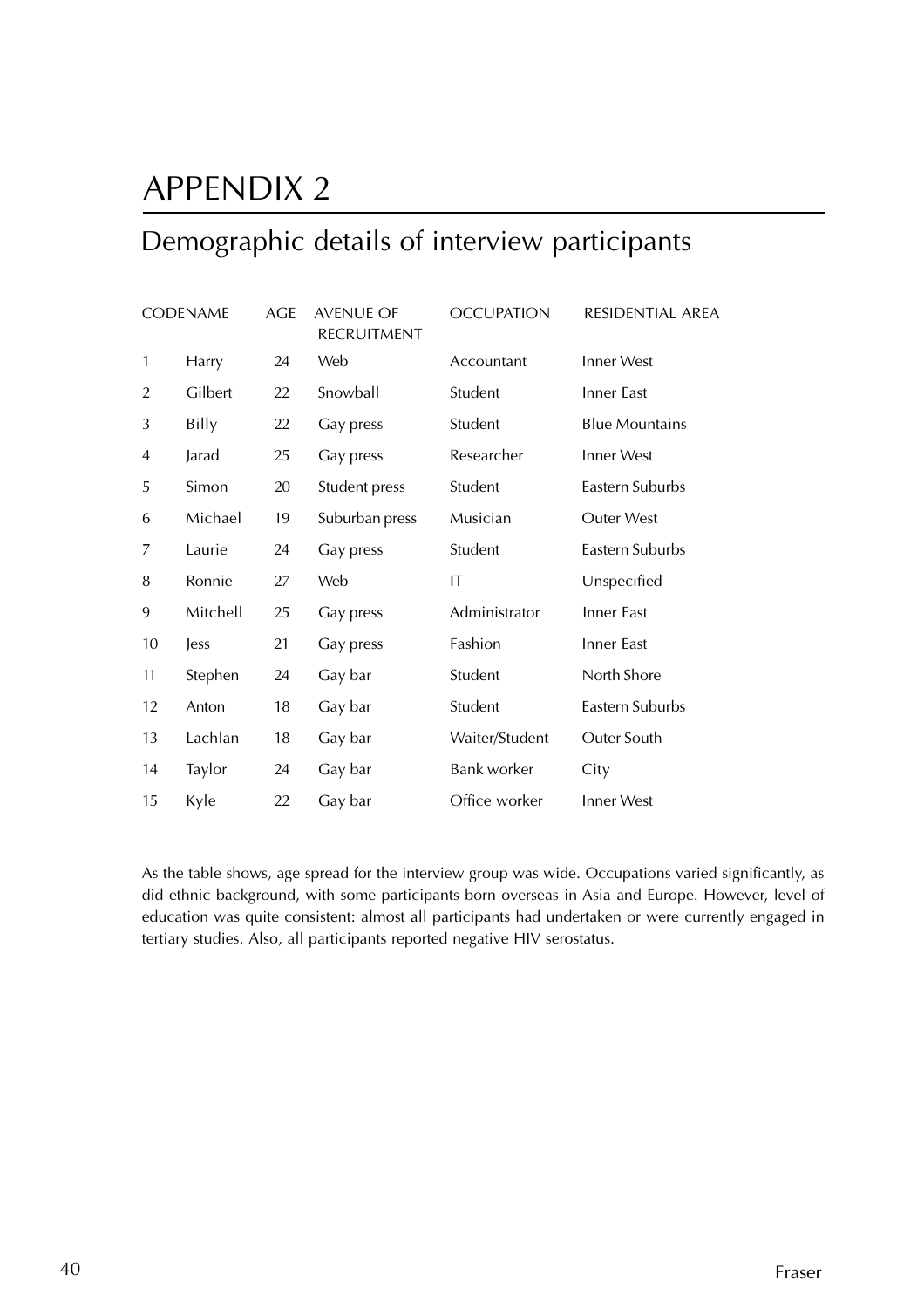# APPENDIX 3 Publications

Aspects of the results of this study were transformed into research publications, abstracts for which are provided below.

#### **Poetic World-Making: Queer as Folk, counterpublic speech and the 'reader'**

The television programme Queer as Folk seems to represent in equal measure scandalous, indecorous behaviour, and respectable, even conventional, forms of love. It constitutes what Michael Warner (2002), in his influential essay 'Publics and Counterpublics' has described as public speech. At the same time, it sits both inside and outside his category of counterpublic speech and, as such, it operates as a boundary case through which the distinction between public and counterpublic can be analysed. In this paper, this analysis is conducted both as a means of drawing out and building upon Warner's theory, and also in order to offer some insights into the ways in which young gay male viewers of the show in Sydney understand sexuality in relation to transformational politics. In the process, the paper troubles Warner's distinguishing of counterpublic from public by investigating the rather neglected question of the reader in his designations of the counterpublic.

#### **'Being-with others': young gay men and theories of gay community**

It has become something of a truism that, over the past two decades, HIV and gay communities have been mutually constitutive (Dowsett, 1997: 83). From this point of view, given that the advent of highly active antiretroviral therapy (HAART) significantly improved AIDS-related mortality rates and changed the experience of HIV, it is likely that the ways in which gay community is understood and constituted have also changed (Race, 2003). This is particularly relevant to young gay men who may have come out, and begun being sexually active, since HAART. This paper examines interviews conducted with young gay men in Sydney to understand better their thoughts on, and relationships to, gay community. In particular, it argues that gay community figures in quite different and often contradictory ways for the young men studied. For some, it is a self-evident good; for others it is illusory and burdensome; and for still others, it is all these things at once. Consistently, however, a liberal notion of community is employed. Based on sameness and the cooperation of individuals to achieve common goals, this model is the foundation of belonging for some, and an impossible ideal for others. In considering these findings, this paper also looks at recent critical engagement with the notion of community (which mainly focuses on national community). I ask how these alternative theories of community, in moving as they do beyond liberal assumptions, may or may not relate to gay men's sociality.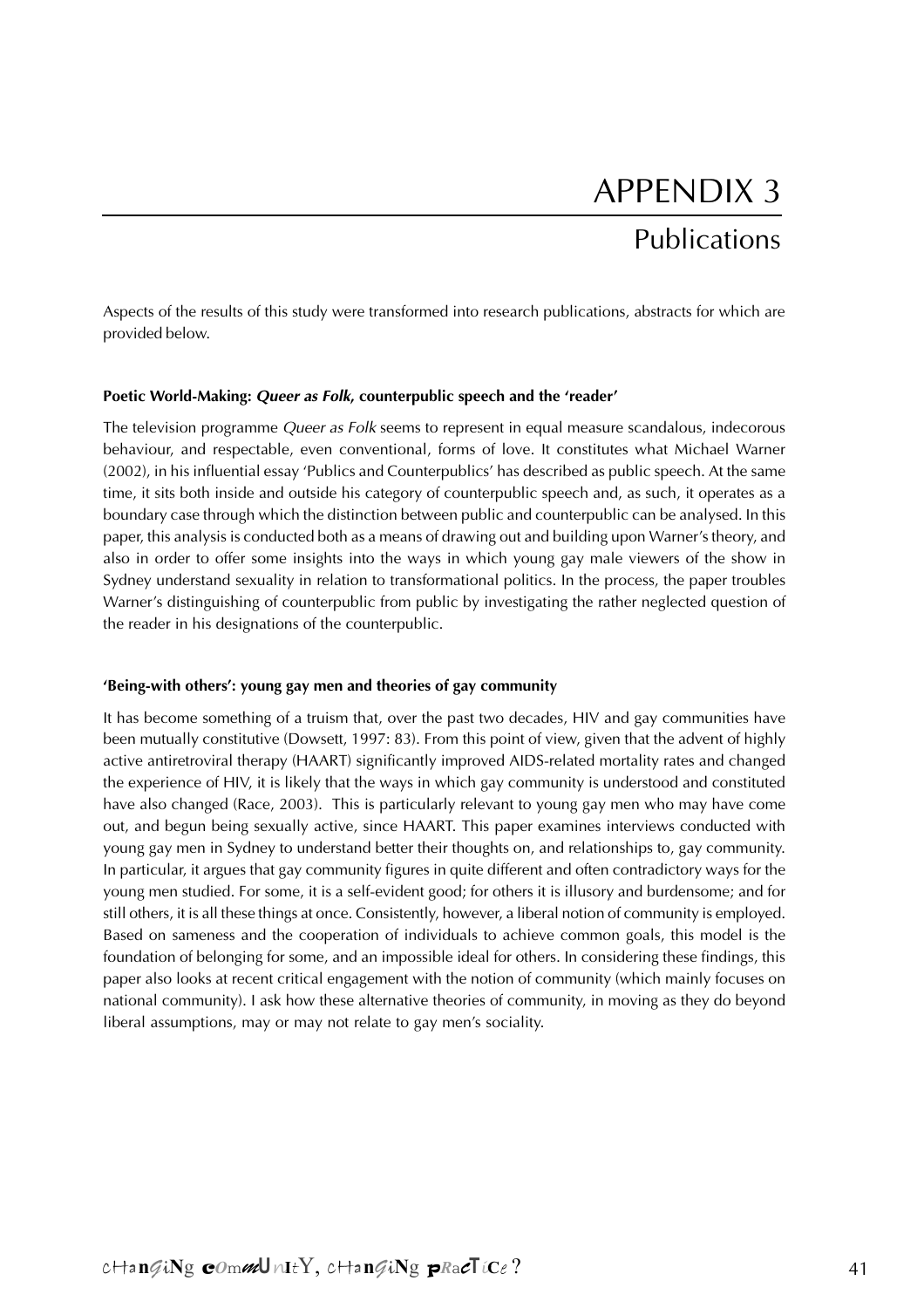### REFERENCES

- Butler, J. (1990). Gender trouble: Feminism and the subversion of identity. London: Routledge.
- Butler, J. (1993). Bodies that matter: On the discursive limits of sex. London: Routledge.
- Chapple, M., Kippax, S. & Smith, G. (1998). 'Semi-straight sort of sex': Class and gay community attachment explored within a framework of older homosexually active men. Journal of Homosexuality, <sup>35</sup>(2), 65–83.
- Davidson, G. (2001). Liberation, commodity culture and community. In the 'Golden Age of Promiscuity'. Australian Humanities Review [Online serial], 23. Available: http:// www.lib.latrobe.edu.au/AHR/archive/Issue-September-2001/davidson2.html
- Deleuze, G. & Guattari, F. (1987). A thousand plateaus: Capitalism and schizophrenia. Minneapolis: University of Minnesota Press.
- Deleuze, G. (1993). What is becoming? In C. V. Boundas (Ed.), The Deleuze reader (pp. 39– 41). New York: Columbia University Press.
- Diprose, R. (2003). The hand that writes community in blood. Cultural Studies Review, <sup>9</sup>(1), 35–50.
- Dowsett, G. (1995, November). Australian perspective on HIV/AIDS health promotion. Paper presented at the New South Wales Health Promotion Conference, Sydney.
- Dowsett, G. & McInnes, D. (1996). Gay community, AIDS agencies and the HIV epidemic in Adelaide: Theorising 'post-AIDS'. Social Alternatives, <sup>15</sup>(4), 29–32.
- Dowsett, G. (1997). Sexual conduct, sexual culture, sexual community: Gay men's bodies and AIDS. In J. J. Matthews (Ed.), Sex in public: Australian sexual cultures (pp. 78–90). Sydney: Allen & Unwin.
- Dowsett, G., Bollen, J., McInnes, D., Couch, M. & Edwards, B. (2001). HIV/AIDS and constructs of gay community: Researching educational practice within community-based health promotion for gay men. International Journal of Social Research Methodology, <sup>4</sup>, 205–223.
- Flowers, P., Duncan, B. & Frankis, J. (2000). Community, responsibility and culpability: HIV risk-management amongst Scottish gay men. Journal of Community & Applied Social Psychology, <sup>10</sup>, 285–300.
- Foucault, M. (1998 [1976]) History of sexuality, volume 1: The will to knowledge. (R. Hurley, Trans.). Harmondsworth: Penguin.
- hooks, b. (1991). Sisterhood: Political solidarity between women. In S. Gunew (Ed.), A reader in feminist knowledge (pp. 27–41). London: Routledge.
- Huggins, J. (1987). Black women and women's liberation. Hecate, 13(1), 77–81.
- Hurley, M. (2003). Then and now: Gay men and HIV (Monograph 11/2003). Melbourne: Australian Research Centre in Sex, Health and Society, La Trobe University.
- Joseph, M. (2002). Against the romance of community. Minneapolis: University of Minnesota Press.
- National Centre in HIV Epidemiology and Clinical Research (2003). HIV/AIDS, viral hepatitis and sexually transmissible infections in Australia: Annual surveillance report. Sydney: National Centre in HIV Epidemiology and Clinical Research, University of New South Wales.
- Quinn, T., Wawer, M., Sewankambo, N., Serwadda, D., Li, C. & Wabwire-Mangen, F. (2000). Viral load and heterosexual